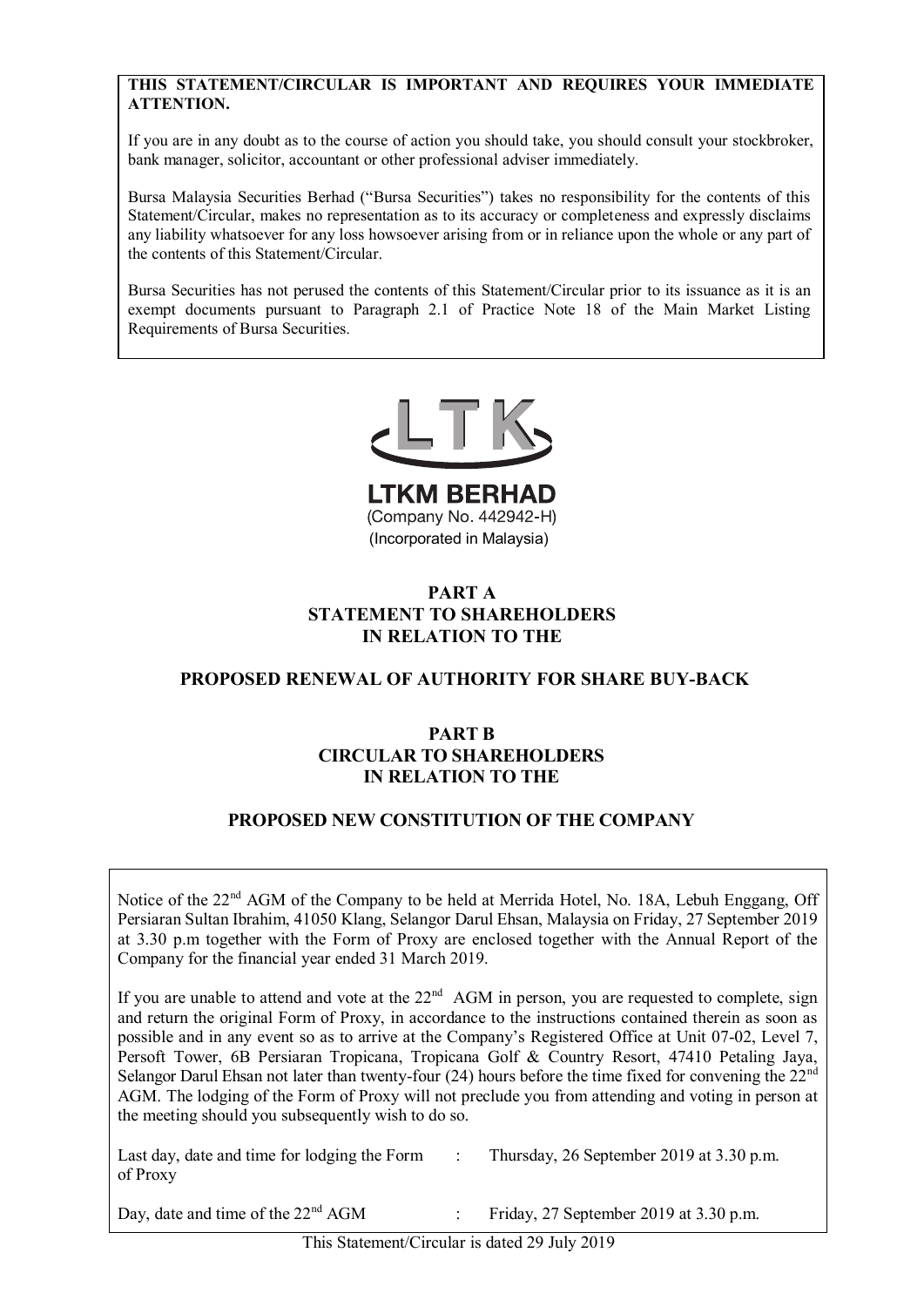*Except where the context otherwise requires, the following definitions apply throughout this Circular:* 

| Act                                                               |                          | Companies Act, 2016, as amended from time to time and<br>any re-enactment thereof                                                                |
|-------------------------------------------------------------------|--------------------------|--------------------------------------------------------------------------------------------------------------------------------------------------|
| <b>AGM</b>                                                        |                          | <b>Annual General Meeting</b>                                                                                                                    |
| <b>Annual Report 2019</b>                                         |                          | The Annual Report of LTKM for the financial year ending<br>31 March 2019                                                                         |
| <b>Board</b>                                                      | —                        | Board of Directors of LTKM                                                                                                                       |
| <b>Bursa Securities</b>                                           | $\qquad \qquad -$        | Bursa Malaysia Securities Berhad                                                                                                                 |
| Circular                                                          | $\overline{\phantom{0}}$ | This Circular dated 29 July 2019 to the Shareholders of<br>LTKM in relation to the Proposed New Constitution of the<br>Company                   |
| Code                                                              | $\overline{\phantom{0}}$ | Malaysian Code on Take-Overs and Mergers 2016, as<br>amended from time to time                                                                   |
| <b>EPS</b>                                                        |                          | Earnings per share                                                                                                                               |
| <b>Issued Share Capital</b>                                       |                          | RM65,052,003 comprising of 130,104,006 ordinary shares<br>of LTKM                                                                                |
| <b>Listing Requirements</b>                                       | $\qquad \qquad -$        | Main Market Listing Requirements of Bursa Securities                                                                                             |
| <b>LPD</b>                                                        |                          | 19 July 2019, being the latest practicable date prior to the<br>printing of this Statement/Circular                                              |
| <b>LTKM Group or the Group</b>                                    | $\overline{\phantom{0}}$ | LTKM Berhad and its subsidiaries                                                                                                                 |
| <b>LTKM</b> or the Company                                        |                          | LTKM Berhad (442942-H)                                                                                                                           |
| <b>Market Day (s)</b>                                             |                          | A day on which the stock market of Bursa Securities is<br>open for trading in securities                                                         |
| <b>NA</b>                                                         |                          | Net Assets                                                                                                                                       |
| <b>Proposed Renewal of Authority for</b><br><b>Share Buy-Back</b> | $\qquad \qquad -$        | Proposed renewal of the authority for LTKM to purchase<br>its own shares of up to ten per cent $(10\%)$ of total issued<br>share capital of LTKM |
| <b>Proposed New Constitution</b>                                  |                          | Proposed new Constitution of the Company to replace the<br>existing $M&A$                                                                        |
| <b>Purchased Shares</b>                                           |                          | LTKM Shares to be purchased pursuant to the Proposed<br><b>Share Buy-Back Authority</b>                                                          |
| <b>RM</b> and sen                                                 |                          | Ringgit Malaysia and sen respectively                                                                                                            |
| <b>Statement</b>                                                  | $\overline{\phantom{0}}$ | This Statement to Shareholders dated 29 July 2019 in<br>relation to Proposed Renewal of Authority for Share Buy-<br>Back                         |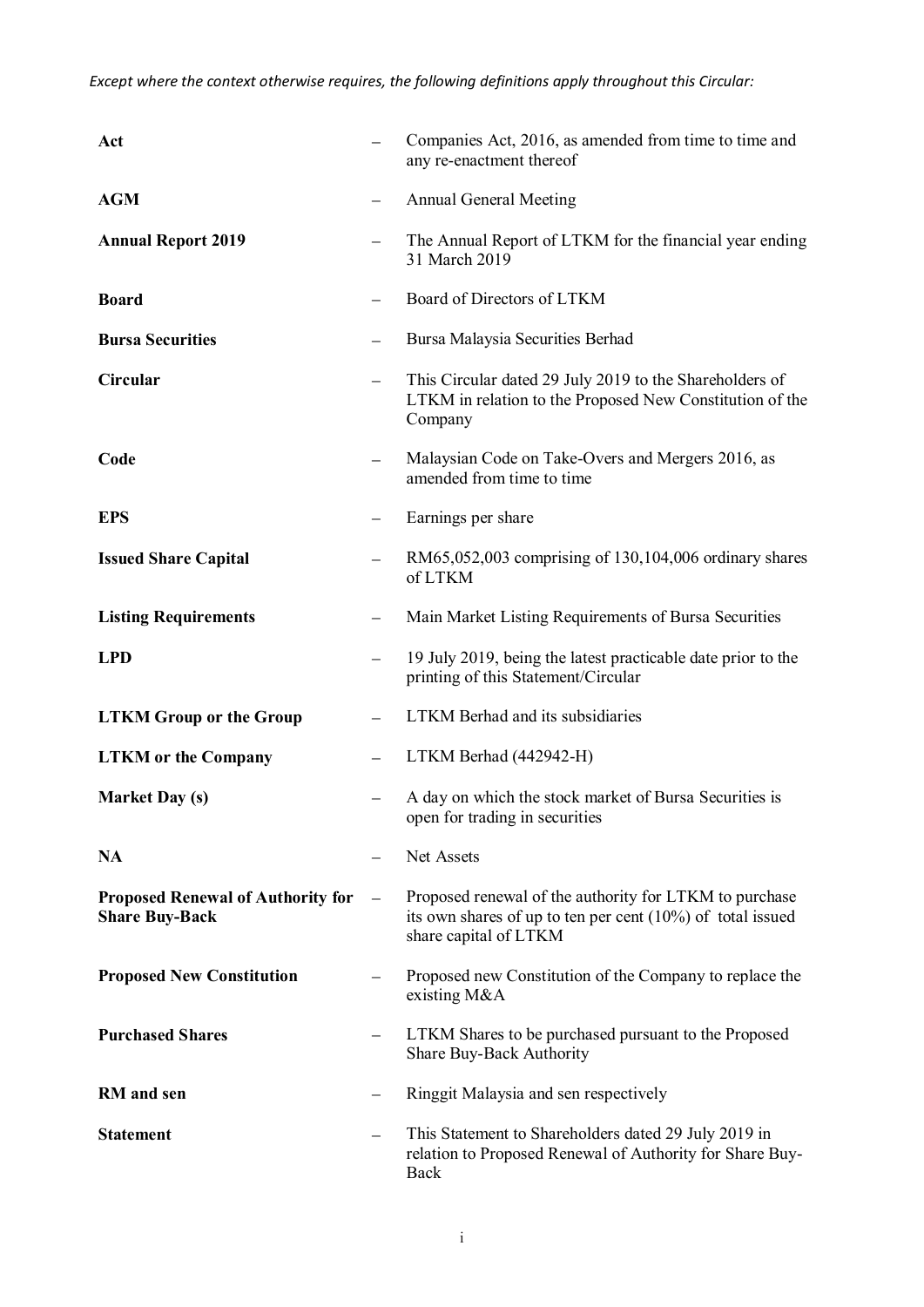| <b>Substantial Shareholder(s)</b> | Has the meaning given in Section 136 of the Act                                                                                 |
|-----------------------------------|---------------------------------------------------------------------------------------------------------------------------------|
| <b>Treasury Shares</b>            | The purchased LTKM Shares which are retained by the<br>Company and shall have the meaning given under Section<br>127 of the Act |

Words importing the singular shall, where applicable, include the plural and vice versa and words importing the masculine gender shall, where applicable, include the feminine and neuter genders and vice versa. Reference to person shall include corporation, unless otherwise specified.

Any reference in this Statement/Circular to any enactment is a reference to that enactment as for the time being amended or re-enacted.

Any reference to a time of day in this Statement/Circular shall be a reference to a Malaysian time, unless otherwise stated.

# [THE REST OF THIS PAGE IS INTENTIONALLY LEFT BLANK]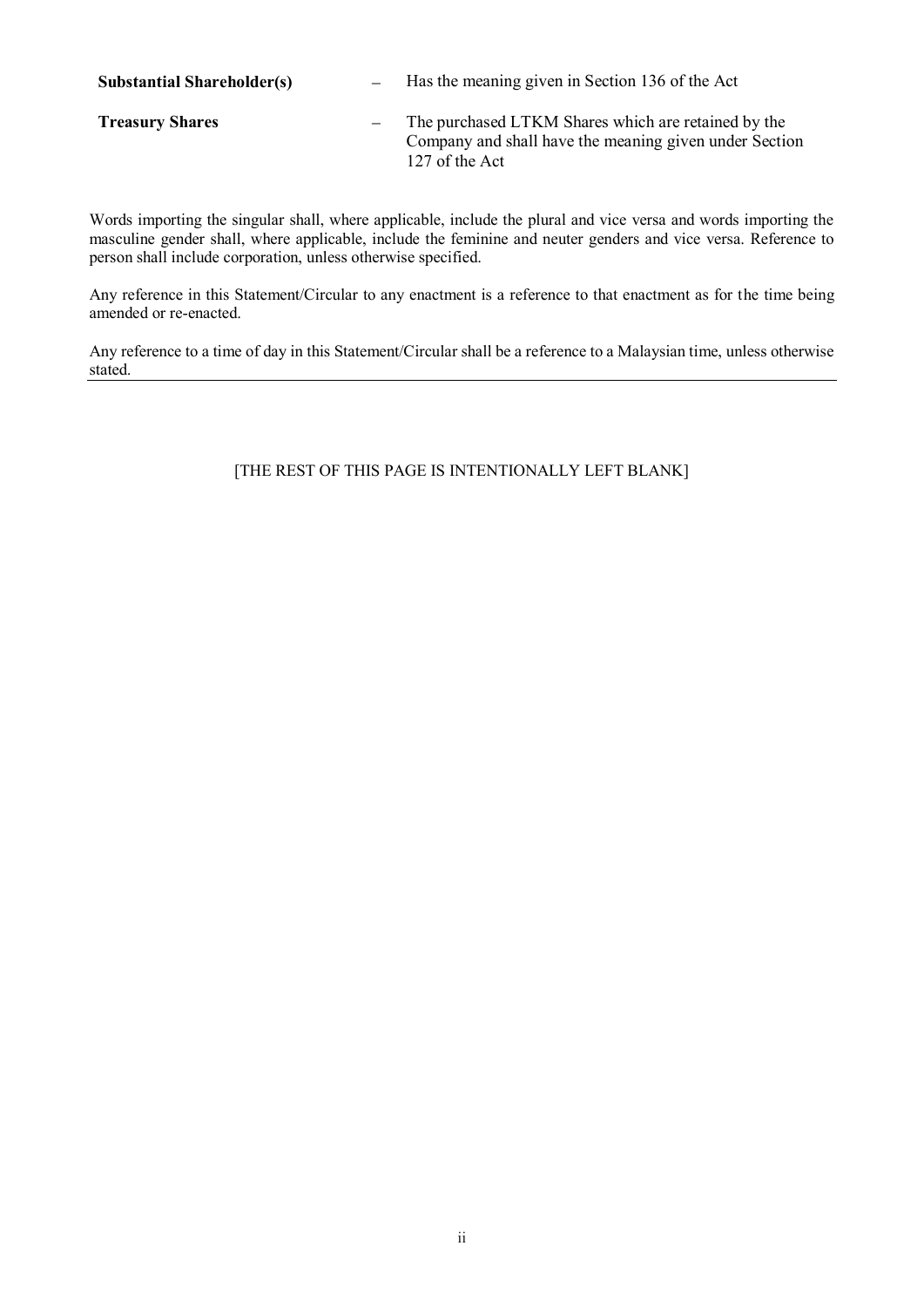| <b>PART A</b>                   | STATEMENT TO SHAREOLDERS IN RELATION TO THE PROPOSED RENEWAL OF<br><b>AUTHORITY FOR SHARE BUY-BACK</b>       | Page |
|---------------------------------|--------------------------------------------------------------------------------------------------------------|------|
| 1.                              | <b>INTRODUCTION</b>                                                                                          | 2    |
| 2.                              | DETAILS OF THE PROPOSED RENEWAL OF AUTHORITY FOR SHARE BUY-BACK                                              | 2    |
| 3.                              | RATIONALE, POTENTIAL ADVANTAGES AND DISADVANTAGES OF THE<br>PROPOSED RENEWAL OF AUTHORITY FOR SHARE BUY-BACK | 3    |
| 4.                              | DIRECTORS' AND SUBSTANTIAL SHAREHOLDERS' INTEREST                                                            | 4    |
| 5.                              | <b>FINANCIAL EFFECTS</b>                                                                                     | 5    |
| 6.                              | <b>IMPLICATIONS UNDER THE CODE</b>                                                                           | 6    |
| 7.                              | PURCHASE, RESALE AND CANCELLATION OF SHARES MADE IN PREVIOUS<br>TWELVE (12) MONTHS                           | 7    |
| 8.                              | PUBLIC SHAREHOLDING SPREAD                                                                                   | 7    |
| 9.                              | HISTORICAL SHARE PRICE MOVEMENT                                                                              | 7    |
| 10.                             | APPROVALS REQUIRED                                                                                           | 7    |
| 11.                             | DIRECTORS' STATEMENT AND RECOMMENDATION                                                                      | 7    |
| 12.                             | <b>AGM</b>                                                                                                   | 8    |
| <b>PART B</b><br><b>COMPANY</b> | <b>CIRCULAR TO SHAREOLDERS IN RELATION TO PROPOSED NEW CONSTITUTION OF THE</b>                               |      |
| 1.                              | <b>INTRODUCTION</b>                                                                                          | 10   |
| 2.                              | DETAILS OF THE PROPOSED NEW CONSTITUTION                                                                     | 11   |
| 3.                              | RATIONALE FOR THE PROPOSED NEW CONSTITUTION                                                                  | 11   |
| 4.                              | EFFECTS OF THE PROPOSED NEW CONSTITUTION                                                                     | 11   |
| 5.                              | APPROVALS REQUIRED                                                                                           | 11   |
| 6.                              | DIRECTORS' STATEMENT AND RECOMMENDATIONS                                                                     | 11   |
| 7.                              | <b>AGM</b>                                                                                                   | 11   |

# **APPENDIX 1 : PROPOSED NEW CONSTITUTION OF THE COMPANY**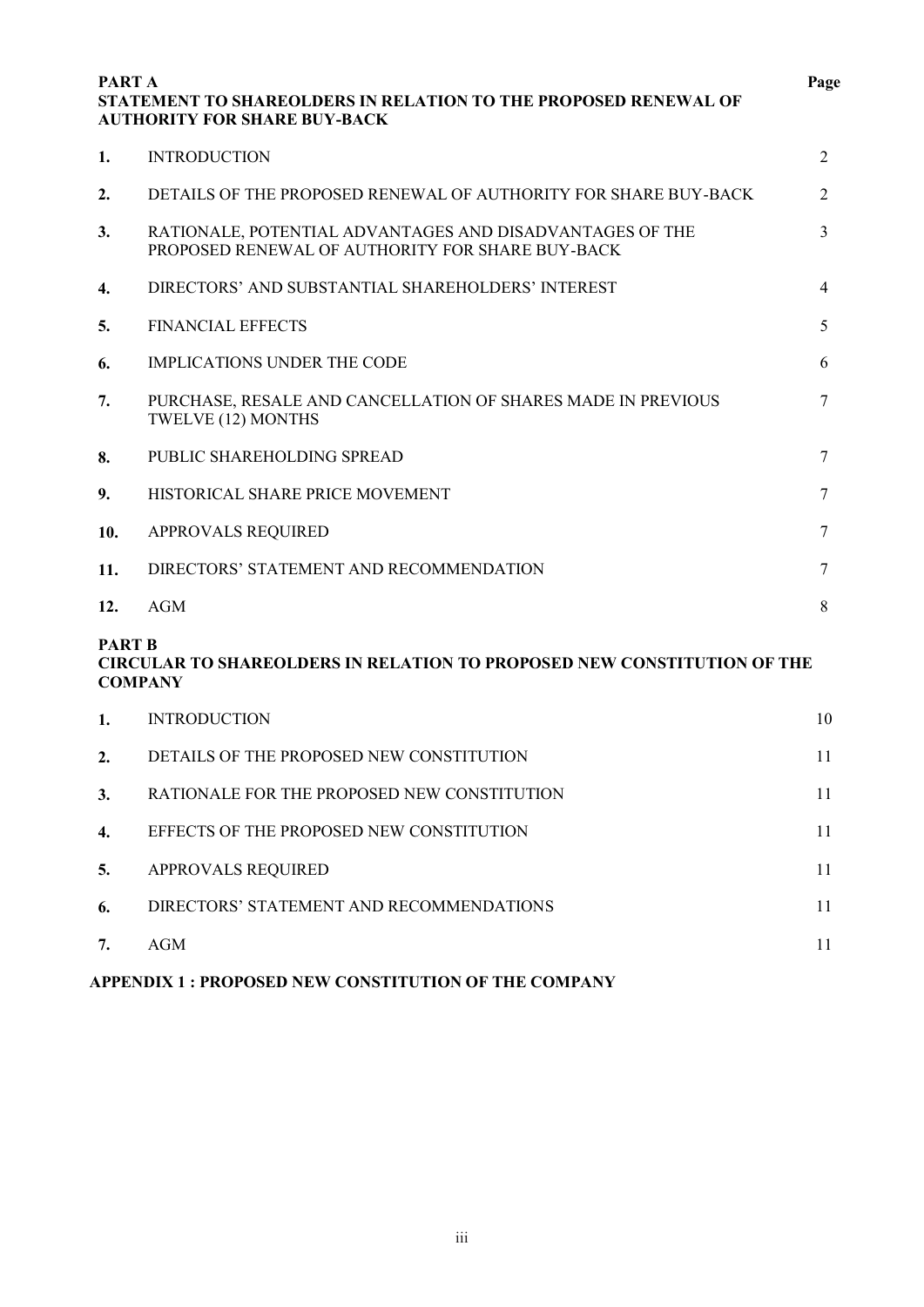# **PART A**

# **STATEMENT TO SHAREHOLDERS IN RELATION TO THE**

# **PROPOSED RENEWAL OF AUTHORITY FOR SHARE BUY-BACK**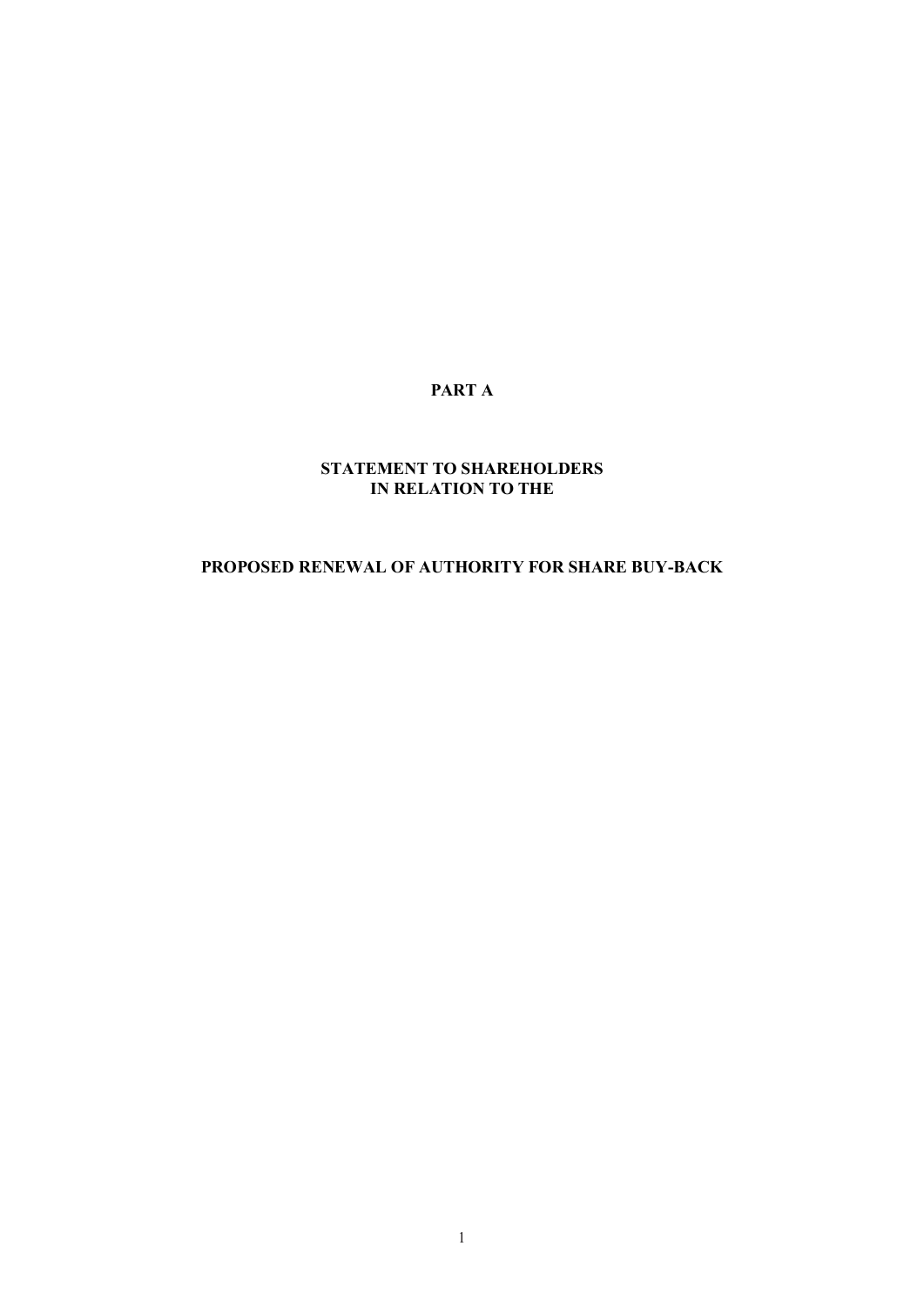**\_\_\_\_\_\_\_\_\_\_\_\_\_\_\_\_\_\_\_\_\_\_\_\_\_\_\_\_\_\_\_\_\_\_\_\_\_\_\_\_\_\_\_\_\_\_\_\_\_\_\_\_\_\_\_\_\_\_\_\_\_\_\_\_\_\_\_\_\_\_\_\_\_\_\_\_\_\_\_\_\_\_\_**

# **1. INTRODUCTION**

LTKM had on 3 July 2019 announced its intention to seek shareholders' approval for the Proposed Renewal of Authority for Share Buy-Back at the forthcoming Twenty-Second Annual General Meeting (" $22<sup>nd</sup> AGM$ ") of the Company.

The purpose of this Statement is to provide you with the relevant information on the Proposed Renewal of Authority for Share Buy-Back and to seek your approval of the ordinary resolution to be tabled at the forthcoming 22nd AGM of the Company.

# **2. DETAILS OF THE PROPOSED RENEWAL OF AUTHORITY FOR SHARE BUY BACK**

# **2.1 Durations**

The Board proposes to seek your approval to renew the authority to purchase our Company's own Share of up to ten per cent (10%) of the issued share capital of the Company. The Company is duly authorised by its Constitution to purchase its own shares subject to the Act, Listing Requirements and any prevailing laws, rules and regulations issued by the relevant authority at the time of purchase.

The renewal of authority would be effective immediately upon the passing of the ordinary resolution relating to the Proposed Renewal of Authority for Share Buy-Back at our forthcoming 22nd AGM and shall be valid until:

- a) the conclusion of the next AGM of our Company; or
- b) the expiration of the period within which the next AGM of our Company is required by law to be held, or
- c) the authority is revoked or varied by ordinary resolution of the shareholders of the Company at a general meeting;

whichever occurs first.

# **2.2 The maximum number or percentage of shares to be acquired**

The Board proposes to purchase and/or hold up to a maximum of 10% of the total number of issued shares of the Company as at the time of purchase. The Listing Requirements stipulate that a listed company must not purchase its own shares or hold any of its own shares as Treasury Shares if this results in the aggregate of the shares purchased or held exceeding 10% of its total number of issued shares. As at 3 July 2019, the total number of issued shares of the Company is 130,104,006 ordinary shares. Up to 3 July 2019, the Company has not purchased and/or held any of its own shares.

# **2.3 Funding**

The maximum amount of funds to be allocated for the Proposed Share Buy-Back will be limited to the amount of retained profits of the Company. Our Company's retained earnings based on the latest audited financial statements for the financial year ended 31 March 2019 stood at RM34,550,575. The funding for the Proposed Renewal of Authority for Share Buy-Back will be from internally generated funds.

# **2.4 Pricing**

Pursuant to Paragraph 12.17 of the Listing Requirements, our Company may only purchase our own Shares at a price which is not more than fifteen percent (15%) above its weighted average market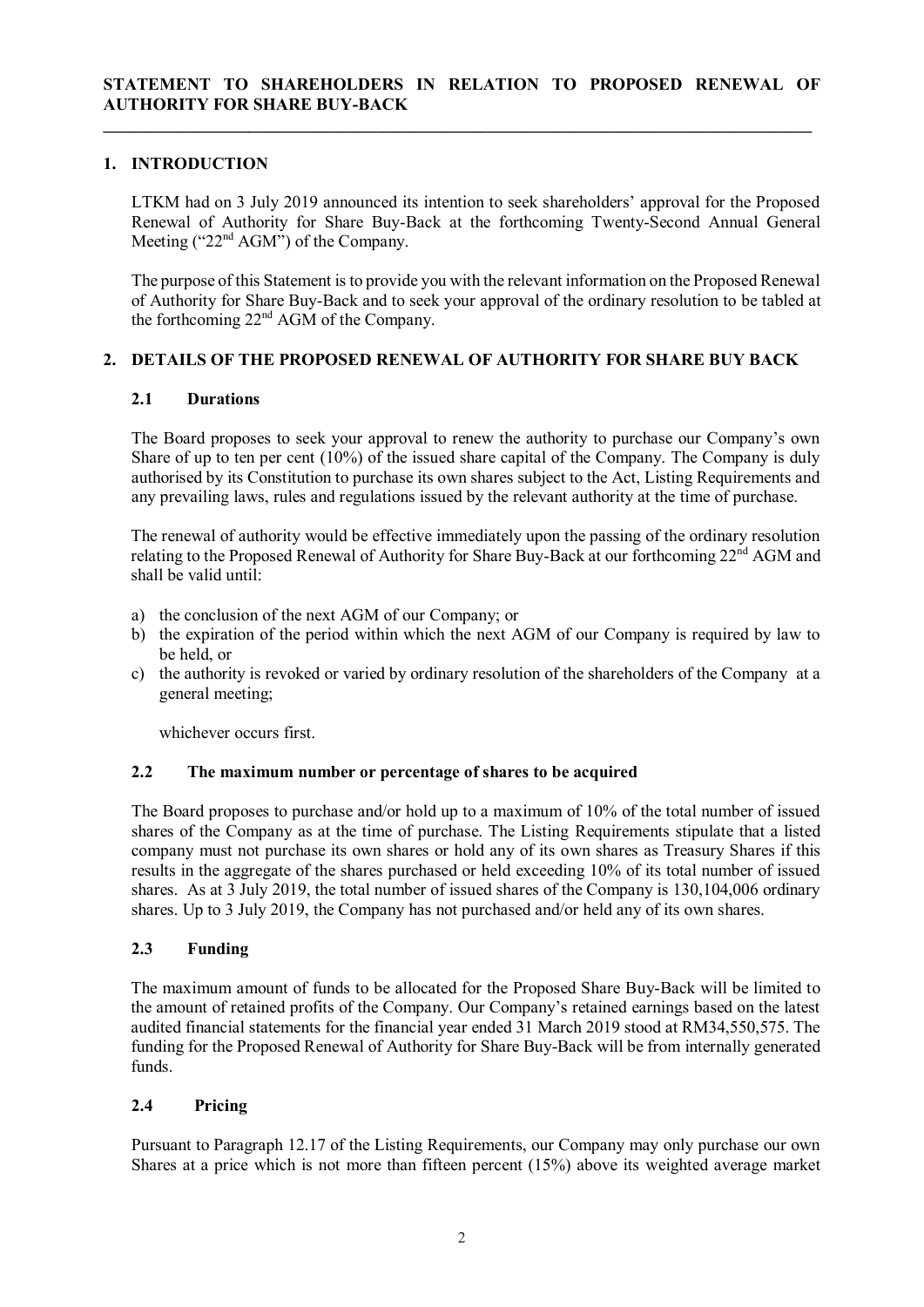price ("WAMP") of LTKM Shares on Bursa Securities for the past five (5) market days immediately preceding the date of the purchase(s).

Pursuant to Paragraph 12.18 of the Listing Requirements, the Company may only resell Treasury Shares on Bursa Securities at:

- (a) a price which is not less than the WAMP of LTKM Shares for the five (5) market days immediately before the resale; or
- (b) a discounted price of not more than five percent (5%) to the WAMP of LTKM Shares for the five (5) market days immediately before the resale provided that:
	- (i) the resale takes place no earlier than thirty (30) days from the date of purchase; and
	- (ii) the resale price is not less than the cost of purchase of the LTKM Shares being resold.

## **2.5 Treatment of Purchased Shares**

Section 127 of the Act provides for shares purchased pursuant to share buy-back by a company to be cancelled upon purchase, held as Treasury Shares or a combination of both. Shares that are purchased pursuant to the Proposed Renewal of Authority for Share Buy-Back may be dealt with by the Directors in the following manner:-

- a) cancel the Purchased Shares; and/or
- b) retain the Purchased Shares as Treasury Shares, to be distributed as dividend to the shareholders and/or to be sold on Bursa Securities in accordance with the rules of Bursa Securities (if the opportunity arises for our Company to realise gains from such resale on the market) and/or to be subsequently cancelled; and/or
- c) retain part of the Purchased Shares as Treasury Shares and cancel the remainder;

or in any other manner as may be prescribed by the prevailing laws, orders, guidelines, rules and regulations issued by the relevant authorities at that time.

Where the Directors intend to retain the Purchased Shares as Treasury Shares, cancel the Purchased Shares, or both, an appropriate announcement will be made to Bursa Securities as and when the authority for share buy-back is exercised.

If the Board decides to retain the Purchased Shares as Treasury Shares, it may distribute the Treasury Shares as dividend to the Shareholders and/or resell the Purchased Shares on Bursa Securities and utilise the proceeds for any feasible investment opportunity arising in the future, or distribution, or as working capital. The treatment of the Treasury Shares, whether treated as dividends, resold on Bursa Securities or cancelled by the Company, will be dependent on the Board's decision at that time.

In the event LTKM wishes to purchase its own Shares, LTKM is required to lodge a declaration of solvency to Bursa Securities and release an announcement on the day the purchase is made.

While, the shares are held as Treasury Shares, the rights attached on them as to voting, dividends and participation in other distribution and otherwise are suspended and the Treasury Shares shall not be taken into account in calculating the number or percentage of shares or of a class of shares in the Company for any purposes including substantial shareholdings, takeovers, notices, the requisition of meetings, the quorum for a meeting and the result of a vote at a meeting.

#### **3. RATIONALE, POTENTIAL ADVANTAGES AND DISADVANTAGES OF THE PROPOSED RENEWAL OF AUTHORITY FOR SHARE BUY-BACK**

The Proposed Renewal of Authority for Share Buy-Back, if exercised, is expected to potentially benefit the Company and its Shareholders in the following manners:-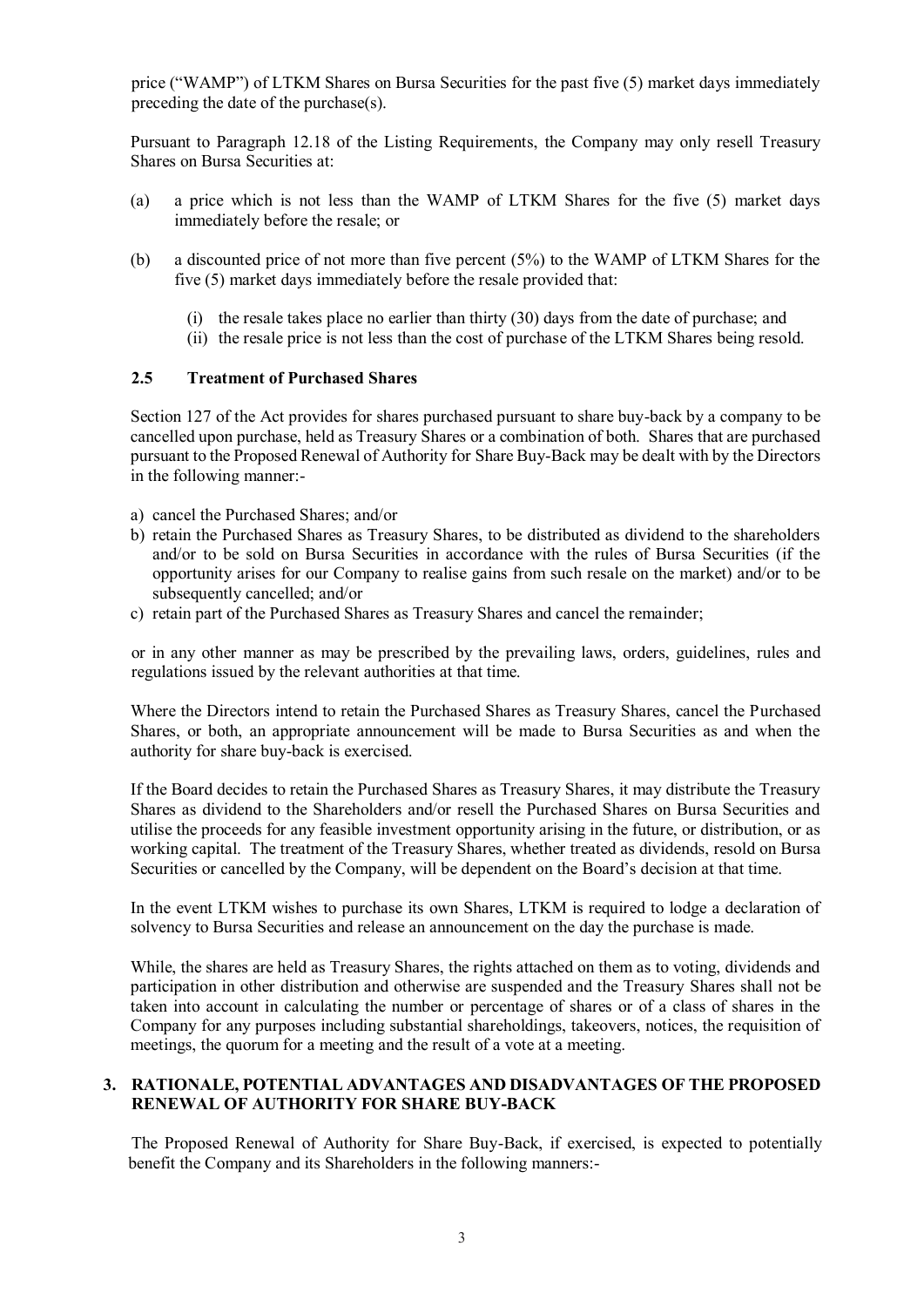- (a) The earnings per share of the Group may be enhanced (in the case where the shares so purchased are cancelled), and thereby long term investors are expected to enjoy a corresponding increase in the value of their investments in the Company;
- (b) If the Purchased Shares are kept as Treasury Shares, the Treasury Shares may be realized with potential gain without affecting the total issued and paid-up share capital of the Company. Alternatively, the Purchased Shares can be distributed as share dividends to reward the shareholders of the Company; and
- (c) The Company may be able to stabilize the supply and demand of its shares in the open market, thereby supporting its fundamental value.

The potential disadvantages of the Proposed Renewal of Authority for Share Buy-Back to the Company and its shareholders are as follows:-

- (a) As the Proposed Renewal of Authority for Share Buy-Back can only be made out of the retained profits of the Company, it may result in the reduction of financial resources available for distribution to the shareholders in the immediate future; and
- (b) The amount of financial resources of the Company will decline upon exercising the share buyback which may result in the Group having to forego feasible investment opportunities that may emerge in the future.

In any event, the Directors will be mindful of the interest of the Company and its shareholders in implementing the share buy-back.

# **4. DIRECTORS' AND SUBSTANTIAL SHAREHOLDERS' INTEREST**

Save for the inadvertent proportionate increase in the percentage shareholdings and/or voting rights of the shareholders of the Company as a consequence of the share buy-back, none of the Directors and/or substantial shareholders nor persons connected with the Directors and/or substantial shareholders of the Company have any interest, direct or indirect, in the Proposed Renewal of Authority for Share Buy-Back and resale of the Treasury Shares (if any).

As such, none of the Directors and/or substantial shareholders nor persons connected with them need to abstain from voting in respect of their direct and indirect shareholdings on the ordinary resolution approving the Proposed Renewal of Authority for Share Buy-Back to be tabled at the forthcoming  $22^{nd}$  AGM.

The effects of the Proposed Renewal of Authority for Share Buy-Back on the shareholdings of the Directors and substantial shareholders based on the Record of Depositors of the Company as at 28 June 2019 are set out below based on the following assumptions:-

- (a) The Proposed Renewal of Authority for Share Buy-Back if implemented in full, i.e. up to 10% of the issued share capital or 13,010,400 of the Company's shares are purchased; and
- (b) The shares so purchased are from shareholders other than the Directors and substantial shareholders of the Company.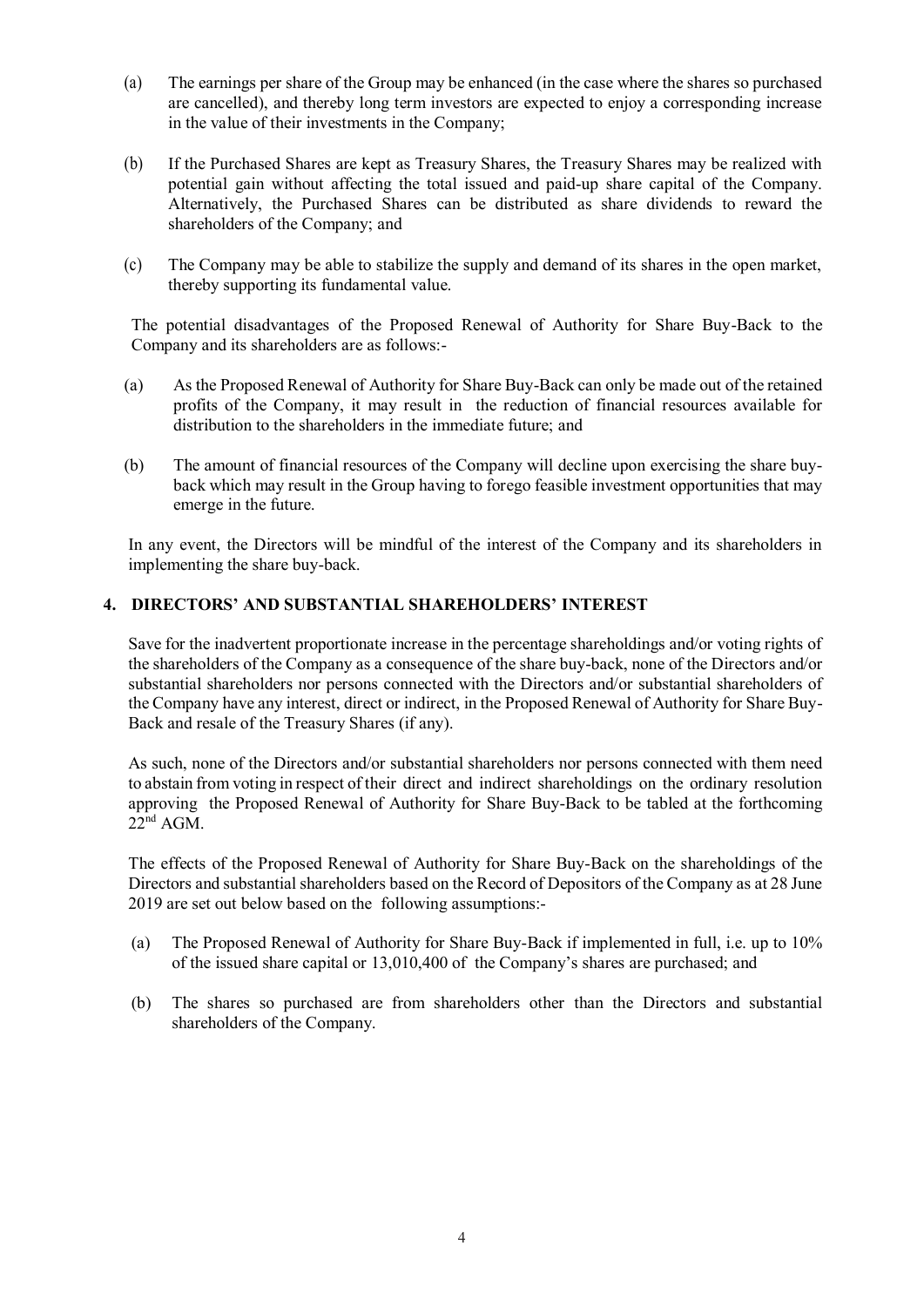|                                  | As At 28 June 2019 |               |                         | After the Proposed Renewal of<br>Authority of Share Buy-Back |                         |               |                         |       |
|----------------------------------|--------------------|---------------|-------------------------|--------------------------------------------------------------|-------------------------|---------------|-------------------------|-------|
|                                  | Direct             |               | Indirect                |                                                              | Direct                  |               | Indirec                 |       |
| <b>Directors</b>                 | No.<br>of          | $\frac{0}{0}$ | No. of<br><b>Shares</b> | $\frac{0}{0}$                                                | No. of<br><b>Shares</b> | $\frac{0}{0}$ | No. of<br><b>Shares</b> | $\%$  |
| Datuk Tan Kok                    | 3,458,116          | 2.66          | 84,440,906 64.90        |                                                              | 3,458,116               | 2.95          | 84,440,906              | 72.11 |
| Datin Lim Hooi Tin               | 600,000            | 0.46          | 84,440,906 64.90        |                                                              | 600,000                 | 0.51          | 84,440,906              | 72.11 |
| Tan Chee Huey                    | 312,000            | 0.24          | 4,163,900               | 3.20                                                         | 312,000                 | 0.27          | 4,163,900               | 3.56  |
| Ooi Hoy Bee @ Ooi Hooi Bee       | 150,000            | 0.12          |                         |                                                              | 150,000                 | 0.13          |                         |       |
| Datuk Ir. Kamarudin bin Md Derom |                    |               |                         |                                                              |                         |               |                         |       |
| Tan Kah Poh                      |                    | -             |                         |                                                              |                         |               |                         |       |
| Goh Kean Hoe                     |                    |               |                         |                                                              |                         |               |                         |       |

## Substantial Shareholders' Interest

| Ladang Ternakan Kelang Sdn Bhd | 79,785,006 61.32 |                             | - | 79,785,006 55.75 | $\overline{\phantom{a}}$                                                      |  |
|--------------------------------|------------------|-----------------------------|---|------------------|-------------------------------------------------------------------------------|--|
| Datuk Tan Kok                  |                  |                             |   |                  | 3,458,116   2.66   84,440,906   64.90   3,458,116   2.42   84,440,906   72.11 |  |
| Datin Lim Hooi Tin             | 600.000          | $0.46$   84,440,906   64.90 |   | 600.000          | $0.42$   84,440,906   72.11                                                   |  |

# **5. FINANCIAL EFFECTS OF THE PROPOSED RENEWAL OF AUTHORITY FOR SHARE BUY-BACK**

On the assumption that the share buy-back is carried out in full, the effects of the Proposed Renewal of Authority for Share Buy-Back on the share capital, NA, working capital and EPS of the Company are set out below:-

#### **(a) Share Capital**

The effect of the share buy-back on the share capital of the Company will depend on the intention of the Board with regard to the Purchased Shares. As at 31 March 2019, the issued share capital of the Company is RM65,052,003 comprising of 130,104,006 shares.

However, the Proposed Renewal of Authority for Share Buy-Back will have no effect on the issued and paid-up share capital if all Purchased Shares are to be retained as Treasury Shares but the rights attached to the Treasury Shares in relation to voting, dividends and participation in any other distributions or otherwise are suspended. While these shares remain as Treasury Shares, the Act prohibits the taking into account of such shares in calculating the number of percentage of shares in the Company for a purpose whatsoever including substantial shareholdings, takeovers, notices, the requisitioning of meeting, the quorum for a meeting and the result of a vote at a meeting.

#### **(b) NA**

The effect of the Proposed Renewal of Authority for Share Buy-Back on the NA per share of the Company is dependent on the number of Purchased Shares, purchase price of the shares, the funding cost, if any; and the subsequent treatment of the Purchased Shares.

If all the shares purchased are cancelled, the Proposed Renewal of Authority for Share Buy-Back is likely to reduce the NA per share of the Group if the purchase price exceeds the audited NA per share of the Group at the time of purchase and conversely, will increase the NA per share of the Group if the purchase price is less than the NA per share of the Group at the time of purchase.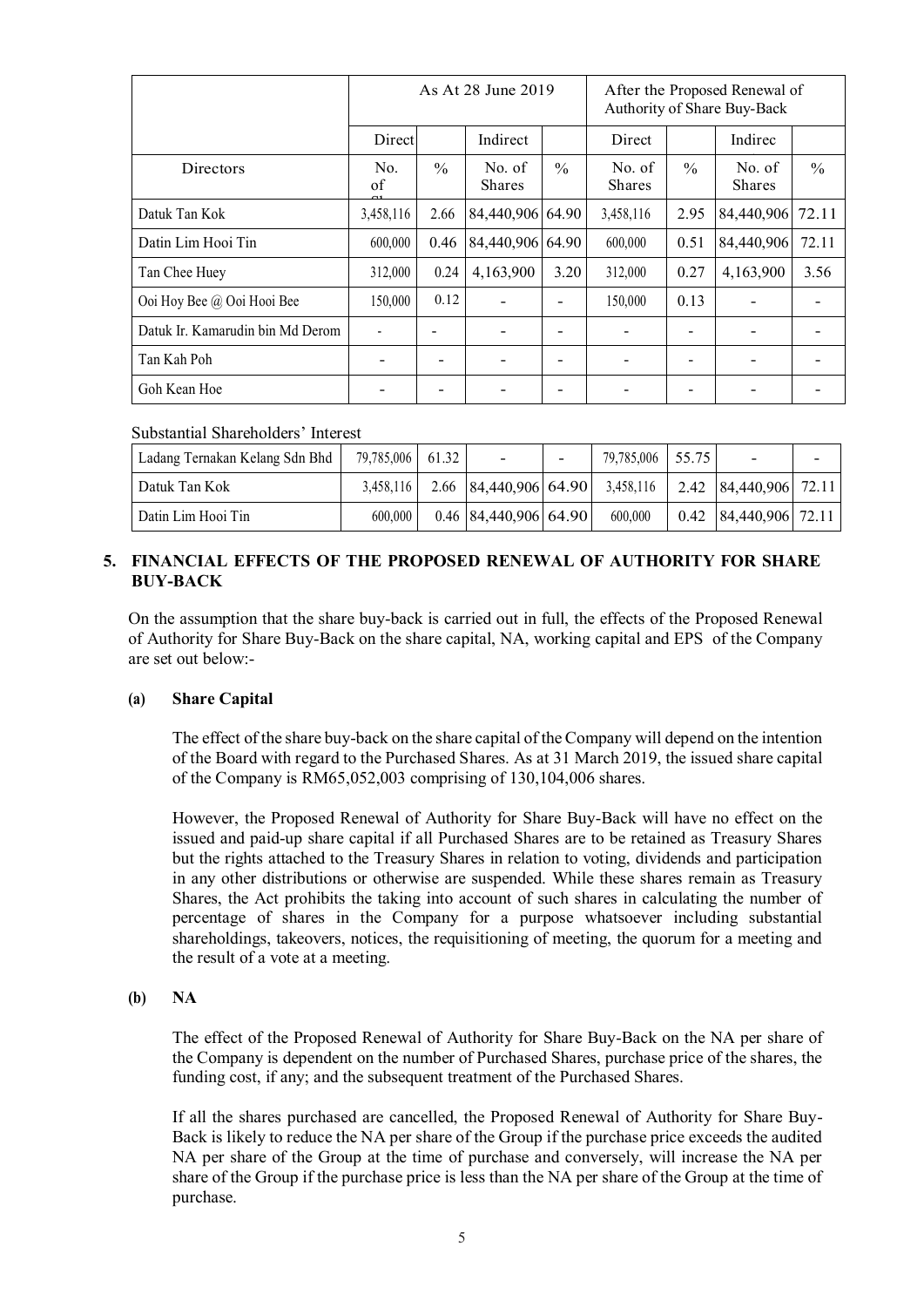For Purchased Shares which are kept as Treasury Shares, upon its resale, the NA of the Group may be affected depending on the actual selling price of the Treasury Shares and the actual number of Treasury Shares resold.

# **(c) Working Capital**

The Proposed Renewal of Authority for Share Buy-Back will reduce the working capital of the Group, the quantum of which depends on, amongst others, the number of Purchased Shares and the purchase price of the shares.

#### **(d) EPS**

Depending on the number of Purchased Shares, purchase price of shares and the effective cost as well as the opportunity cost of funding the shares, the Proposed Renewal of Authority for Share Buy-Back may increase the EPS of the Group.

Any cancellation of purchased shares is expected to give rise to increased EPS to the Company and the Group due to the reduced number of shares in issue.

#### **(e) Dividends**

Assuming the Proposed Renewal of Authority for Share Buy-Back is implemented in full, it will have the effect of increasing the dividend rate of the Company as a result of the reduction in the issued share capital of the Company.

## **(f) Shareholdings**

The effect of the Proposed Renewal of Authority for Share Buy-Back on the percentage of shareholdings of the Directors and substantial shareholders of the Company would depend on the timing of the purchase, the number of Purchased Shares and their actual shareholdings at the time of such purchase.

Please refer to Item 4 above for further details on the shareholding structure of the Directors and substantial shareholders of the Company.

# **6. IMPLICATIONS UNDER THE CODE**

Under the Code, a director and any person acting in concert with him or a relevant shareholder will be required to make a mandatory general offer for the remaining ordinary shares of the Company not already owned by him/ them if his/their stake in the Company is increased beyond thirty-three percent (33%) or if his/their existing shareholding is between thirty-three percent (33%) and fifty percent (50%) and exceeds by another two percent (2%) in any six (6) months period.

Assuming that the Proposed Renewal of Authority for Share Buy-Back is carried out in full and the shareholdings of the Directors and parties acting in concert will be increased beyond thirty-three percent (33%) as a result of the share buy-back and pursuant to the Code, the Directors and parties acting in concert are required to make a mandatory general offer.

Should such circumstances arise and if required, the Directors and parties acting in concert are expected to submit an application to the Securities Commission for a waiver from implementing a mandatory general offer under the Code.

The Company takes cognizance of the Code and intends to implement the share buy-back in a manner that it will not result any of the shareholders having to undertake a mandatory offer pursuant to the Code.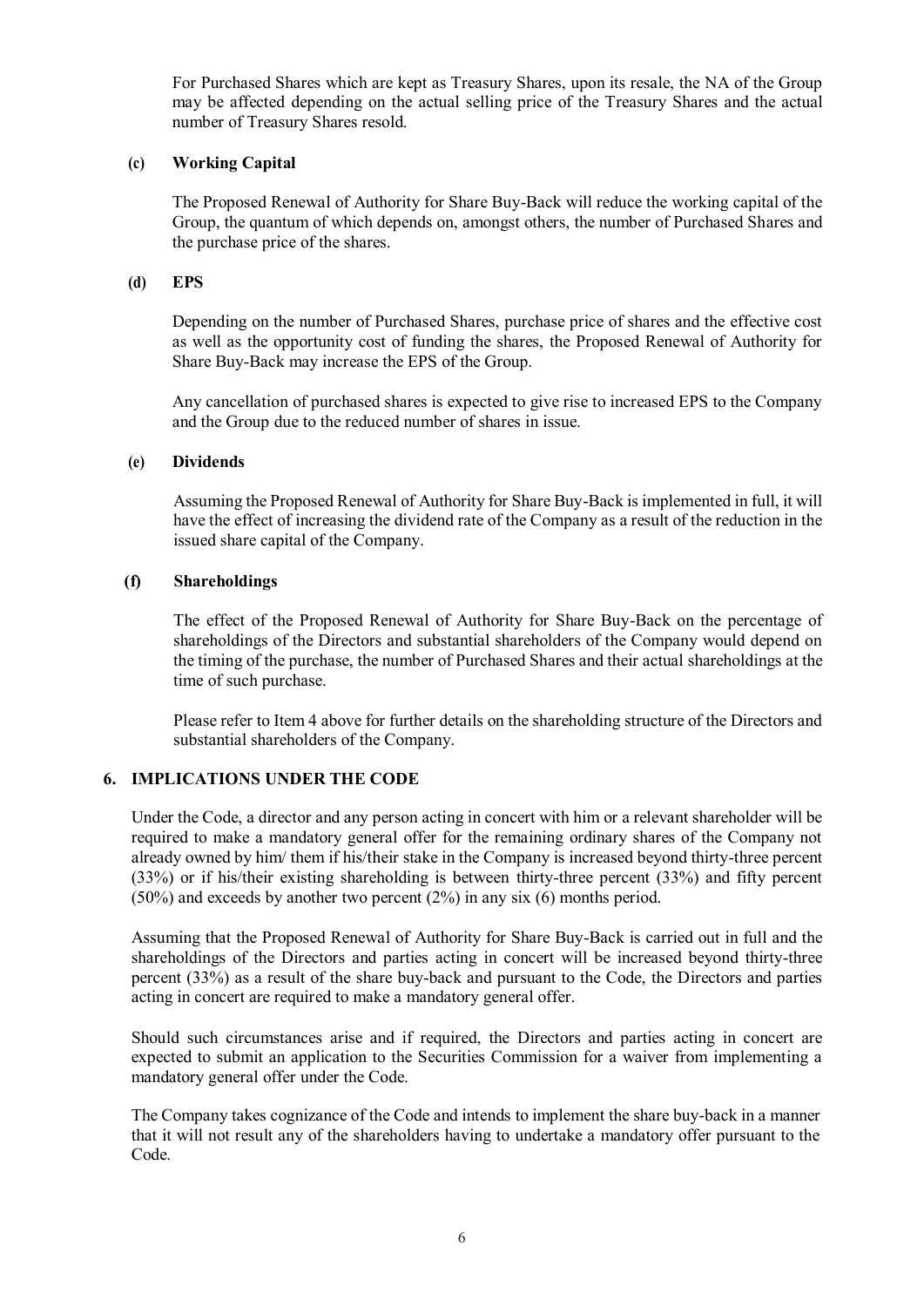### **7. PURCHASE, RESALE AND CANCELLATION OF SHARES MADE IN THE PREVIOUS TWELVE (12) MONTHS**

In the previous twelve (12) months, the Company has not made any purchase, resale or cancellation of ordinary shares in the Company.

#### **8. PUBLIC SHAREHOLDING SPREAD**

Based on the Record of Depositors of the Company as at 28 June 2019, the public shareholding spread was 30.28%. Assuming the Proposed Renewal of Authority for Share Buy-Back is implemented in full and all the Shares purchased are cancelled, the public shareholding spread of the Company would reduce to approximately 22.54%. However, our Company will ensure that it will not purchase our own Shares which will result in LTKM's public shareholding spread falling below the minimum requirement of 25%.

#### **9. HISTORICAL SHARE PRICE MOVEMENT**

The following table sets out the monthly highest and lowest transacted prices of our Company's shares traded on the Bursa Securities for the preceding twelve (12) months from 1 July 2018 to 30 June 2019:

| <b>Period</b> | <b>Highest</b> (RM) | <b>Lowest (RM)</b> |
|---------------|---------------------|--------------------|
| 2018          |                     |                    |
| July          | 0.98                | 0.88               |
| August        | 0.96                | 0.92               |
| September     | 0.96                | 0.865              |
| October       | 0.90                | 0.78               |
| November      | 1.20                | 0.80               |
| December      | 1.13                | 0.91               |
| 2019          |                     |                    |
| January       | 1.26                | 0.96               |
| February      | 1.38                | 1.23               |
| March         | 1.35                | 1.18               |
| April         | 1.18                | 1.11               |
| May           | 1.30                | 0.98               |
| June          | 1.04                | 0.985              |

*(Source: Bloomberg)* 

 The last transacted market price of LTKM Shares on 19 July 2019, being the latest practicable date prior to the printing of this Statement, was RM1.14.

#### **10. APPROVALS REQUIRED**

The Proposed Renewal of Authority for Share Buy-Back is subject to the approval of the shareholders of the Company at the forthcoming 22nd AGM.

#### **11. DIRECTORS' STATEMENT AND RECOMMENDATIONS**

This Statement has been seen and approved by the Board on 3 July 2019 and they individually and collectively accept full responsibility for the accuracy of the information given in this Statement and confirm that, after making all reasonable enquiries, to the best of their knowledge and belief, there are no other facts the omission of which would make any statement herein misleading.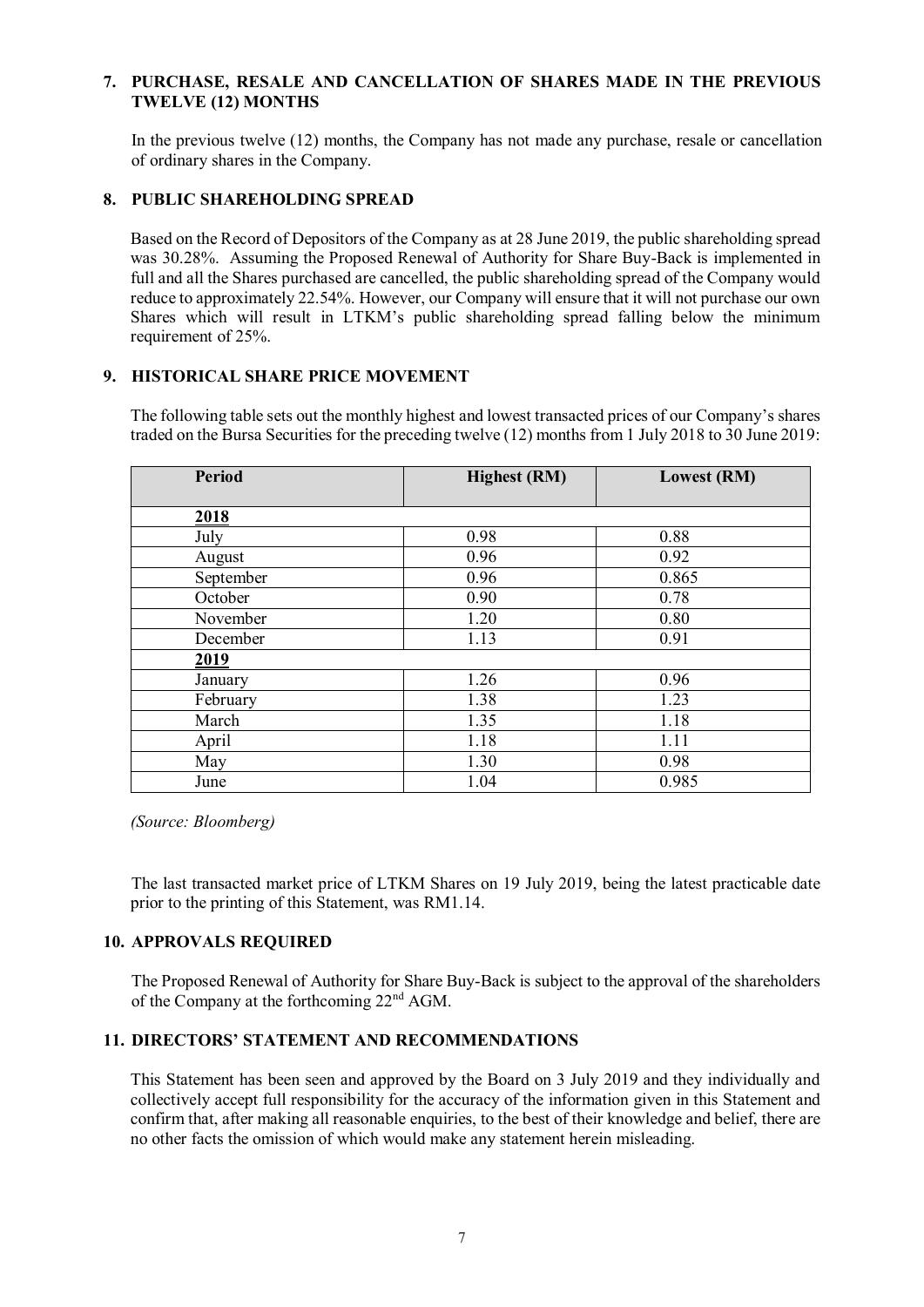Having considered all aspects of the Proposed Renewal of Authority for Share Buy-Back, the Board is of the opinion that the preceding is fair, reasonable and in the best interest of the Company.

The Board recommends that you vote in favour of the ordinary resolution for the Proposed Renewal of Authority for Share Buy-Back to be tabled at the forthcoming 22nd AGM.

## **12. AGM**

The 22<sup>nd</sup> AGM of the Company will be held on 27 September 2019 for the purpose of considering and if thought fit, passing the Ordinary Resolution to give effect to this Proposed Renewal of Authority for Share Buy-Back.

[THE REST OF THIS PAGE IS INTENTIONALLY LEFT BLANK]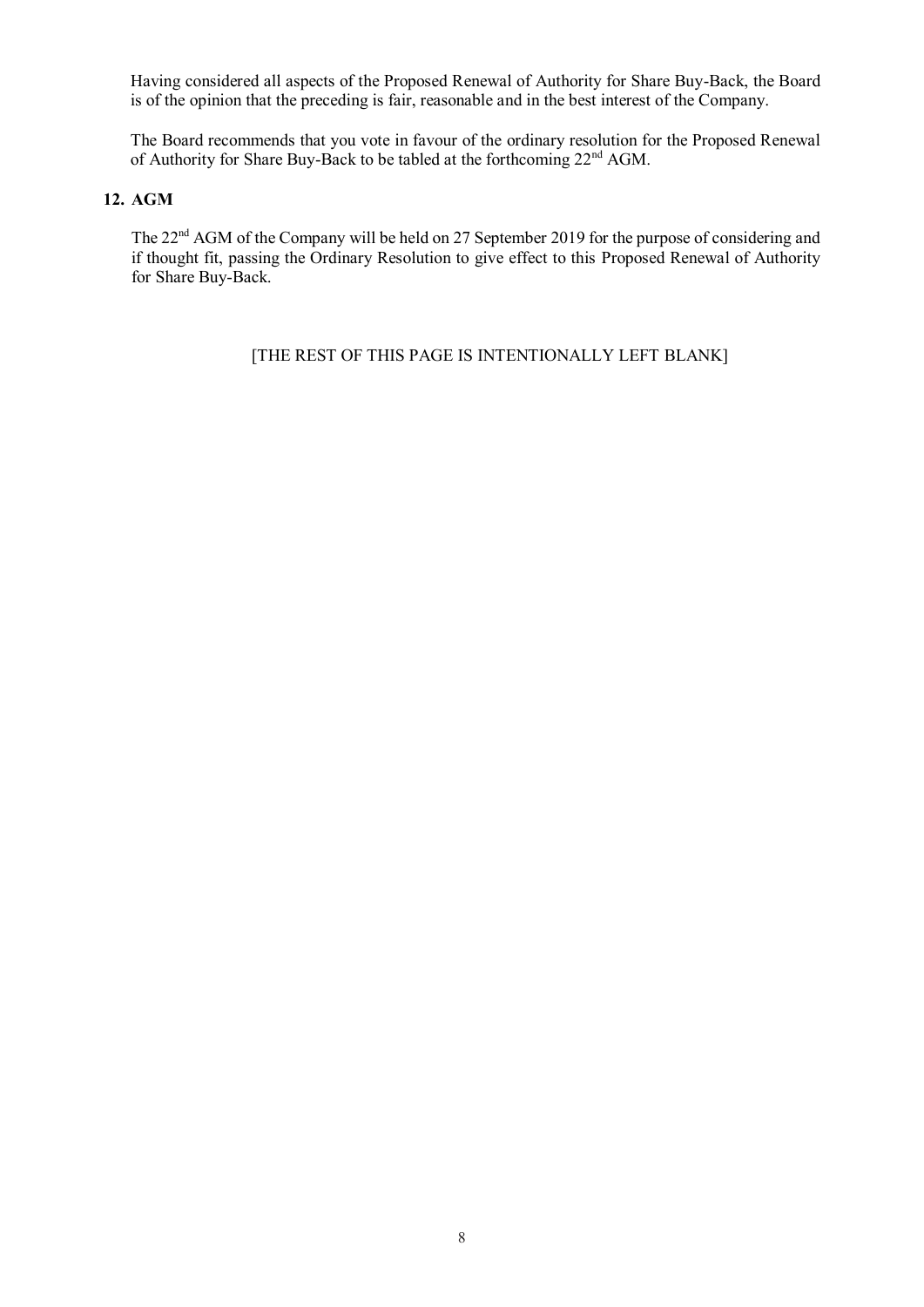# **PART B**

# **CIRCULAR TO SHAREHOLDERS IN RELATION TO**

# **PROPOSED NEW CONSTITUTION OF THE COMPANY**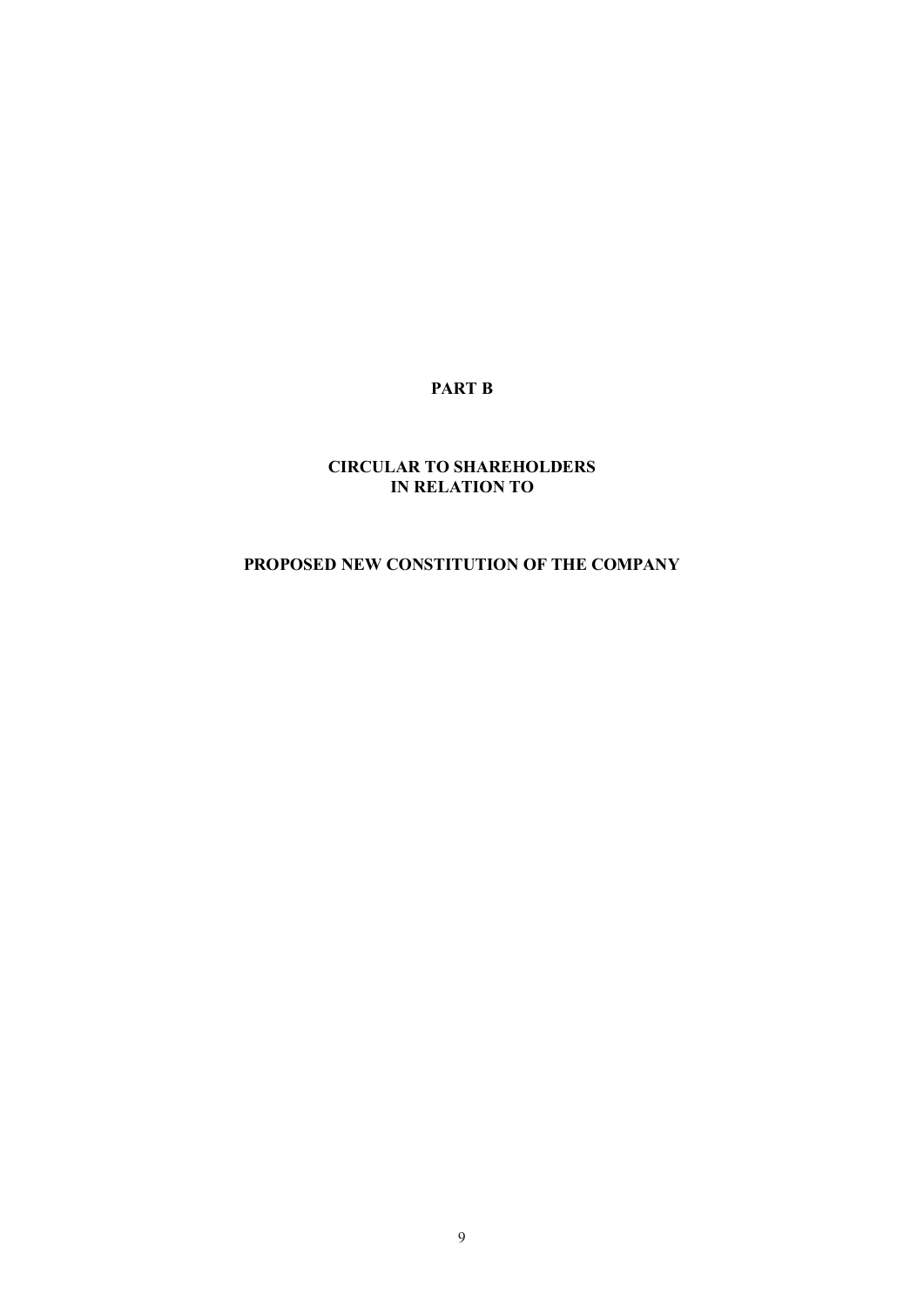

**Registered Office:-**

Unit 07-02, Level 7 Persoft Tower, 6B Persiaran Tropicana, Tropicana Golf & Country Resort, 47410 Petaling Jaya Selangor Darul Ehsan

29 July 2019

## **Directors:-**

Datuk Ir. Kamarudin Bin Md Derom *(Chairman /Independent Non-Executive Director)* Datuk Tan Kok *(Managing Director)* Tan Chee Huey *(Executive Director)* Datin Lim Hooi Tin *(Non-Independent Non-Executive Director)* Ooi Hoy Bee @ Ooi Hooi Bee *(Independent Non-Executive Director)* Tan Kah Poh *(Independent Non-Executive Director)* Goh Kean Hoe *(Independent Non-Executive Director)*

# **To: The Shareholders of LTKM Berhad**

Dear Sir/Madam,

# **PROPOSED NEW CONSTITUTION OF THE COMPANY**

# **1. INTRODUCTION**

On 3 July 2019, the Board of Directors of the Company announced that LTKM proposes to seek the shareholders' approval for the Proposed New Constitution of the Company at the forthcoming 22nd AGM of the Company. The Notice of 22nd AGM and the Form of Proxy are enclosed together with the Annual Report 2019.

The purpose of this Circular is provide you with the relevant details of the Proposed New Constitution and to seek your approval for the resolution therein to be tabled at the forthcoming 22<sup>nd</sup> AGM, which will be convened at Merrida Hotel, No. 18A, Lebuh Enggang, Off Persiaran Sultan Ibrahim, 41050 Klang, Selangor Darul Ehsan on 27 September 2019 at 3.30 pm.

# **YOU ARE ADVISED TO READ AND CONSIDER THE CONTENTS OF THIS CIRCULAR TOGETHER WITH APPENDDIX I ATTACHED CAREFULLY BEFORE VOTING ON THE SPECIAL RESOLUTION PERTAINING TO THE PROPOSED NEW CONSTITUTION AT THE FORTHCOMING 22ND AGM.**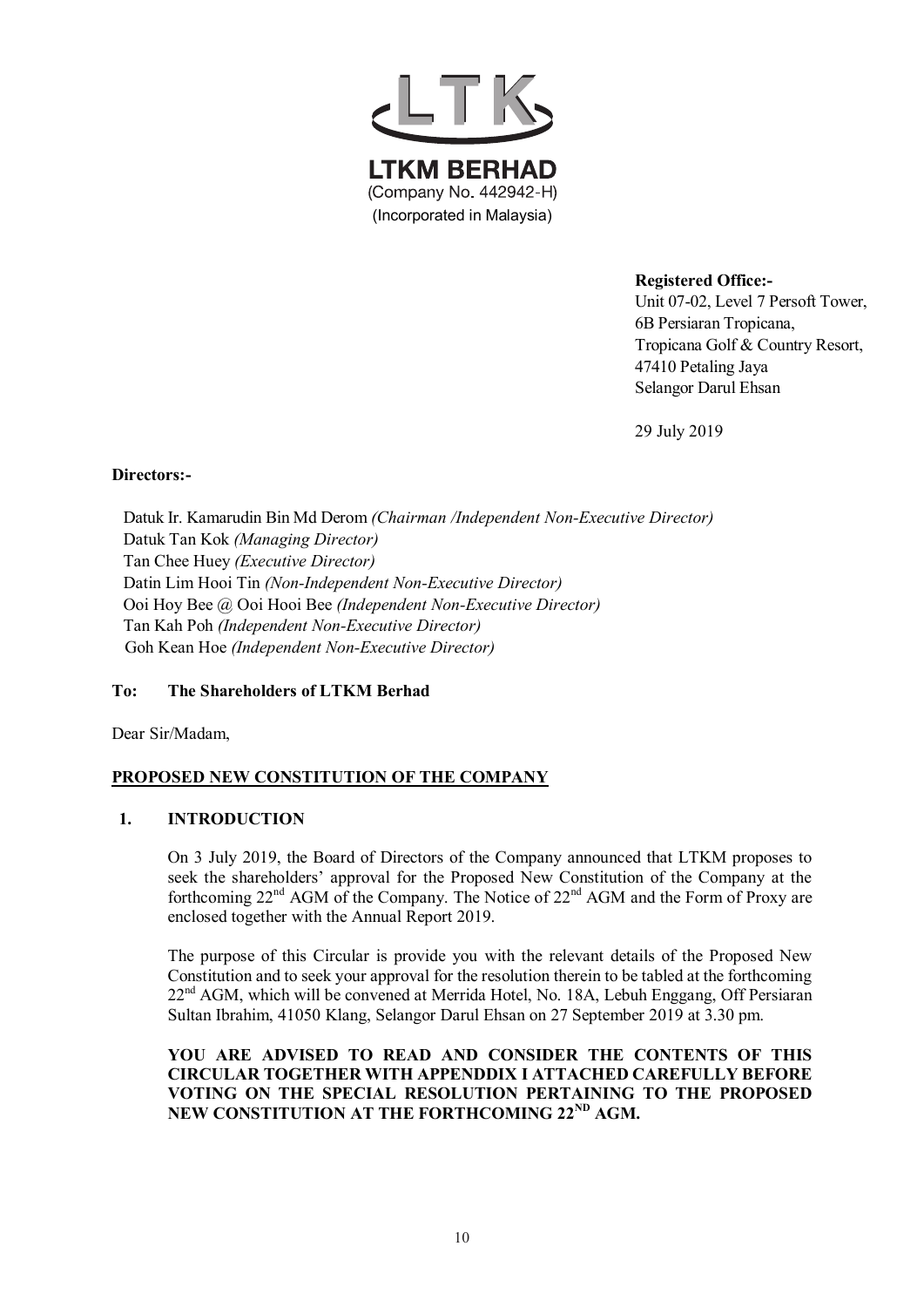## **2. DETAILS OF THE PROPOSED NEW CONSTITUTION**

Pursuant to Section 36 of the Act, the Board proposes to adopt a new Constitution in place of the existing Memorandum and Articles of Association of the Company.

A copy of the new Constitution proposed to be adopted is set forth in Appendix I of this Circular.

## **3. RATIONALE FOR THE PROPOSED NEW CONSTITUTION**

The Proposed New Constitution is primarily to bring the existing Memorandum & Articles of Association to be aligned with the Act which came into force on 31 January 2017 and to ensure compliance with the Listing Requirements.

## **4. EFFECTS OF THE PROPOSED NEW CONSTITUTION**

The Proposed New Constitution is administrative in nature and therefore will not have any effects on the share capital, shareholdings of the substantial shareholders, EPS and NA of the Company.

## **5. APPROVAL REQUIRED IN RELATION TO THE PROPOSAL**

The Proposed New Constitution is subject to approval being obtained from the shareholders of Company at the forthcoming 22nd AGM.

# **6. DIRECTORS' STATEMENT AND RECOMMENDATIONS**

This Circular has been seen and approved by the Board on 3 July 2019 and they individually and collectively accept full responsibility for the accuracy of the information given in this Circular and confirm that, after making all reasonable enquiries, to the best of their knowledge and belief, there are no other facts the omission of which would make any statement herein misleading.

The Board, having considered all aspects of the Proposed New Constitution, is of the opinion that the Proposed New Constitution is in the best interest of the Company. Accordingly, they recommend that you vote in favour of the Special Resolution pertaining to the Proposed New Constitution of the Company, to be tabled at the forthcoming  $22<sup>nd</sup> AGM$ .

# **7. AGM**

The 22nd AGM of the Company will be held on 27 September 2019 for the purpose of considering and if thought fit, passing the Special Resolution to give effect to the adoption of this Proposed New Constitution of the Company.

Yours faithfully, For and on behalf of the Board of Directors of **LTKM BERHAD**

# **Datuk Ir. Kamarudin bin Md. Derom Chairman, Independent Non-Executive Director**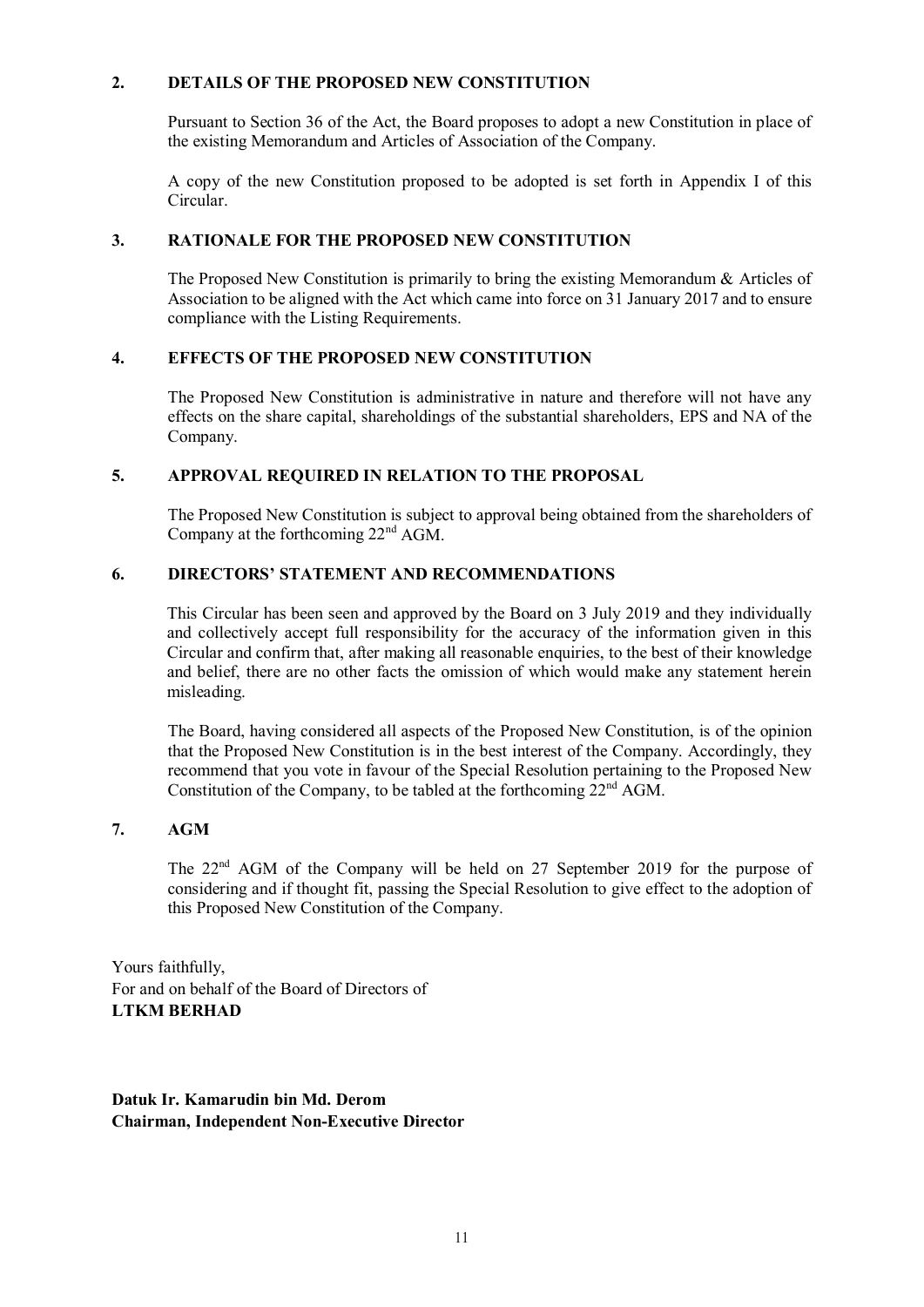Company No: 442942-H

**APPENDIX I**

# **THE COMPANIES ACT 2016**

# **PUBLIC COMPANY LIMITED BY SHARES**

**CONSTITUTION** 

**OF**

**LTKM BERHAD** (Company No: 442942-H)

# **INCORPORATED ON THE 14TH DAY OF AUGUST 1997** \_\_\_\_\_\_\_\_\_\_\_\_\_\_\_\_\_\_\_\_\_\_\_\_\_\_\_\_\_\_\_\_\_\_\_\_\_\_\_\_\_\_\_\_\_\_\_\_\_\_\_\_\_\_\_\_\_\_\_\_\_\_\_\_\_\_

\_\_\_\_\_\_\_\_\_\_\_\_\_\_\_\_\_\_\_\_\_\_\_\_\_\_\_\_\_\_\_\_\_\_\_\_\_\_\_\_\_\_\_\_\_\_\_\_\_\_\_\_\_\_\_\_\_\_\_\_\_\_\_\_\_\_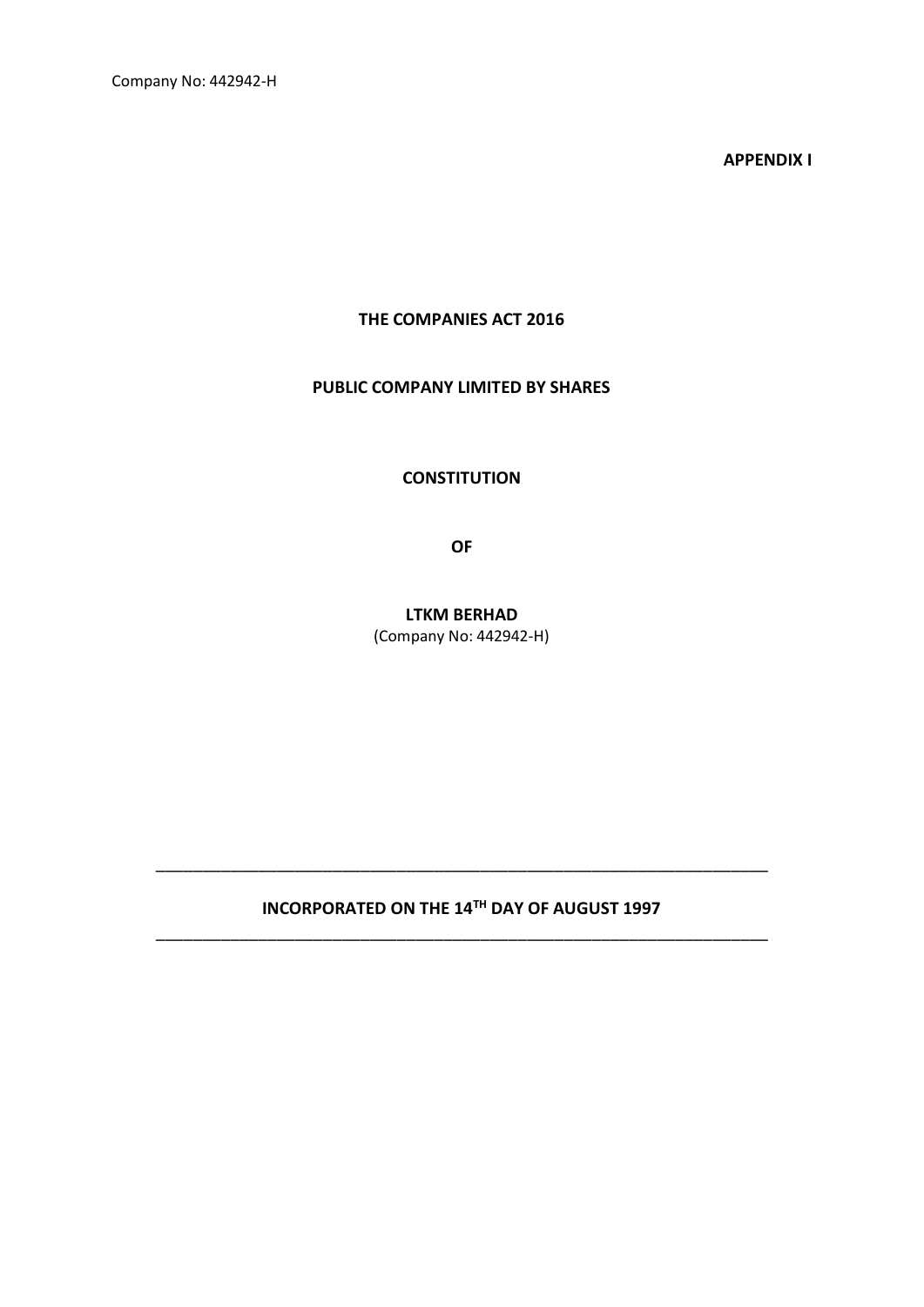# **THE COMPANIES ACT 2016**

#### **PUBLIC COMPANY LIMITED BY SHARES**

# **CONSTITUTION**

#### **OF**

# **LTKM BERHAD** \_\_\_\_\_\_\_\_\_\_\_\_\_\_\_\_\_\_\_

| $\mathbf{1}$   |     |     | The name of the Company is LTKM BERHAD.                                                                                                                                                                                                                                                                                                                                                                                                                                                                          | Name of Company           |
|----------------|-----|-----|------------------------------------------------------------------------------------------------------------------------------------------------------------------------------------------------------------------------------------------------------------------------------------------------------------------------------------------------------------------------------------------------------------------------------------------------------------------------------------------------------------------|---------------------------|
| $\overline{2}$ |     |     | The Registered Office of the Company will be situated in Malaysia.                                                                                                                                                                                                                                                                                                                                                                                                                                               | <b>Registered Office</b>  |
| 3              | (1) |     | Section 21 of the Companies Act 2016 shall apply.                                                                                                                                                                                                                                                                                                                                                                                                                                                                | <b>Unlimited Capacity</b> |
|                | (2) |     | The powers of the Company in addition to those conferred<br>under Section 21 of the Companies Act 2016 shall include but<br>not limited:-                                                                                                                                                                                                                                                                                                                                                                        |                           |
|                |     | (a) | To lend and advance money or give credit to any<br>person or company; to guarantee and give guarantees<br>or indemnities for the payment of money or the<br>performance of contracts or obligations by any person<br>or company; to secure or undertake in any way the<br>repayment of moneys lent or advanced to or the<br>liabilities incurred by any person or company; and<br>otherwise to assist any person or company; and                                                                                 |                           |
|                |     | (b) | To borrow or raise or secure the payment of money in<br>such manner as the Company may think fit and to<br>secure the same or the repayment or performance of<br>any debt, liability, contract, guarantee or other<br>engagement incurred or to be entered into by the<br>Company in any way and in particular by the issue of<br>debentures perpetual or otherwise, charged upon all<br>any of the Company's property (both present and<br>future), and to purchase, redeem, or pay off any such<br>securities. |                           |

4 The liability of the Members is limited. Liability of Members

#### **DEFINITION AND INTERPRETATION**

5 In this Constitution, if not inconsistent with the subject or context, the words standing in the first column of the table hereinafter contained shall bear the meanings set opposite to them respectively in the second column thereof.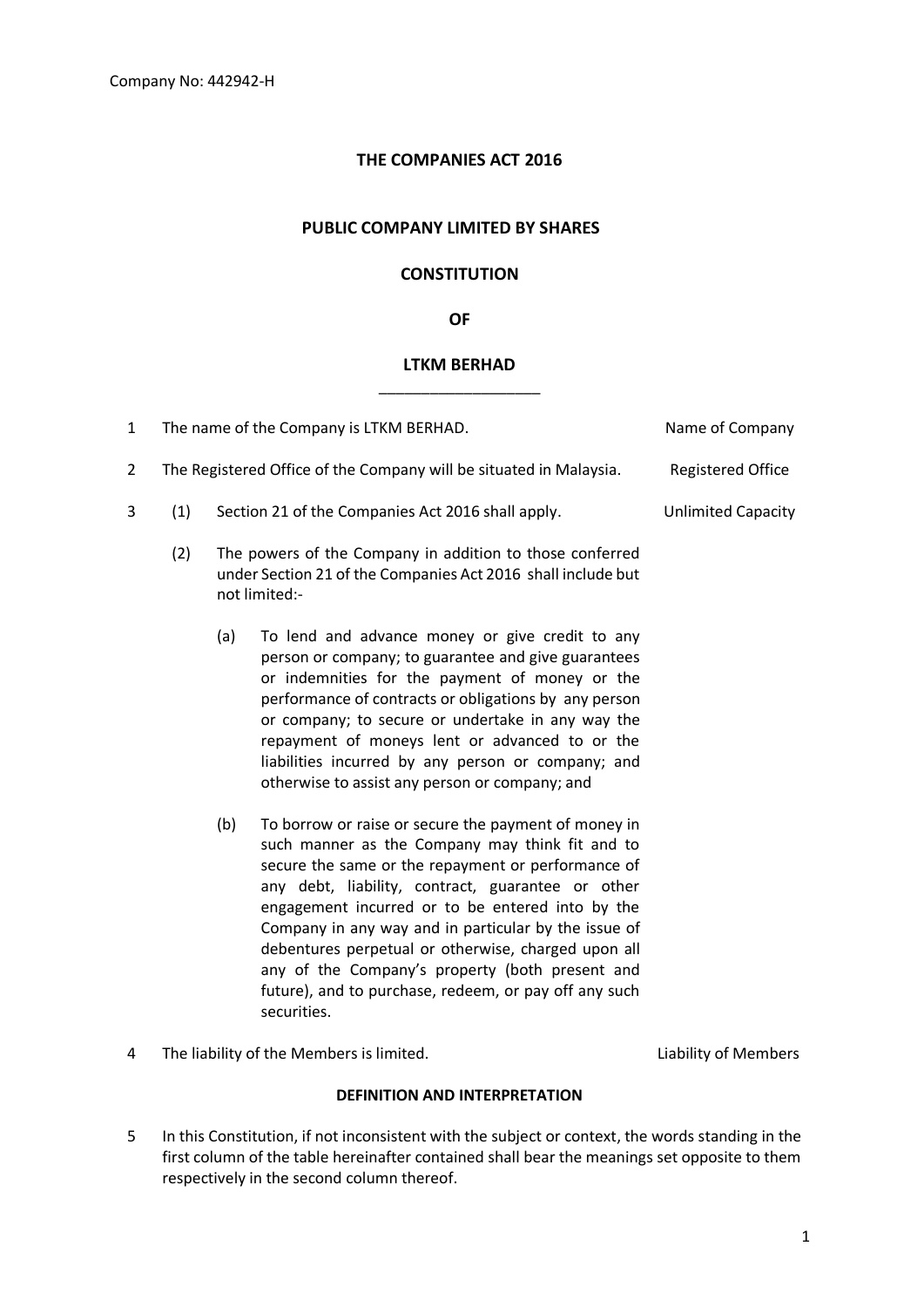| Act                                   | The Companies Act 2016 end every statutory modification or<br>re-enactment thereof for the time being in force.                                                                                                                                                                                                                                           |
|---------------------------------------|-----------------------------------------------------------------------------------------------------------------------------------------------------------------------------------------------------------------------------------------------------------------------------------------------------------------------------------------------------------|
| Auditors                              | The Auditors of the Company for the time being or from time<br>to time.                                                                                                                                                                                                                                                                                   |
| <b>Authorised Nominee</b>             | A person who is authorised to act as nominee as specified<br>under the Rules.                                                                                                                                                                                                                                                                             |
| <b>Beneficial owner</b>               | In relation to Deposited Securities, the ultimate owner of the<br>Deposited Securities who is the person who is entitled to all<br>rights, benefits, powers and privileges and is subject to all<br>liabilities, duties and obligations in respect of, or arising from,<br>the Deposited Securities and does not include a nominee of<br>any description. |
| Board or Board of<br><b>Directors</b> | The Board of Directors for the time being of the Company.                                                                                                                                                                                                                                                                                                 |
| <b>Central Depository</b>             | Bursa Malaysia Depository Sdn. Bhd. (Company No. 165570-<br>W) including any further change to its name.                                                                                                                                                                                                                                                  |
| <b>Central Depositories Act</b>       | The Securities Industry (Central Depositories) Act 1991 end<br>every statutory modification or re-enactment thereof for the<br>time being in force.                                                                                                                                                                                                       |
| Chairman                              | The Chairman of the Board for the time being or from time to<br>time.                                                                                                                                                                                                                                                                                     |
| Clause                                | Any provision of this Constitution as originally framed or as<br>altered from time to time by Special Resolution in accordance<br>with the Act.                                                                                                                                                                                                           |
| <b>CMSA</b>                           | Capital Markets and Services Act 2007 and every statutory<br>modification or re-enactment thereof for the time being in<br>force                                                                                                                                                                                                                          |
| Company                               | LTKM BERHAD (Company No. 442942-H).                                                                                                                                                                                                                                                                                                                       |
| Constitution                          | This Constitution as originally framed or as altered from time<br>to time by Special Resolution.                                                                                                                                                                                                                                                          |
| Deposited Security                    | Shall have the meaning given in Section 2 of the Central<br>Depositories Act.                                                                                                                                                                                                                                                                             |
| Depositor                             | A Holder of a Securities Account as defined in Section 2 of the<br>Central Depositories Act.                                                                                                                                                                                                                                                              |
| Director                              | The Director for the time being of the Company.                                                                                                                                                                                                                                                                                                           |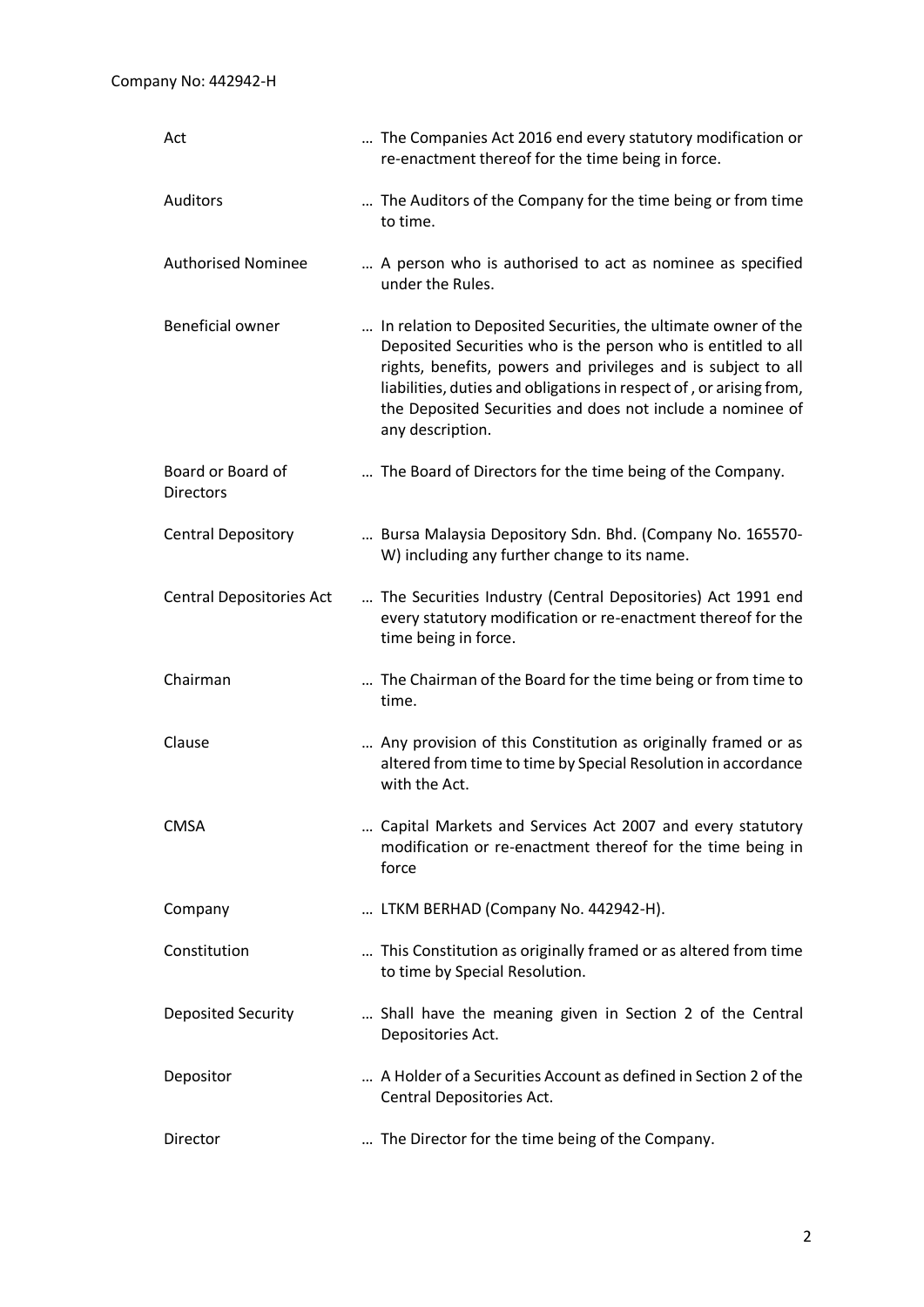| Documents                                            | Any document to be sent under the Listing Requirements to<br>the Holder.                                                                                                                                                                                                                                                                                                                                                                                           |
|------------------------------------------------------|--------------------------------------------------------------------------------------------------------------------------------------------------------------------------------------------------------------------------------------------------------------------------------------------------------------------------------------------------------------------------------------------------------------------------------------------------------------------|
| Exchange                                             | Bursa Malaysia Securities Berhad (Company No. 635998-W)<br>including any further change to its name.                                                                                                                                                                                                                                                                                                                                                               |
| <b>Exempt Authorised</b><br>Nominee                  | An Authorised Nominee defined under the Central<br>Depositories Act which is exempted from compliance with<br>provisions of subsection 25A (1) of the Central Depositories<br>Act.                                                                                                                                                                                                                                                                                 |
| <b>General Meeting</b>                               | A meeting of Members of the Company held from time to<br>time for a specific purpose.                                                                                                                                                                                                                                                                                                                                                                              |
| Holder/Member                                        | In relation to Securities in the Company, any person/persons<br>whose names appear on the Register of Members and any<br>Depositors whose names appear on the Record of Depositors<br>but shall exclude the Central Depository or its nominee<br>company in whose name the Deposited Security is registered.<br>"Holding of shares in the Company" and "shareholder of the<br>Company" and any other similar expressions shall have the<br>corresponding meanings. |
| <b>Listing Requirements</b>                          | Bursa Malaysia Securities Berhad's Main Market Listing<br>Requirements including any amendment that may be made<br>from time to time.                                                                                                                                                                                                                                                                                                                              |
| <b>Market Days</b>                                   | A day on which the Exchange is open for trading in Securities.                                                                                                                                                                                                                                                                                                                                                                                                     |
| Month                                                | A calendar month.                                                                                                                                                                                                                                                                                                                                                                                                                                                  |
| Office                                               | The Registered Office for the time being of the Company.                                                                                                                                                                                                                                                                                                                                                                                                           |
| Ordinary Resolution and<br><b>Special Resolution</b> | Have the meaning assigned thereto respectively by the Act.                                                                                                                                                                                                                                                                                                                                                                                                         |
| <b>Record of Depositors</b>                          | A record provided by the Central Depository to the Company<br>under Chapter 24 of the Rules.                                                                                                                                                                                                                                                                                                                                                                       |
| Register                                             | Any Register which is required to be maintained by the<br>Company under the Act.                                                                                                                                                                                                                                                                                                                                                                                   |
| <b>Register of Members</b>                           | The Register of Members to be kept pursuant to the Act and<br>where the context requires includes the Record of<br>Depositors.                                                                                                                                                                                                                                                                                                                                     |
| Registrar                                            | The Registrar designated under subsection 20A (1) of the<br>Companies Commission of Malaysia Act 2001.                                                                                                                                                                                                                                                                                                                                                             |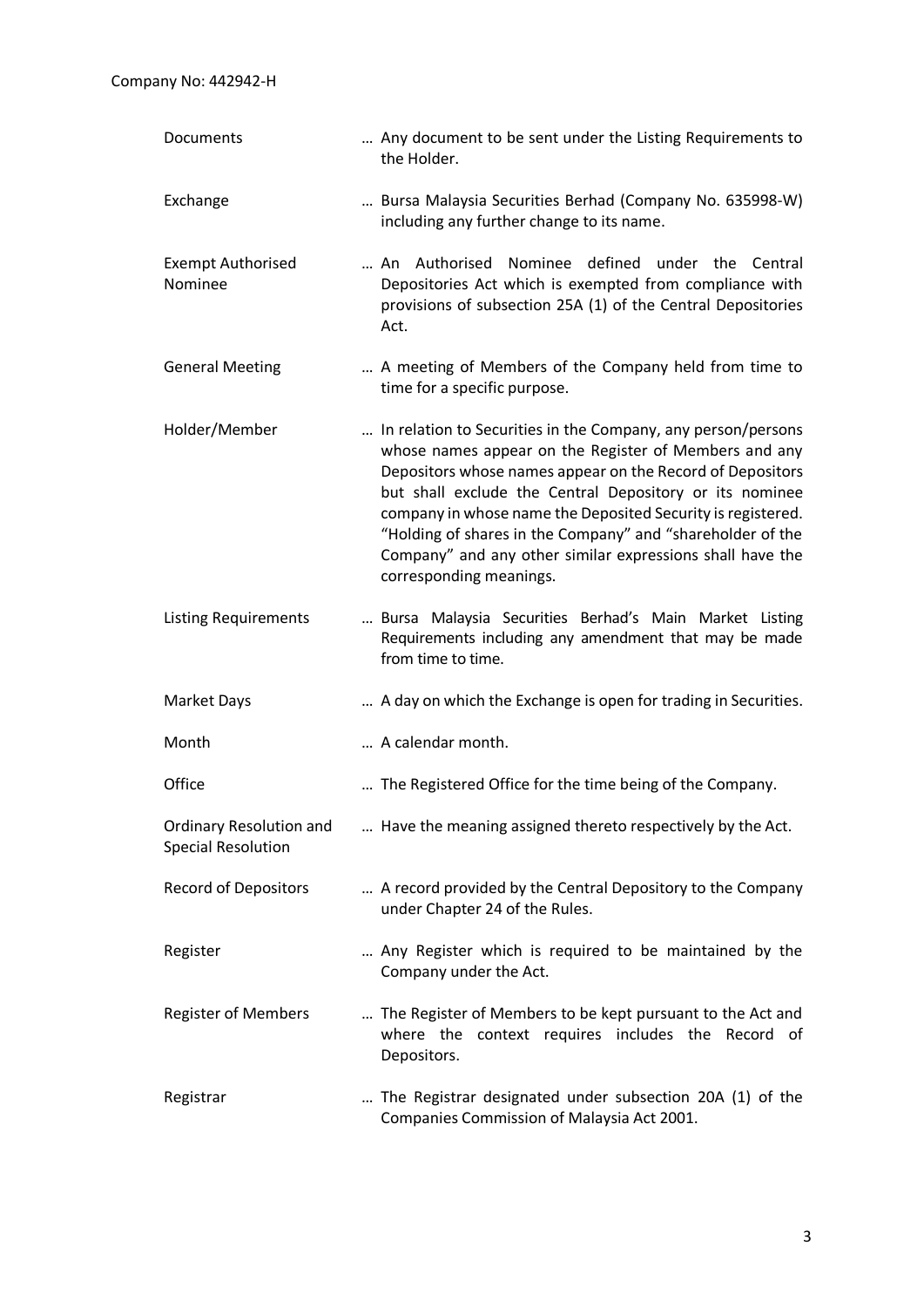| Registrar of Company      | A Company keeping records of public listed securities and<br>providing services relating thereto as the Company's Share<br>Registrar.                                   |
|---------------------------|-------------------------------------------------------------------------------------------------------------------------------------------------------------------------|
| <b>RM</b>                 | Ringgit Malaysia.                                                                                                                                                       |
| Rules                     | The Rules of the Central Depository and any appendices<br>thereto including any amendment that may be made from time<br>to time.                                        |
| Seal                      | The Common Seal and the Share Seal of the Company                                                                                                                       |
| Secretary                 | Any person or persons appointed to perform the duties of<br>Secretary of the Company.                                                                                   |
| <b>Securities</b>         | Shall have the same meaning given in Section 2 of the Capital<br>Markets and Services Act 2007.                                                                         |
| <b>Securities Account</b> | An account established by the Central Depository for a<br>Depositor for the recording of deposit of Securities and for<br>dealings in such Securities by the Depositor. |
| <b>Shares</b>             | Shares of the Company.                                                                                                                                                  |
| Year                      | Calendar year.                                                                                                                                                          |

- (a) Subject as aforesaid, words or expressions defined in the Act shall when used herein, except where the subject or context forbids, bear the same meaning in this Constitution.
- (b) Expressions referring to writing shall, unless the contrary intention appears, be construed as including references to printing, lithography, photography, and other modes of representing or reproducing words in a visible form or in any other form or manner, whether in hard copy or in electronic form sent by way of an electronic communication or otherwise in a form that allows the document and/or information to be easily accessible and reproduced into written, electronic or visible form.
- (c) Expressions referring to "electronic communications" shall include, but shall not be limited to, unless the contrary intention appears, references to delivery of documents or information in electronic form by electronic means to the electronic mail address or any other address or number of the addressee, as permitted by the Act and/or Listing Requirements from time to time.
- (d) Words or expressions contained in this Constitution shall be interpreted in accordance with the provisions of the Interpretation Act 1948 and 1967 (Act 388), and of the Act as in force at the date at which this Constitution becomes binding on the Company.
- (e) Words importing the singular number only shall include the plural number and vice versa and words importing the masculine gender shall include the feminine gender and words importing persons shall include bodies corporate. In this Constitution the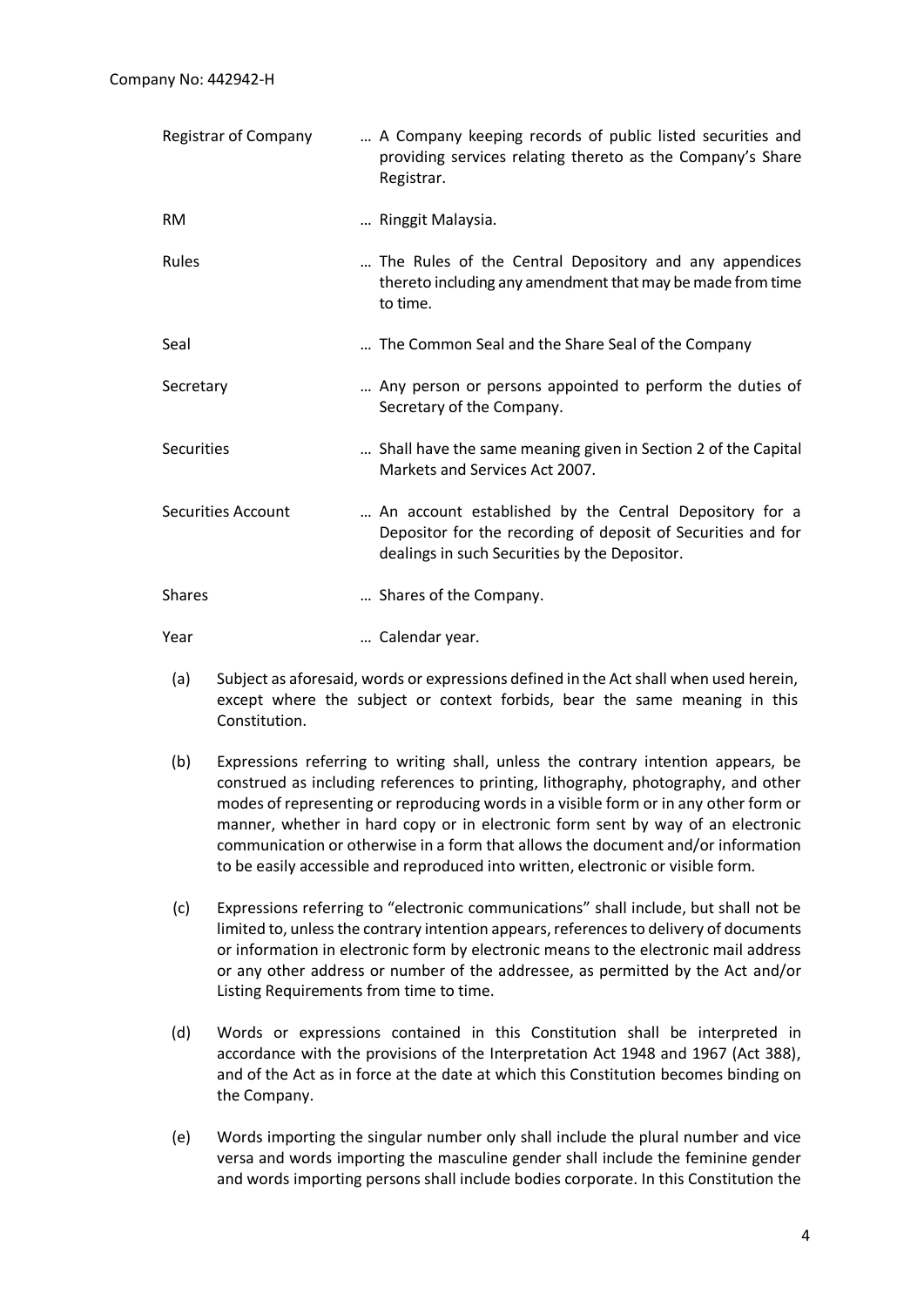headnotes and marginal notes are for the convenience of reference only and are not intended to affect the construction of this Constitution.

#### **SHARE CAPITAL AND VARIATION OF RIGHTS**

- 6 The share capital of the Company is its total number of issued shares. The Shares in the original or any increased capital may be divided into several classes and there may be attached thereto respectively any preferential, deferred, qualified, or other special rights, privileges, conditions or restrictions as to dividend, capital, voting or otherwise. Share Capital
- 7 Without prejudice to any special rights previously conferred on the Holders of any existing Shares or class of Shares, and subject to the provisions of this Constitution, the Listing Requirements and the Act and to the provisions of any resolution of the Company, issue of Shares or options of the Company shall be approved by the Members in General Meeting and such Shares may be issued by the Directors, who may allot, or otherwise dispose of such Shares to such persons, in such terms and conditions, with such preferred, deferred or other special rights, and subject to such restrictions and at such times as the Directors may determine but the Directors in making any issue of Shares shall comply with the following conditions:- Allotment of Shares
	- (a) In the case of Shares, other than ordinary shares, no special right shall be attached until the same have been expressed in this Constitution and in the resolution creating the same;
	- (b) No issue of Shares shall be made which will have the effect of transferring a controlling interest in the Company to any person, company or syndicate without the prior approval of the Members of the Company in General Meeting;
	- (c) The Company must not cause or authorise its Registrar of Company to cause the Securities Accounts of the allottees to be credited with the additional Shares until after the Company has filed with the Exchange an application for listing of such additional Shares and has been notified by the Exchange that they have been authorised for listing; and
- 8 The Company must ensure that all new issues of Securities for which listing is sought are made by way of crediting the Securities Accounts of the allottees with such Securities save and except where it is specifically exempted from compliance with Section 38 of the Central Depositories Act, in which event it shall so similarly be exempted from compliance with the Listing Requirements. For this purpose, the Company must notify the Central Depository of the names of the allottees and all such particulars required by the Central Depository, to enable the Central Depository to make the appropriate entries in the Securities Accounts of such allottees. Issue of new **Securities**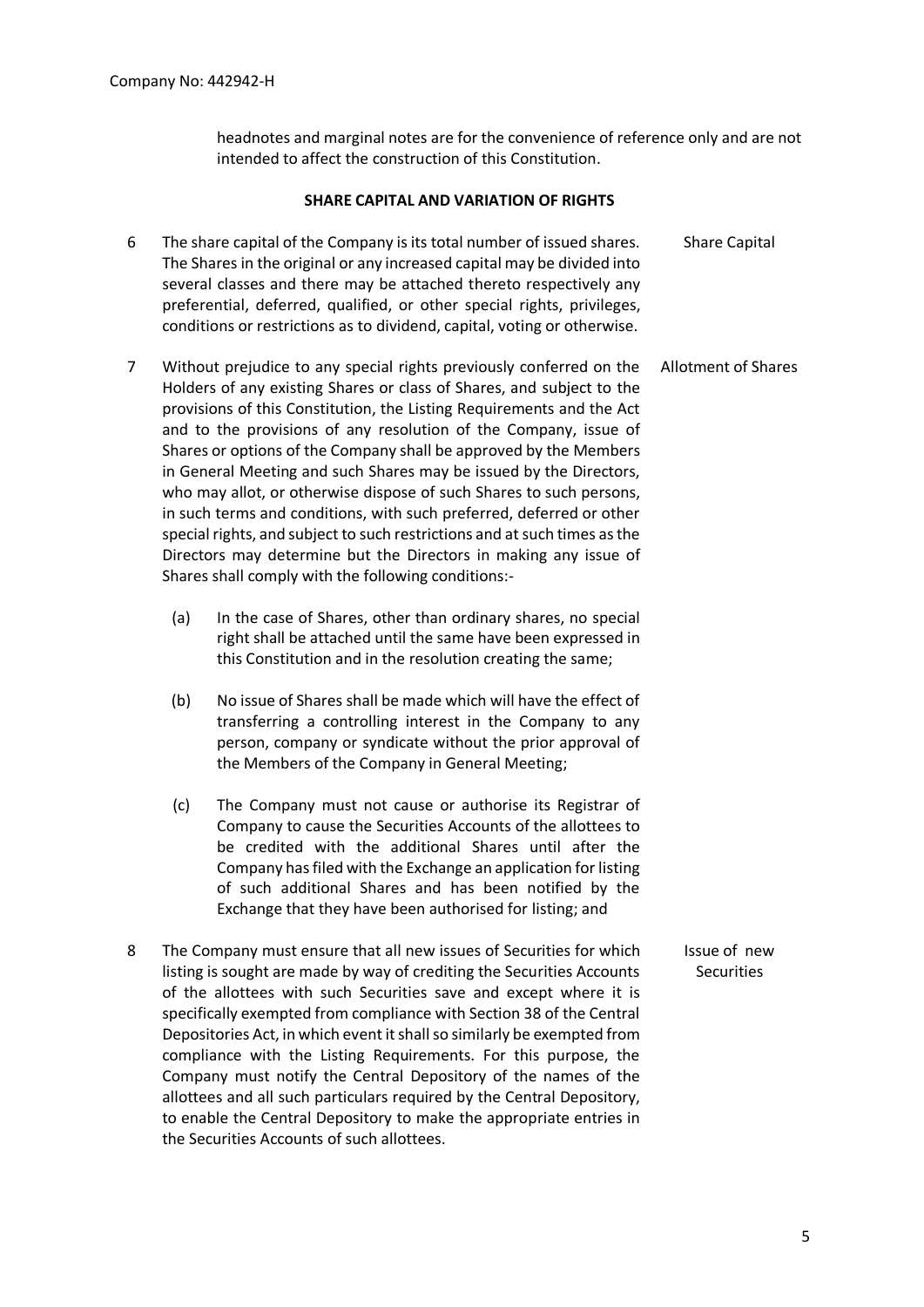- 9 Subject to the provisions of the Act, the Central Depositories Act, the Listing Requirements and the Rules, the Company shall issue and allot Securities and despatch notices of allotment to the allottees and make an application for the quotation of such Securities, within the stipulated time frame as prescribed under the Listing Requirements or such other period as may be prescribed by the Exchange from time to time.
- 10 The Company may issue jumbo certificates in respect of Shares or Securities in favour of Central Depository as may be directed by the Central Depository pending the crediting of Shares or Securities into the Securities Account of the person entitled to such Shares or Securities or as may be prescribed by the Central Depositories Act and the Rules **PROVIDED ALWAYS THAT** every certificate shall be issued under the Seal in such form as the Board shall from time to time prescribe and shall bear the facsimile signature of at least one Director and a second Director or the Secretary or some other person appointed by the Board, and shall specify the number and class of Shares or Securities to which it relates and the issue price of the Shares or Securities.
- 11 Without prejudice to any special right previously conferred on the Holders of any Shares or class of Shares already issued, but subject to the Act and this Constitution, any preference shares may with the sanction of an Ordinary Resolution, be issued on the terms that they are, or at the option of the Company are liable, to be redeemed but the total number of the issued preference shares shall not exceed the total number of the issued ordinary shares at any time and the Company shall not issue preference shares ranking in priority to preference shares already issued, but may issue preference shares ranking equally therewith. Preference shareholders shall have the same rights as ordinary shareholders as regards receiving notices, reports and audited financial statements, and attending General Meetings of the Company. Preference shareholders shall also have the right to vote at any meeting convened for the purpose of reducing the capital, or during winding up or proposal to wind up the Company, or sanctioning a sale of the whole of the Company's property, business and undertaking, or where the proposition to be submitted to the meeting directly affects their rights and privileges, or when the dividend or part of the dividend on the preference shares is in arrears for more than six (6) months. The issue by the Company of preference shares ranking equally with existing preference shares issued by the Company shall be deemed to be a variation of the rights attached to those existing preference shares unless the issue of preference shares was authorised by the terms of issue of the existing preference shares or by this Constitution at the time the existing preference shares were issued.
- 12 Notwithstanding anything in this Constitution the repayment of preference share capital other than redeemable preference shares, or any alteration of preference shareholders' rights shall only be

Allotment and despatch of notices of allotment

Share certificate

Right of Preference Shareholders

Repayment of Preference Capital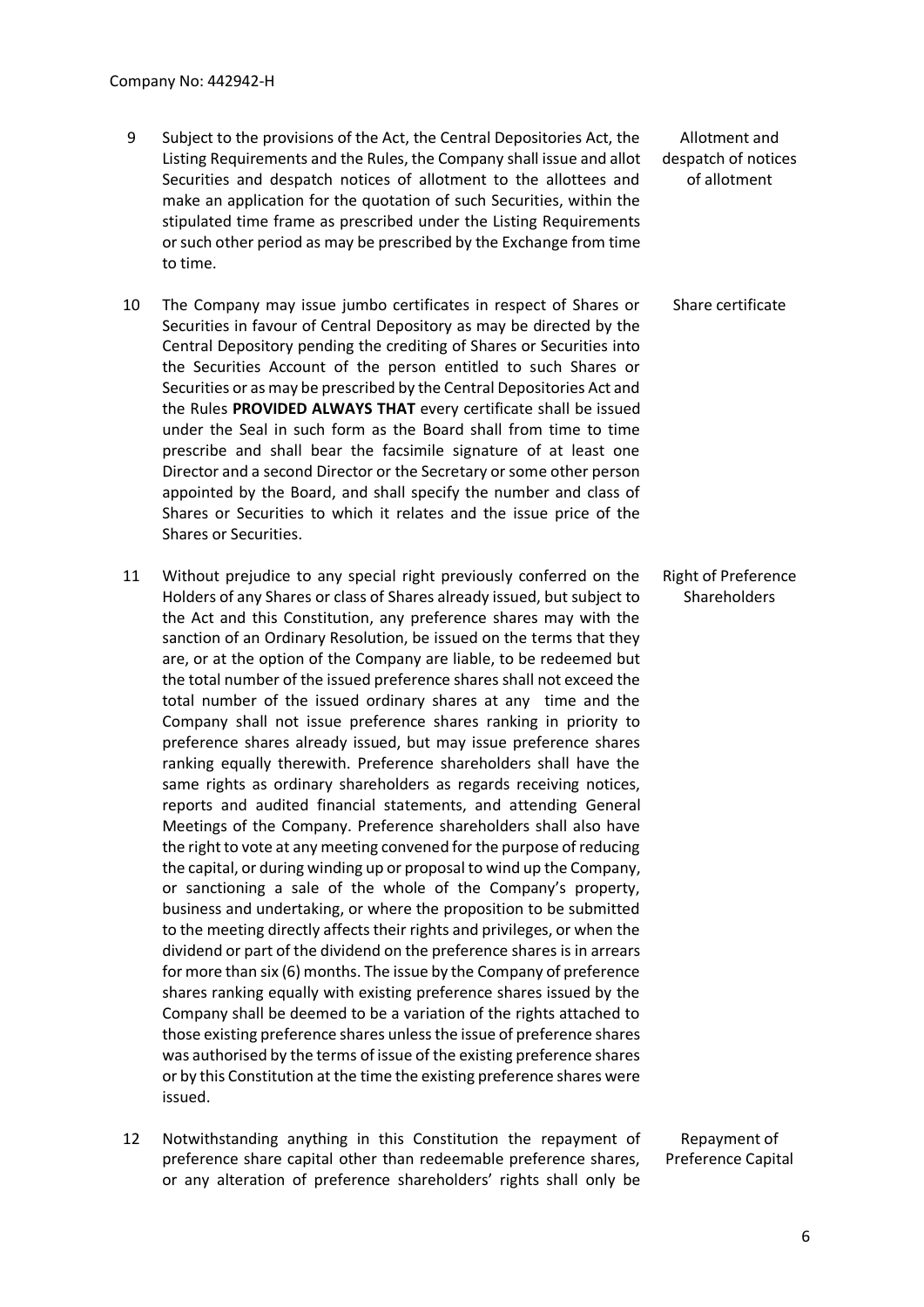made pursuant to a Special Resolution of the preference shareholders concerned **PROVIDED ALWAYS THAT** where the necessary majority for such a Special Resolution is not obtained at the meeting, consent in writing obtained from the holders of seventy-five of the total voting rights of the preference shareholders concerned within two (2) months of the meeting shall be as valid and effectual as a Special Resolution carried at the meeting.

- 13 Where any Shares are issued for the purpose of raising money to defray the expenses of the construction of any works or buildings or the provision of any plant which cannot be made profitable for a lengthened period, the Company may pay interest on so much of such share capital as is for the time being paid-up for the period, subject to the conditions and restriction of the Act, and may charge the same to capital as part of the cost of the construction of the works or plants. Interest on Share Capital during construction
- 14 Subject to the provisions of Section 71 and 91 of the Act if any time the share capital is divided into different classes of Shares, the rights attached to any class shall be expressed (unless otherwise provided by the terms of issue of the Shares of that class) and may whether or not the Company is being wound up, be varied with the sanction of a Special Resolution passed at a separate meeting of the shareholders of that class. Where necessary majority of such a Special Resolution is not obtained at the meeting, with the consent in writing if obtained from the Holders of not less than seventy-five per centum (75%) of the total voting rights of the shareholders of that class within two (2) months of the meeting, shall be as valid and effectual as a Special Resolution carried at the meeting. To every such separate General Meeting the quorum shall be two (2) Members of the Class holding or representing by proxy at least one- third of the number of the issued Shares of the class excluding any Shares of that class held as treasury share and that any Holder of Shares of the class present in person or by proxy may demand a poll. For an adjourned meeting, the quorum is one Member present in person or by proxy holding Shares of such class. To every such Special Resolution the provisions of Section 292 of the Act shall with such adaptations as are necessary apply. Variation of rights
- 15 The Company may exercise the powers of paying commissions to any person in consideration of his subscribing or agreeing to subscribe, whether absolutely or conditionally, for any Shares conferred by the Act**, PROVIDED THAT** the rate per cent or the amount of procuring or agreeing to procure subscription whether absolute or conditional, of the commission paid or agreed to be paid shall be disclosed in the manner required by the Act and the commission shall not exceed the rate of ten per cent (10%) of the price at which the Shares in respect whereof the same is paid are issued or an amount equal to ten per cent of that price (as the case may be). Such commission may be satisfied by the payment of cash or the allotment of fully or partly paid Shares or partly in one way and partly in the other. The Company may also on any issue of Shares pay such brokerage as may be lawful.
- Commission on issue of Shares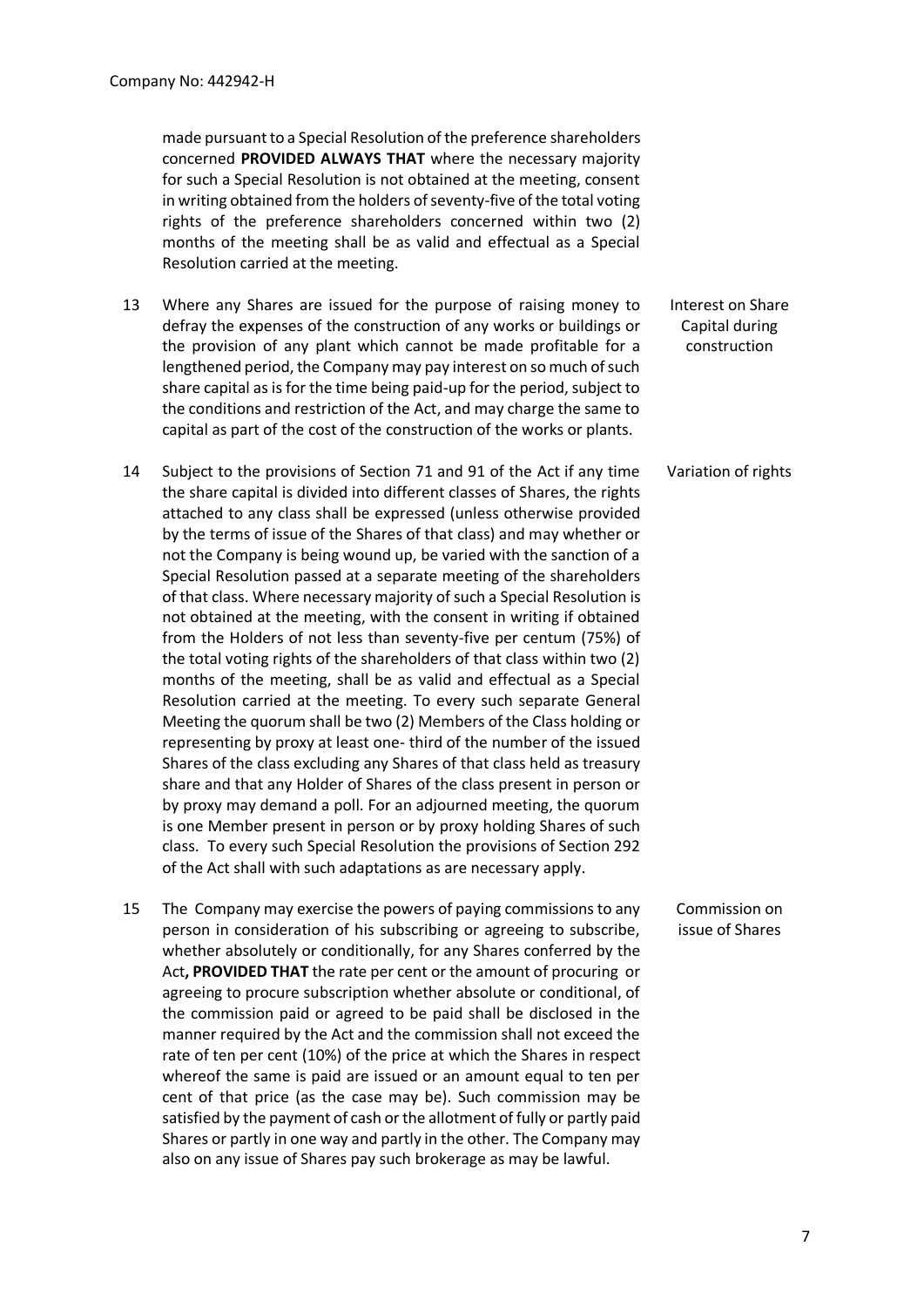- 16 (1) Subject to the Act, the Company may by notice in writing, require any Member or any other person who has an interest in any of the voting shares in the Company, within such reasonable time as is specified in the notice:- Information of Shareholding
	- (a) To inform the Company whether he holds any voting shares in the Company as Beneficial Owner, Authorised Nominee or as trustee; and
	- (b) If he holds the voting shares as trustee or Authorised Nominee, to indicate so far as he can, the persons for whom he holds the voting shares by name and by other particulars sufficient to enable those persons to be identified and the nature of their interest.
	- (2) The Company may by notice in writing require a Member to inform it, within such reasonable time as is specified in the notice, whether any of the voting rights carried by any voting shares in the Company held by him, are the subject of any agreement or arrangement under which another person is entitled to control his exercise of those rights and, if so, to give particulars of the agreement and the parties to it.

#### **PROVISION OF FINANCIAL ASSISTANCE AND SHARE BUYBACK**

- 17 Unless permitted by the Act and Listing Requirements, the Company shall not give any financial assistance , whether directly or indirectly and whether by means of a loan, guarantee or the provision of Securities or otherwise, for the purpose of or in connection with a purchase or subscription made or to be made by any person of or for any Shares in the Company, or in its holding company or in any way purchase, deal in or lend money on its own Shares nor shall it give financial assistance, directly or indirectly for the purpose of reducing the liability if a person has acquired Shares in the Company or its holding company, and the liability has been incurred by any person for the purpose of the acquisition of the Shares, but nothing in this Constitution shall prohibit transactions mentioned in Section 127 of the Act or the circumstances set out in Section 127 of the Act. Financial Assistance
- 18 Pursuant to Section 127, the Company shall have the power, to purchase its own Shares and thereafter to deal with the Shares purchased in accordance with the provisions of the Act and any Rules, regulations and guidelines thereunder issued by the Exchange and any other relevant authorities in respect thereof. Share Buyback

#### **LIEN**

19 Subject to the Act, the Central Depositories Act and the Rules, the Company shall have a first and paramount lien on every Share (not being a fully paid Share) for all moneys (whether presently payable or not ) called or payable at a fixed time in respect of that Share, Lien on Shares not fully paid-up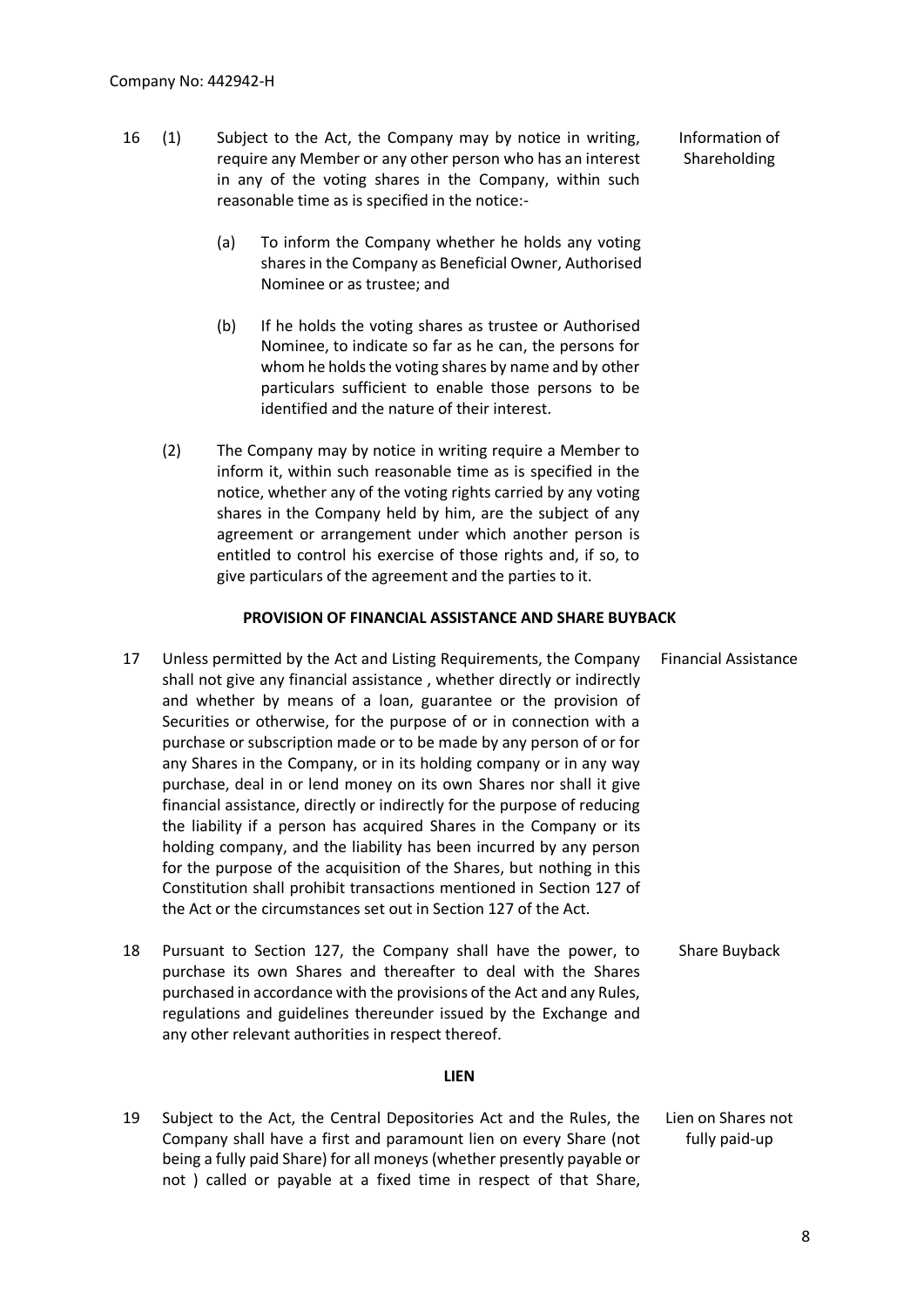including all unpaid instalments and interest thereon and the Company shall also have a first and paramount lien on all Shares (other than fully paid Shares) registered in the name of a Member for all money (whether presently payable or not) payable by him or his estate to the Company but the Directors may at any time declare any Share to be wholly or in part exempt from the provisions of this Clause. The Company's lien, if any, on a Share shall extend to all dividends payable hereon and shall also be subject to such amount as the Company may be required by law to pay in respect of the Member or deceased Member.

- 20 The Company may sell, in such manner as the Directors think fit, any Shares on which the Company has a lien, but no sale shall be made unless a sum in respect of which the lien exists, is presently payable or until the expiration of fourteen (14) days after a notice in writing, stating and demanding payment of the sum presently payable and giving notice of intention to sell in default shall have been given to the Holder for the time being of the Share or the person entitled by reason of his death or bankruptcy to the Share. Enforcing Lien by sale
- 21 The proceeds of such sale, after payment of the costs of such sale shall be applied in or towards payment or satisfaction of the debt or liability in respect of which the lien exist, so far as the same is presently payable, and any residue shall (subject to a similar lien for debts or liabilities not presently payable which existed over the Shares prior to the sale) be paid to the person entitled to the Share at the time of the sale or his executors, administrators or assignees or as he directs. The purchaser shall be registered as the Holder of the Shares and he shall not be bound to see to the application of the purchase money, nor shall his title to the Shares be affected by any irregularity or invalidity in the proceedings with reference to the sale, and the remedy of any person aggrieved by the sale shall be in damages only and against the Company exclusively. Any Director of the Company is hereby authorised to execute on behalf of the registered Holder a transfer of such Shares to the purchaser.

#### **CALLS ON SHARES**

- 22 The Directors may from time to time make calls upon the Members in respect of any moneys unpaid on their Shares, **PROVIDED THAT** (except as otherwise fixed by the conditions of application or allotment) no call on any Share shall be payable at fixed times pursuant to the conditions of allotment, and each Member shall (subject to receiving at least fourteen (14) days' notice specifying the time or times and place of payment) pay to the Company at the time or times and place so specified the amount called on his Share.
- 23 A call shall be deemed to have been made at the time when the resolution of the Directors authorising the call was passed, and a call may be made payable by instalments.

Application of proceeds of sale

Calls

When call deemed to be made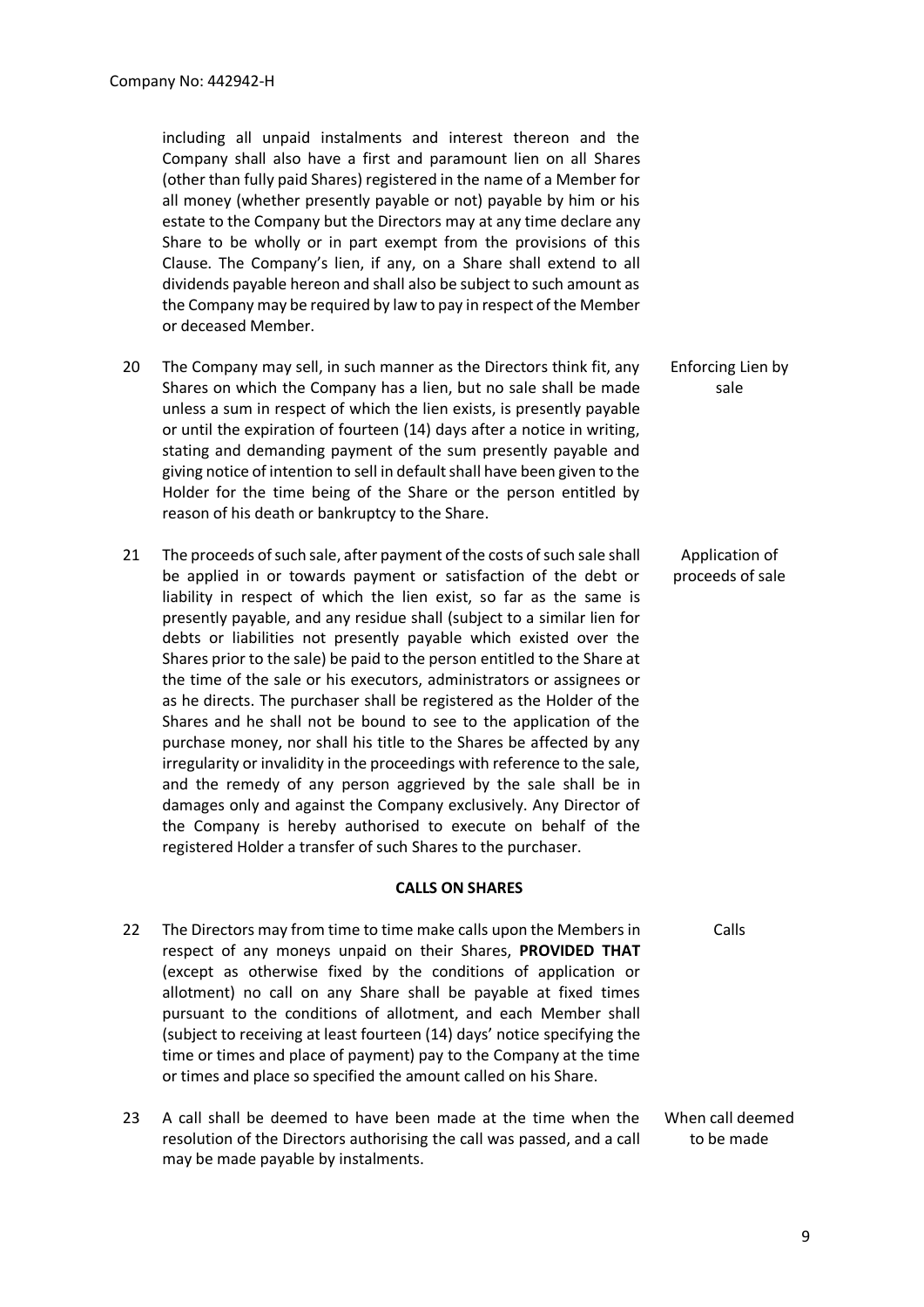| 24 | If a sum called in respect of a Share is not paid before or on the day<br>appointed for payment thereto, the person from whom the sum is<br>due shall pay interest on the sum from the date appointed for<br>payment thereof to the time of actual payment, at such rate, not<br>exceeding eight (8%) per cent per annum, as the Directors may<br>determine, and shall not receive any dividend in respect of the<br>amount unpaid but the Directors shall be at liberty to waive payment<br>of such interest wholly or in part.                                                                                                                                                                                                                                                                                                                                                                                                                                                                                                                                                                                                          | When interest on<br>call payable                         |
|----|-------------------------------------------------------------------------------------------------------------------------------------------------------------------------------------------------------------------------------------------------------------------------------------------------------------------------------------------------------------------------------------------------------------------------------------------------------------------------------------------------------------------------------------------------------------------------------------------------------------------------------------------------------------------------------------------------------------------------------------------------------------------------------------------------------------------------------------------------------------------------------------------------------------------------------------------------------------------------------------------------------------------------------------------------------------------------------------------------------------------------------------------|----------------------------------------------------------|
| 25 | A call may by resolution be revoked or postponed at any time before<br>the day fixed for payment. Notice of such revocation shall forthwith<br>be given to the Members or persons on whom the call was made.                                                                                                                                                                                                                                                                                                                                                                                                                                                                                                                                                                                                                                                                                                                                                                                                                                                                                                                              | Calls may be<br>revoked                                  |
| 26 | Any sum which by the terms of issue of a Share becomes payable<br>upon allotment or at any fixed date shall for all the purposes of this<br>Constitution be deemed to be a call duly made and payable on the<br>date on which, by the terms of issue, the same becomes payable, and<br>in case of non-payment all the relevant provisions of this Constitution<br>as to payment of interest and expenses, forfeiture or otherwise, shall<br>apply as if such sum had become payable by virtue of a call duly made<br>and notified.                                                                                                                                                                                                                                                                                                                                                                                                                                                                                                                                                                                                        | Sums payable at<br>fixed times to be<br>treated as calls |
| 27 | The Directors may make arrangements on the issue of Shares for<br>varying the amount and times of payment of calls as between<br>Holders.                                                                                                                                                                                                                                                                                                                                                                                                                                                                                                                                                                                                                                                                                                                                                                                                                                                                                                                                                                                                 | Differentiation<br>between Holders                       |
| 28 | The Directors may, if they think fit, receive from any Member willing<br>to advance the same all or any part of the money uncalled and unpaid<br>upon any Shares held by him, and upon all or any part of the money<br>so advanced may (until the same would, but for the advance, become<br>payable) pay interest at such rate not exceeding eight per centum<br>(8%) per annum (unless the Company in General Meeting shall<br>otherwise direct) or as may be agreed upon between the Directors<br>and the Member paying the sum in advance; but any amount so for<br>the time being paid in advance of call shall not be included or taken<br>into account in ascertaining the amount of dividend payable upon the<br>Shares in respect of which such advance has been made. Such capital<br>paid on Shares in advance of calls shall not, whilst carrying interest,<br>confer a right to participate in profits. Except in liquidation, sums paid<br>in advance of calls shall not, until the same would but for such<br>advance have become payable, be treated as paid up on the Shares in<br>respect of which they have been paid. | Calls may be paid in<br>advance                          |
|    |                                                                                                                                                                                                                                                                                                                                                                                                                                                                                                                                                                                                                                                                                                                                                                                                                                                                                                                                                                                                                                                                                                                                           |                                                          |

# **TRANSFER OF SHARES**

29 The instrument of transfer of any Securities shall be in writing and in the form approved by the Rules and shall be executed by or on behalf of the transferor and transferee, the transferor shall be deemed to remain the Holder of the Securities until the name of the transferee is entered in the Record of Depositors in respect thereof. Transfer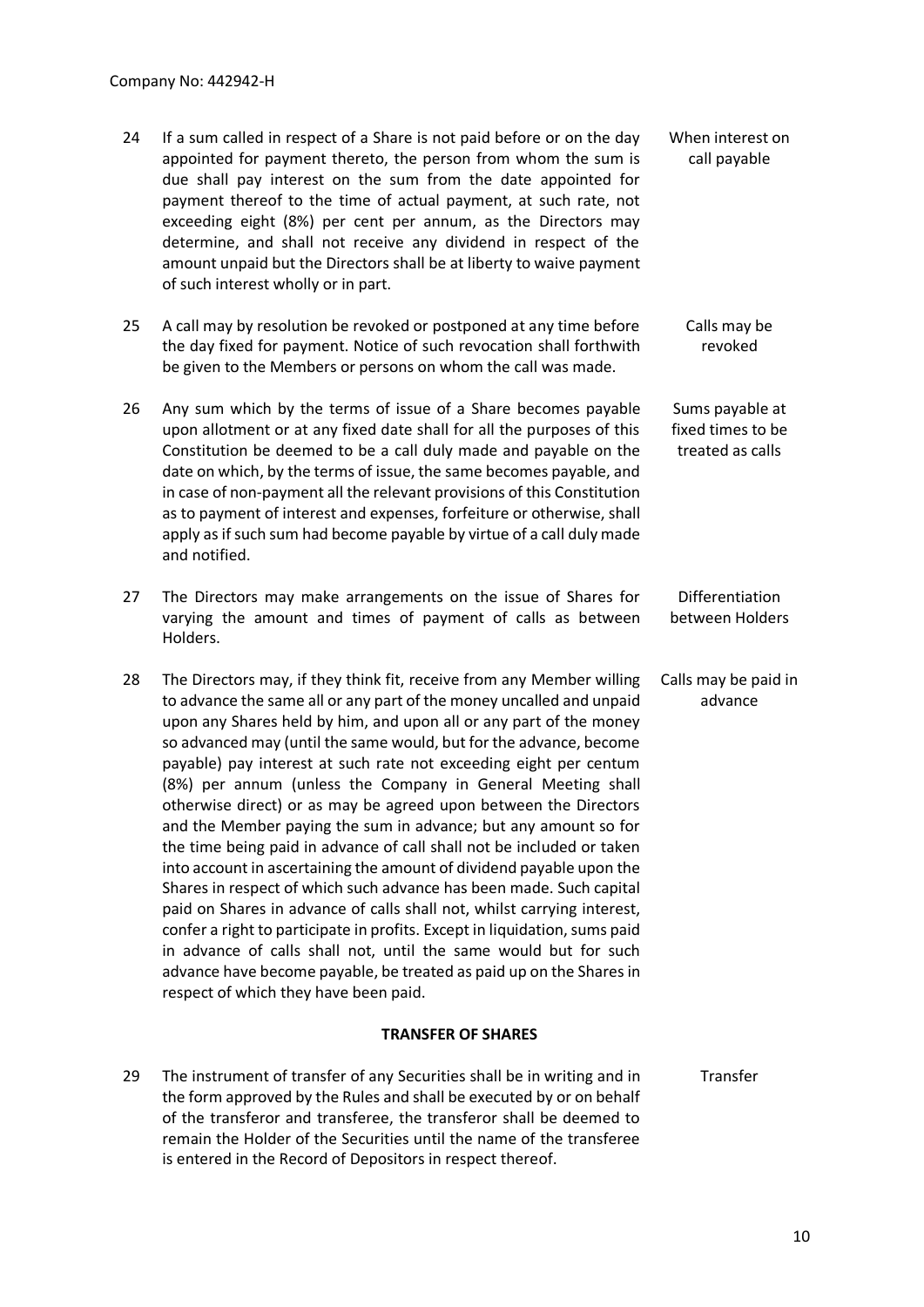| 30 | The transfer of any Securities or class of Securities of the Company,<br>shall be by way of book entry by the Central Depository in accordance<br>with the Rules and, notwithstanding Section 105, 106 or 110 of the<br>Act, but subject to subsection 148(2) of the Act and any exemption<br>that may be made from compliance with Section 148(1) of the Act,<br>the Company shall be precluded from registering and effecting any<br>transfer of such Securities.                                                                                                                                                                                                                                                                                                                                                                                                                                                                                                                   | Transfer by book<br>entry     |
|----|---------------------------------------------------------------------------------------------------------------------------------------------------------------------------------------------------------------------------------------------------------------------------------------------------------------------------------------------------------------------------------------------------------------------------------------------------------------------------------------------------------------------------------------------------------------------------------------------------------------------------------------------------------------------------------------------------------------------------------------------------------------------------------------------------------------------------------------------------------------------------------------------------------------------------------------------------------------------------------------|-------------------------------|
| 31 | Subject to the Act, the Central Depositories Act and the Rules, no<br>Share shall in any circumstances be transferred to any infant,<br>bankrupt or person of unsound mind. In addition, every instrument of<br>transfer shall be in writing and in the form approved in the Rules and<br>shall be presented to the Central Depository with such evidence (if<br>any) as the Central Depository may require to prove the title of the<br>intending transferor and that the intended transferee is a qualified<br>person.                                                                                                                                                                                                                                                                                                                                                                                                                                                              |                               |
| 32 | The Central Depository may refuse to register any transfer of<br>Deposited Security that does not comply with the Central<br>Depositories Act and the Rules.                                                                                                                                                                                                                                                                                                                                                                                                                                                                                                                                                                                                                                                                                                                                                                                                                          | <b>Refusal of Transfer</b>    |
| 33 | The Company may require the Central Depository to suspend the<br>registration of transfer at such times and for such periods as the<br>Directors may of from time to time determine, not exceeding in the<br>whole thirty (30) days in any calendar year.                                                                                                                                                                                                                                                                                                                                                                                                                                                                                                                                                                                                                                                                                                                             | <b>Closing of Register</b>    |
| 34 | The Company may pursuant to Section 34 of the Central Depositories<br>Act and the Rules request of the Record of Depositors and in this<br>connection, may request for the Record of Depositors as at a specified<br>date. The Company shall give at least three (3) Market Days' notice to<br>the Central Depository in accordance to the Rules to enable the<br>Central Depository to prepare the appropriate Record of Depositors.                                                                                                                                                                                                                                                                                                                                                                                                                                                                                                                                                 | Suspension of<br>registration |
| 35 | A Record of Depositors requested by the Company as at any specified<br>date and/or for any specified purpose when made available to the<br>Company may be treated as the final Record of Depositors as at the<br>specified date and/or for the specified purpose. If there shall be more<br>than one Record of Depositors made available to the Company as at<br>the specified date and/or for the specified purpose then the later or<br>last of the Record of Depositors prepared by the Central Depository<br>and confirmed by the Central Depository as the correct Record of<br>Depositors shall be the final Record of Depositors as at the specified<br>date and/or for the specified purpose. If such confirmation from the<br>Central Depository shall not be available, then the later or last of the<br>Record of Depositors received by the Company shall be deemed to be<br>the final Record of Depositors as at the specified date and or for the<br>specified purpose. | Record of<br>Depositors       |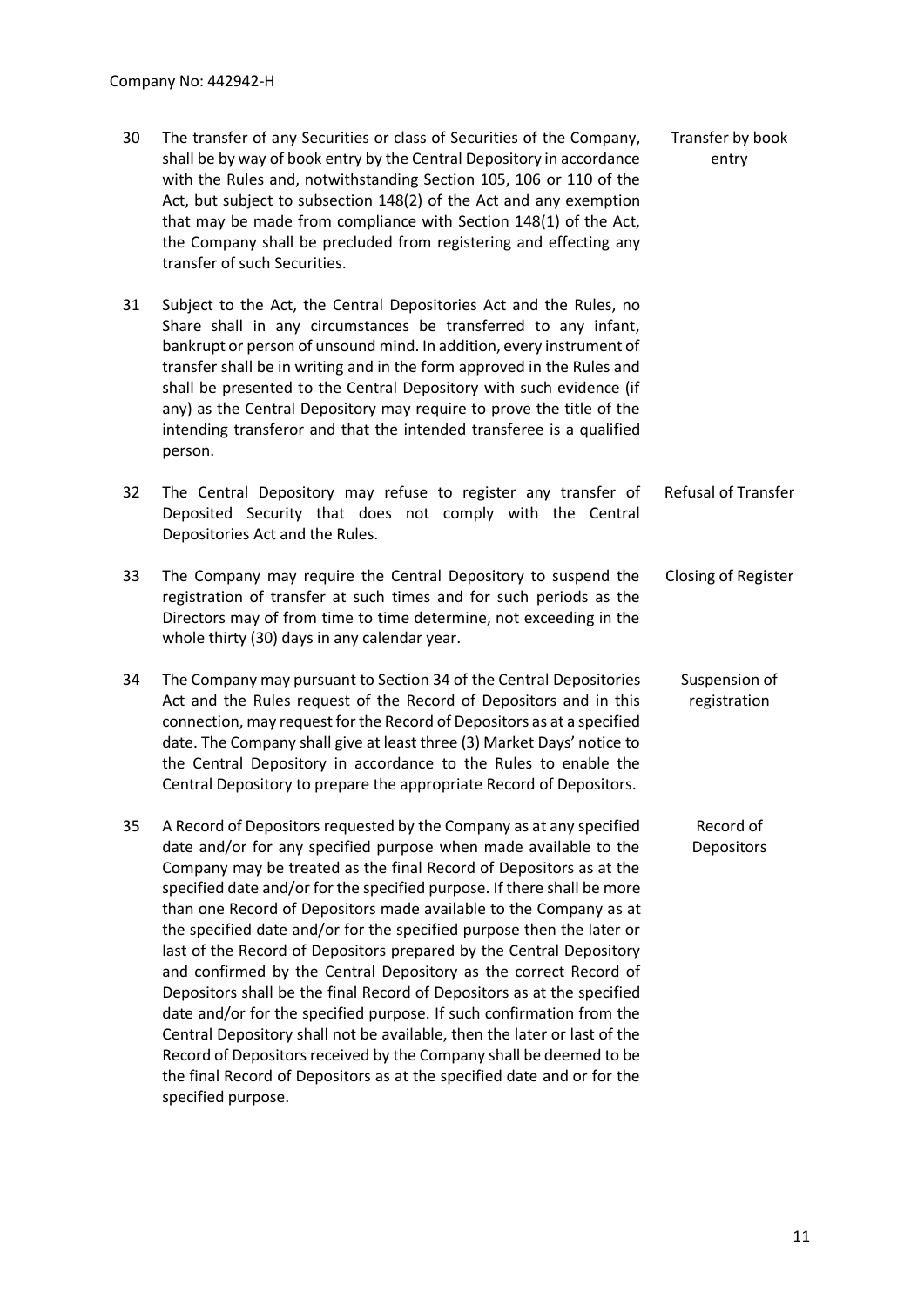### **TRANSMISSION OF SHARES**

- 36 In case of the death of a Member, the executors or administrators of the deceased shall be the only person recognised by the Company as having any title to his Shares, but nothing herein contained shall release the estate of the deceased Member from any liability in respect of any Shares which had been held by him. Transmission
- 37 Any person becoming entitled to a Share in consequence of the death or bankruptcy of a Member, may , upon such evidence being produced as may from time to time properly be required by the Rules and subject as hereinafter provided, elect either to be registered himself as Holder of the Share or to have some person nominated by him registered as the transferee thereof, but the Central Depository shall in either case, have the same right to decline or suspend registration as they would have had in the case of a transfer of the Share by that Member before his death or bankruptcy, provided always that where the Share is a Deposited Security, a transfer of the Share may be subject to the Rules carried out by the person(s) becoming so entitled. Death or Bankruptcy of Member
- 38 Subject to any other provisions of this Constitution, if the person so becoming entitled shall elect to be registered himself, he shall deliver or send to the Company a notice in writing signed by him stating that he so elects **PROVIDED THAT** where the Shares is a Deposited Security and the person becoming entitled elects to have the Share transferred to him, the aforesaid notice must be served by him on the Central Depository. If he shall elect to have his nominee registered, he shall testify his election by executing to his nominee a transfer of such Share. All the limitations, restrictions and provisions of this Constitution relating to the right to transfer and the registration of transfers of Shares shall be applicable to any such notice or transfer as aforesaid as if the death or bankruptcy of the Member had not occurred and the notice of transfer is a transfer executed by such Member. Election of persons entitled to be registered
- 39 A person entitled to a Share by transmission shall be entitled to receive, and may give a discharge for, any dividends or other moneys payable in respect of the Share, but he shall not be entitled in respect of it to receive notice of or to attend or vote at meetings of the Company or, save as aforesaid, to exercise any of the rights or, privileges as a Member unless and until he shall become a Member in respect of the Share. If the person becoming entitled elects to have the Shares transferred to him, the aforesaid notice shall be given to the Central Depository and subject to the Rules, a transfer of the Shares may be carried out by the person becoming so entitled.
- 40 The Company shall, upon request of a Securities Holder, permit a transmission of Securities held by such Securities Holder from the Register of Members maintained by the Registrar of the Company in the jurisdiction of the other stock exchange, to the Register of Transmission of Shares from Foreign Register

Person entitled to receive and give discharge for dividends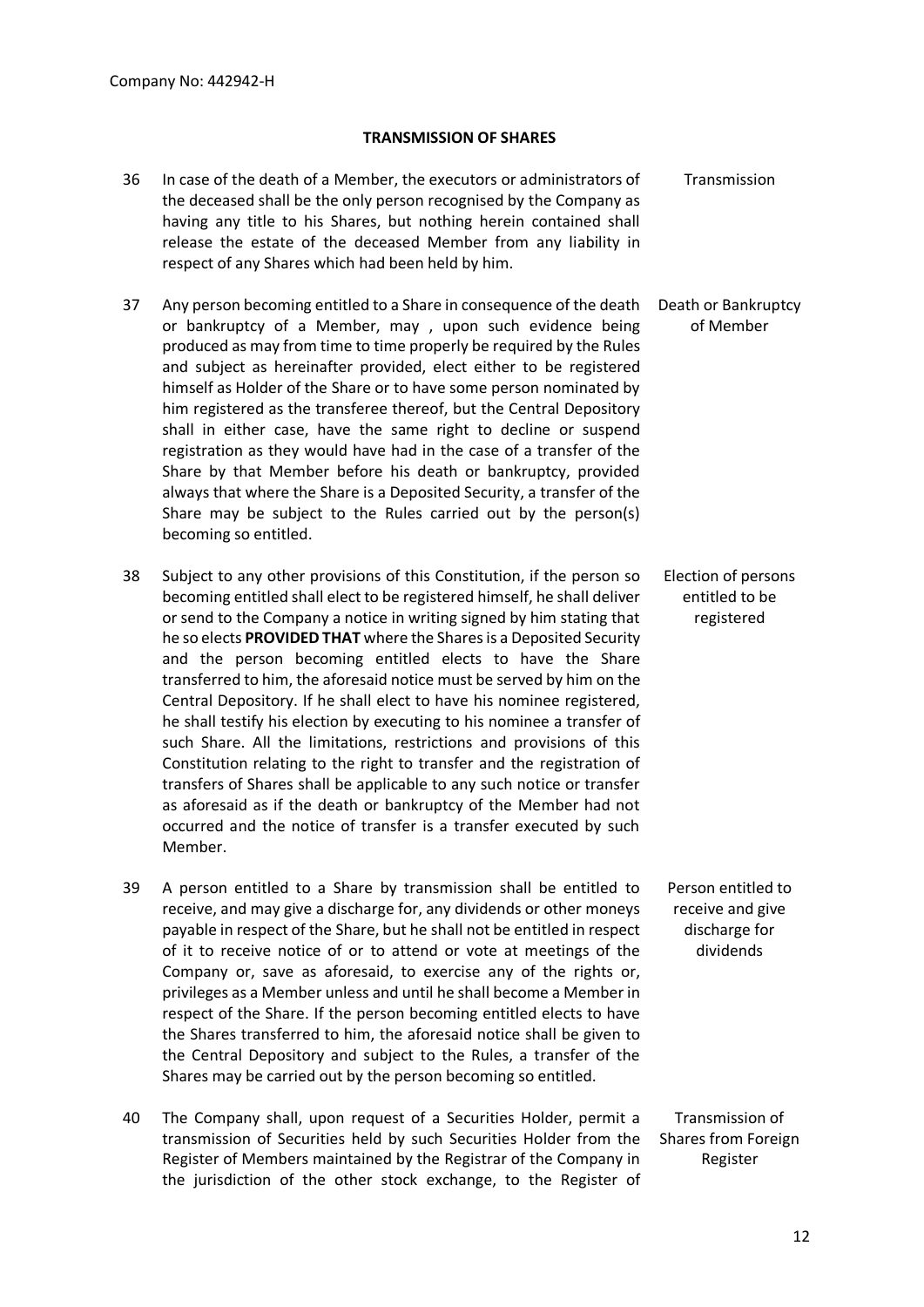Members maintained by the Registrar of the Company in Malaysia and vice versa **PROVIDED THAT** there shall be no change in the ownership of such Securities, where:-

- (a) The Shares of the Company are listed on another stock exchange; and
- (b) The Company is exempted from compliance with Section 14 of the Central Depositories Act or Section 29 of the Securities Industry (Central Depositories) (Amendment) Act 1998 as the case may be, under the Rules in respect of such Securities.

#### **FORFEITURE OF SHARES**

| 41 | If a Member fails to pay the whole or any part of any call or instalment<br>of a call on or before the day appointed for payment thereof the<br>Directors may at any time thereafter, during such time as the whole<br>or any part of such call or instalment remains unpaid, serve a notice<br>on him requiring payment of so much of the call or instalment as is<br>unpaid, together with any interest and expenses which may have<br>accrued as a result of such non-payment.                                                                                                                                                                                                                                                                                                                                                                                                                                                                                  | Notice to pay calls                          |
|----|--------------------------------------------------------------------------------------------------------------------------------------------------------------------------------------------------------------------------------------------------------------------------------------------------------------------------------------------------------------------------------------------------------------------------------------------------------------------------------------------------------------------------------------------------------------------------------------------------------------------------------------------------------------------------------------------------------------------------------------------------------------------------------------------------------------------------------------------------------------------------------------------------------------------------------------------------------------------|----------------------------------------------|
| 42 | The notice shall name a further day (not being less than fourteen (14)<br>days from the date of the notice) on or before which and the place<br>where the payment required by the notice is to be made and shall<br>state that in the event of non-payment on or before the time and at<br>the place appointed the Shares in respect of which the call was made<br>will be liable to be forfeited.                                                                                                                                                                                                                                                                                                                                                                                                                                                                                                                                                                 | Form of Notice                               |
| 43 | If the requirements of any such notice as aforesaid are not complied<br>with, any hare in respect of which such notice has been given may at<br>any time thereafter, before payment of all calls and interest and<br>expenses due in respect thereof has been made, be forfeited by a<br>resolution of the Directors to that effect. Such forfeiture shall include<br>all dividends declared in respect of the forfeited Shares and not<br>actually paid or issued before forfeiture. Notice of the resolution may<br>be given to the Member in whose name is stood immediately prior to<br>the forfeiture or to the person entitled to the Shares by transmissions,<br>as the case may be, and an entry of such notice having been given,<br>and an entry of the forfeiture with the date thereof shall forthwith be<br>made in the Record of Depositors but failure to give such notice or to<br>make such entry shall not in any way invalidate the forfeiture. | Notice of Forfeiture                         |
| 44 | A Share so forfeited shall become the property of the Company and<br>may be sold, reallotted, or otherwise disposed of, to any other person<br>upon such terms and in such manner as the Directors shall think fit<br>and in the case of reallotment, with or without any money paid<br>thereon by the former Holder being credited as paid up PROVIDED                                                                                                                                                                                                                                                                                                                                                                                                                                                                                                                                                                                                            | Shares forfeited<br>belong to the<br>Company |

**THAT** at any time before a sale, reallotment or disposition the forfeiture may be cancelled on such terms as the Directors think fit.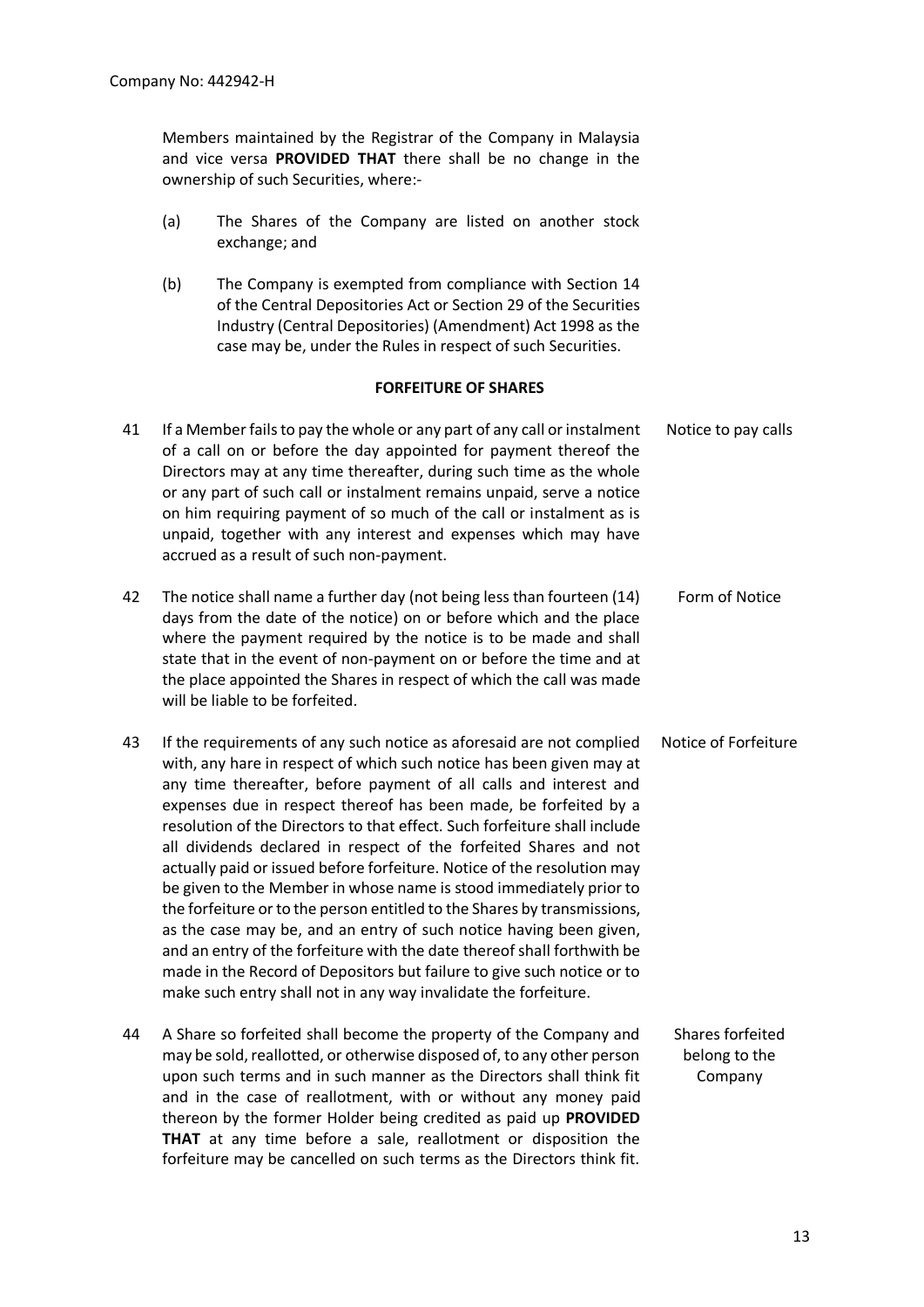The Directors may, if necessary, authorise some person to transfer a forfeited Share to any such other person as aforesaid.

- 45 A Member whose Shares have been forfeited shall cease to be a Member in respect of the forfeited Shares, but shall notwithstanding the forfeiture remain liable to pay to the Company all moneys (including calls, instalments interests and expenses) which at the date of forfeiture were presently payable by him to the Company in respect of the Shares, with interest thereon at eight (8%) per cent per annum from the date of forfeiture until payment in full all such money in respect of the Shares. Liability to pay calls, interests and expenses
- 46 A statutory declaration in writing that the declarant is a Director or the Secretary of the Company and that a Share in the Company has been duly forfeited on a date stated in the declaration, shall be conclusive evidence of the facts therein stated as against all persons claiming to be entitled to the Share. Evidence of forfeiture
- 47 The Company may receive the consideration, if any, given for a forfeited Shares on any sale or disposition thereof and may authorise some person to execute a transfer of the Share in favour of the person to whom the Shares are sold or disposed of and such person shall thereupon be registered as the Holder of the Share, and he shall not be bound to see to the application of the purchase money, if any nor shall his title to the Share be affected by any irregularity or invalidity in the proceedings in reference to the forfeiture, sale, or disposal of the Share. Any residue of the proceeds of sale of Shares which are forfeited and sold or disposed of, after the satisfaction of the unpaid calls and accrued interest and expenses shall be paid to the person entitled to the Shares immediately before the forfeiture thereof or his executors, administrators, or assignees or as he directs. Procedure for sale of forfeited Shares
- 48 (1) The provisions of this Constitution as to forfeiture shall apply in the case of non-payment of any sum which, by the terms of issue of a Share, becomes payable at a fixed time, as if the same had been payable by virtue of a call duly made and notified. Non-payment of sums due on issue of Shares
	- (2) When any Share has been forfeited in accordance with this Constitution notice of the forfeiture shall, within fourteen (14) days from the date of forfeiture thereof, be given to the Holder of the Share or to the person entitled to the Share by reason of the death or bankruptcy as the case may be and an entry of such notice having been given, and of the forfeiture with the date thereof shall forthwith be made in the Register of Members or Record of Depositors, as appropriate, opposite to the Share.
	- (3) The forfeiture of a Share shall involve the extinction at the time of forfeiture of all interest in and all claims and demands against the Company in respect of the Share, and all other Forfeiture of Shares shall involve extinction of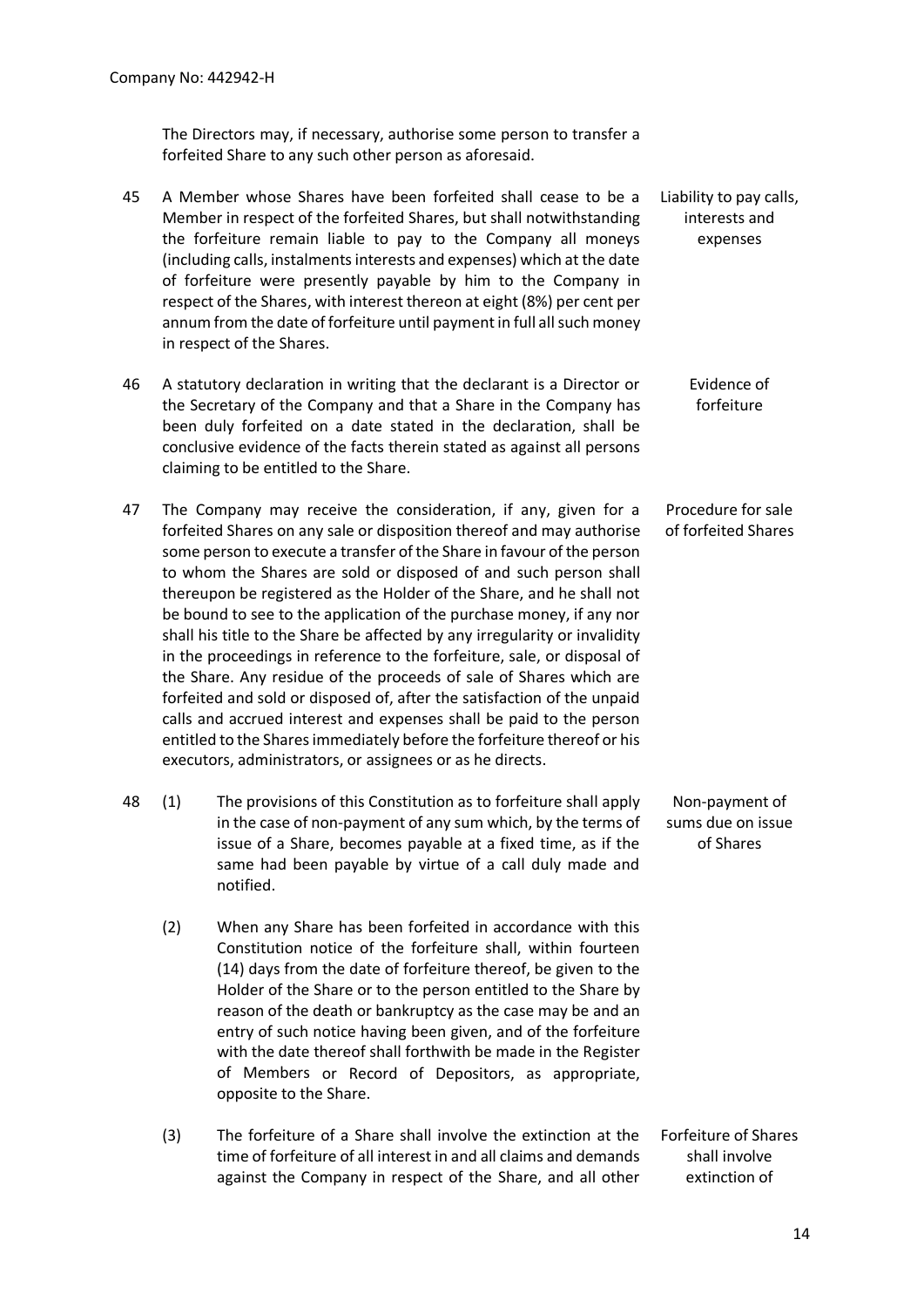rights and liabilities incidental to the Share as between the shareholder whose Share is forfeited and the Company, except only such of those right and liabilities as are by this Constitution expressly saved or as are by the Act the Central Depositories Act and the Rules, given or imposed in the case of past Members.

#### **CONVERSION OF SHARES INTO STOCK**

- 49 The Company may from time to time in General Meeting by Ordinary Resolution, convert any paid-up shares into stock, and may from time to time, with the like sanction reconvert such stock into paid-up shares of any denomination. Power to convert
- 50 When any Shares have been converted into stocks, the several Holders of such stock may transfer their respective interests therein, or any part of such interests in such manner as the Company in General Meeting shall direct but in default of any such direction then in the same manner and subject to the same regulation as and subject to which the Shares from which the stock arose might previously to conversion have been transferred, or as near thereto as circumstances will admit. But the Directors may, if they think fit, from time to time fix the minimum amount of stock transferable and restrict or forbid the transfer of fractions of that minimum.
- 51 The Holders of stock shall be entitled to participate in the dividends and profits of the Company according to the amount of their respective interests in such stock, and such interests shall in proportion to the amount thereof, confer on the Holders thereof respectively the same privileges and advantages for the purposes for voting at meetings of the Company and for other purposes as if they held the Shares from which the stock arose, but so that none of such privileges or advantages, (except the participation in the dividends and profits of the Company and in the assets on winding up), shall be conferred by any such an amount of the stock which would not, if existing in Shares, have conferred such privilege or advantage.
- 52 All such provisions of this Constitution as are applicable to paid-up Shares shall apply to stocks, and in all such provisions the words "Share" and shareholder" shall include "stock" and "stockholder".

#### **INCREASE OF CAPITAL**

53 The Company may from time to time in General Meeting by Ordinary Resolution, notwithstanding whether all or any of the Shares for the time being issued shall have been fully called up or not, increase its share capital by the creation and issue of new Shares, such new capital to be of such amount and to be divided into Shares of such respective amounts and to carry such rights or to be subject to such conditions or restrictions in regard to dividend, return of capital or Power to increase capital

interest in and claims against the Company.

Rights of stockholders to transfer their interests

Participation in dividends and profits

Provisions applicable to paid up shares to apply to stocks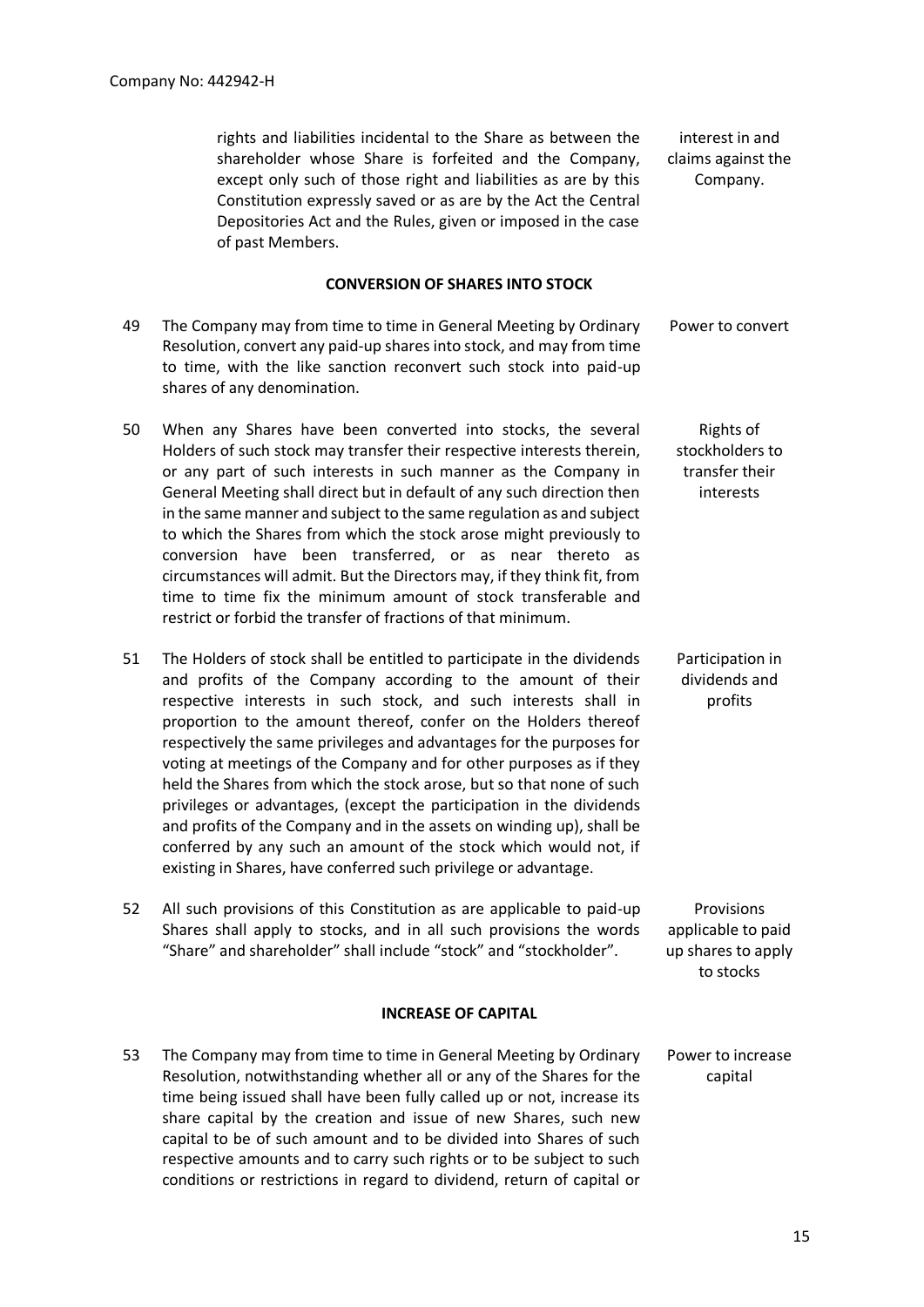otherwise as the Company may by the resolution authorise such increase.

- 54 Subject to any special rights for the time being attached to any existing class of Shares, the new Shares shall be issued upon such terms and conditions and with such rights and privileges annexed thereto as the General Meeting resolving upon the creation determine subject to the provisions of this Constitution and in particular (but without prejudice to the generality of the foregoing) such Shares may be issued with a preferential or qualified right to dividends and in the distribution of assets of the Company or otherwise. Rights and privileges of new Shares
- 55 Subject to any direction to the contrary that may be given by the Company in General Meeting any Shares for the time being unissued and not allotted and any new Shares from time to time to be created shall before they are issued be offered to such persons as at the date of the offer are entitled to receive notices from the Company of General Meetings in proportion, as nearly as the circumstances admit, to the amount of the existing Shares to which they are entitled. The offer shall be made by notice specifying the number of Shares offered, and limiting a time within which the offer, if not accepted, shall be deemed to be declined, and, after the expiration of the time, or on the receipt of an intimation from the person to whom the offer is made that he declines to accept the Shares offered, the Directors may dispose of those Shares in such manner as they think most beneficial to the Company. The Directors may likewise so dispose of any new Shares which (by reason of the ratio which the new Shares bear to Shares held by persons entitled to an offer of new Share) cannot, in the opinion of the Directors, be conveniently offered under this Constitution. Offer of unissued original shares
- 56 Except so far as otherwise provided by the conditions of issue or by this Constitution all new Shares shall be subject to the provisions of this Constitution with reference to allotments, payment of calls, lien, transfer, transmission, forfeiture and where applicable, shall also be subject to the Rules. New Shares otherwise subject to provisions of this Constitution

#### **ALTERATION OF CAPITAL**

- 57 The Company may from time to time in General Meeting by Ordinary Resolution:- Alteration of capital
	- (a) Consolidate and divide all or any of its share capital the proportion between the amount paid and the amount, if any unpaid on each subdivided Share shall be the same as it was in the case of the Share from which the subdivided Share is derived; or
	- (b) Convert all or any of its paid-up Shares into stock and may reconvert that stock into paid-up Shares; or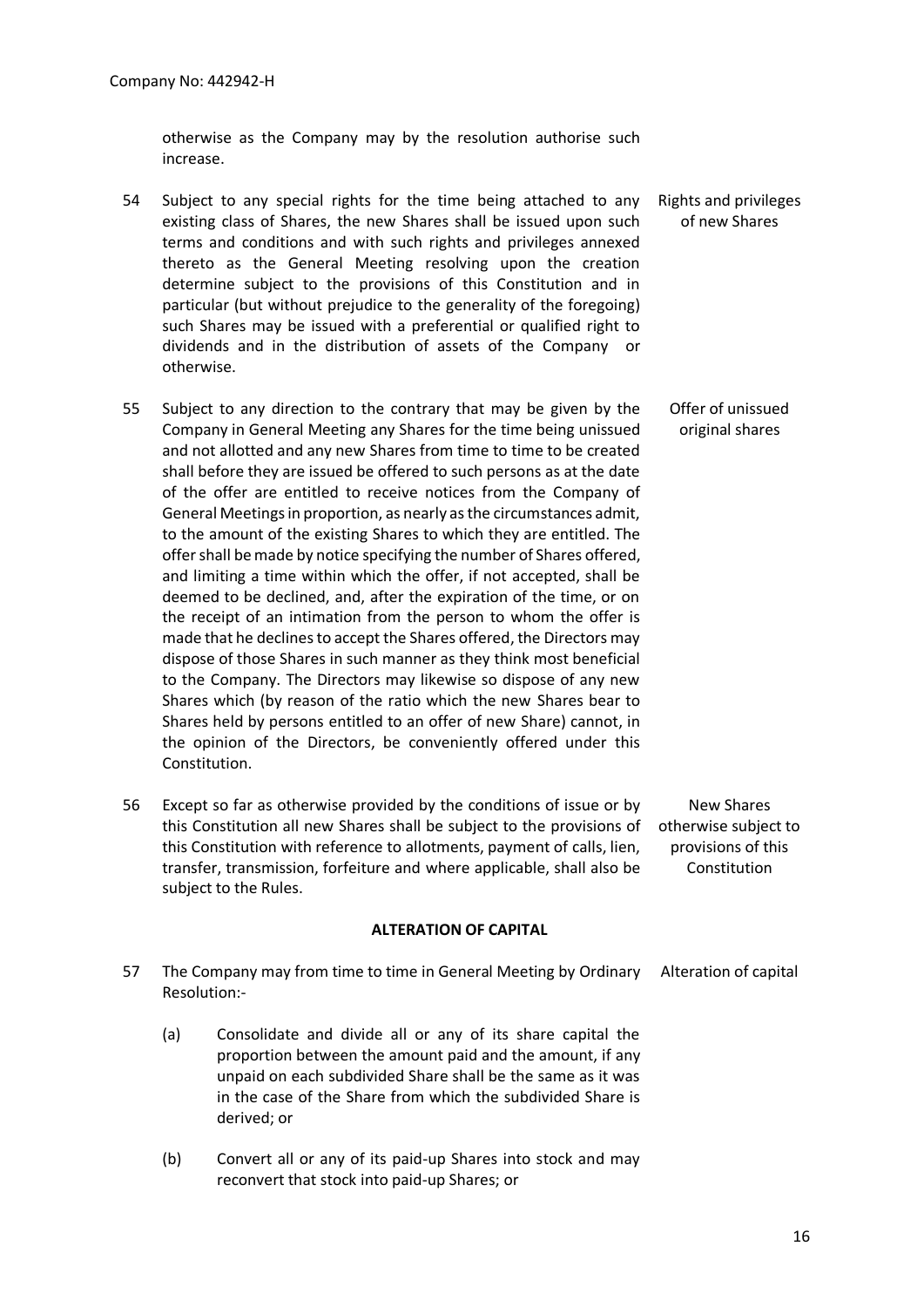- (c) Subdivide its Shares or any of the Shares, whatever in the subdivision, the proportion between the amount paid and the amount, if any, unpaid on each subdivided Share shall be the same as it was in the case of the Share from which the subdivided Share is derived; or
- (d) Cancel any Shares which at the date of the passing of the resolution which have been forfeited and diminish the amount of its share capital by the amount of the Shares so cancelled.

#### **GENERAL MEETINGS**

- 58 A General Meeting shall be held once in every year within six (6) months of the Company's financial year end and, at such time not more than fifteen (15) months after the holding of the last preceding General Meeting. The General Meeting referred to in this Constitution shall be the Annual General Meeting. Every notice of an Annual General Meeting shall specify the meeting as such and every meeting convened for passing a Special Resolution shall state the intention to propose such resolution as a Special Resolution. All General Meetings other than the Annual General Meetings shall be called Extraordinary General Meetings. General Meetings
- 59 The Directors may call an Extraordinary General Meeting whenever they think fit, and shall, on requisition in accordance with the Act, proceed to convene an Extraordinary General Meeting as required by the Act, or if the Company makes default in convening a meeting in compliance with a requisition received pursuant to Section 311 of the Act a meeting may be convened by such requisitionists in the manner provided in Section 313 of the Act. Any meeting convened by requisitionists shall be convened in the same manner, as nearly as possible, as that in which meetings are to be convened by the Directors.

#### **NOTICE OF GENERAL MEETINGS**

60 (1) Subject to the provisions of the Act relating to convening of meetings to pass Special Resolutions, every notice convening meetings shall specify the place, the day and the hour of the meeting and shall be given to all Members at least fourteen (14) days before the meeting. Any General Meeting at which it is proposed to pass a Special Resolution or where it is an Annual General Meeting shall be called by at least twenty one (21) days' notice in writing. Any notice of a meeting called to consider special business shall specify the general nature of such business and shall also be accompanied by a statement regarding the effect of any proposed resolution in respect of such special business and shall be given in the manner hereinafter mentioned to such person as are under the Notice of meeting

Convening of Extraordinary General Meetings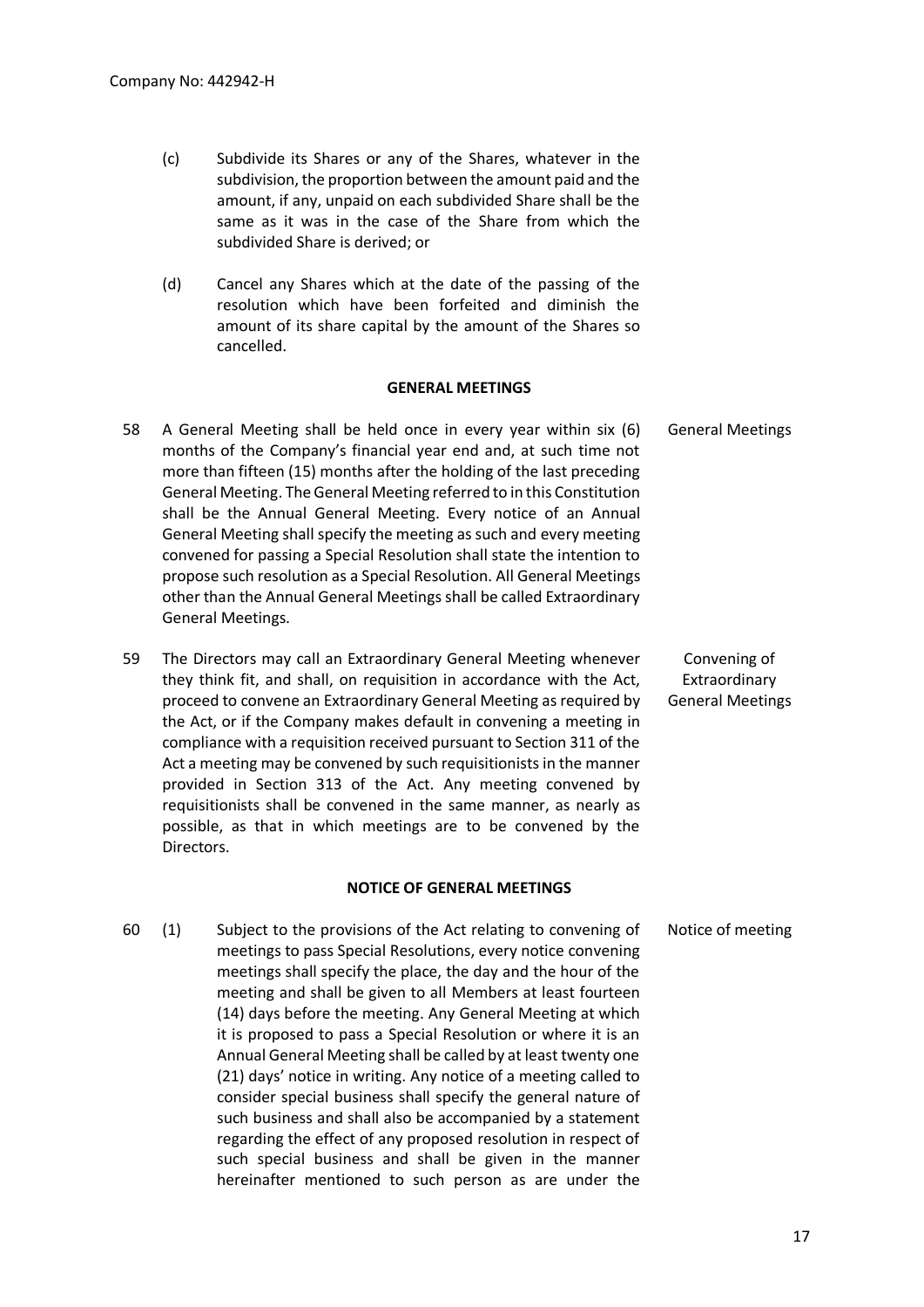provisions of this Constitution entitled to receive notice of General Meetings from the Company. Notice of every such meeting shall also be given by advertisement in at least one (1) daily national press circulated in Bahasa Malaysia or English and in writing to the Exchange and to each stock exchange upon which the Company is listed at the same time as shareholders are notified.

- (2) Subject to the Act, Listing Requirements, laws, Rules or regulations, notice of a meeting of Members or Document which is required or permitted to be given, sent or served under the Act or under this Constitution shall be given to the Members either:-
	- (a) In hard copy;
	- (b) In electronic form; or
	- (c) Partly in hard copy and partly in electronic form.
- (3) A notice or Document:-
	- (a) Given in hard copy shall be sent to any Member/Securities Holder either personally or by post to the address supplied by the Member to the Company for such purpose; or
	- (b) Given in electronic form shall be transmitted to the electronic address provided by the Member/Securities Holder to the Company for such purpose or by publishing on the Company's website.
- (4) A notice of a meeting of Members or Document shall not be validly given by the Company by means of the Company's website unless a notification to that effect is given in accordance with Section 320 of the Act.
- (5) The Company shall notify a Member/Securities Holder of the publication of the notice or Document on the Company's website and such notifications shall be in writing and shall be given in hard copy or electronic form stating:-
	- (a) That it concerns a meeting of Members;
	- (b) The place, date and time of the meeting;
	- (c) The general nature of the business of the meeting; and
	- (d) Whether the meeting is an Annual General Meeting.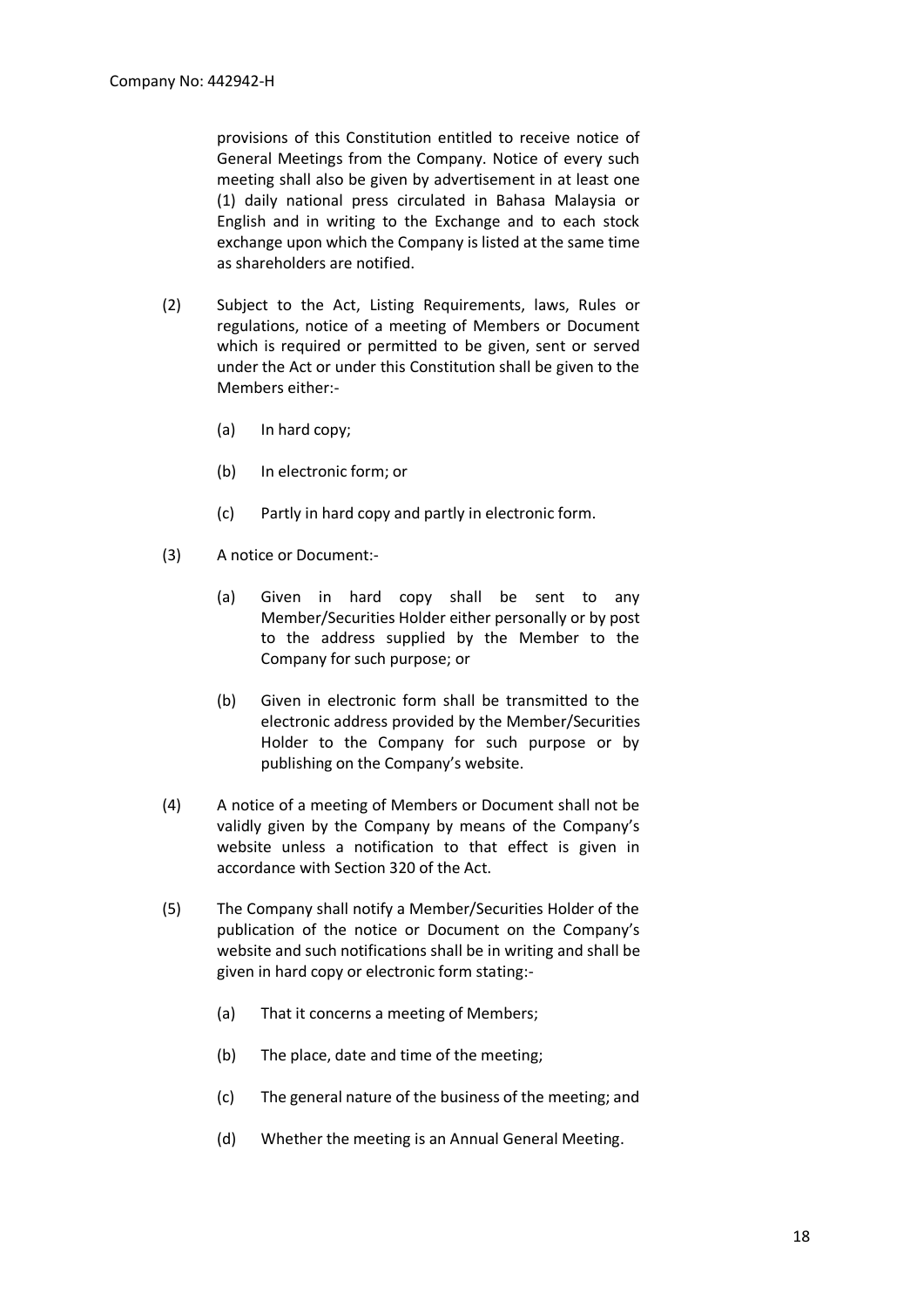If the Company sends the notice or Document or notifications through electronic mail, there must be proof of electronic mail delivery. In the event of delivery failure, the Company shall send for a hard copy of the notice or Document to him.

Notice of meeting of Members may include text of any proposed resolutions and other information as the Directors deem fit.

- (6) The notice or Document shall be made available on the website throughout the period beginning from the date of the notification referred to in Clause 60(4) until the conclusion of the meeting.
- (7) The contact details of the Member/Securities Holder as provided to the Bursa Depository shall be deemed as the last known address provided by the Member to the Company for purposes of communication with the Member/Securities Holder.
- (8) Where any Member/Securities Holder requests for a hard copy of the Documents, the Company shall forward a hard copy of these Documents to the Member/Securities Holder as soon as reasonably practicable after the receipt of the request, free of charge.
- (9) Where it relates to Documents required to be completed by Members/Securities Holders for a rights issue or offer for sale, the Company must send these Documents through electronic mail, in hard copy or in any other manner as the Exchange may prescribe from time to time.
- (10) The Company shall request the Central Depository in accordance with the Rules, to prepare/issue the Record of Depositors to whom notices of General Meetings shall be given by the Company. Record of **Depositors**
- (11) The Company shall request the Central Depository in accordance with the Rules, to prepare/issue the Record of Depositors, as at the latest date which is reasonably practicable which shall in any event be not less than three (3) Market Days before the General Meeting (hereinafter referred to as "the General Meeting Record of Depositors"). The General Meeting Record of Depositors shall be the final record of all Depositors who shall be deemed to be the registered Holders of ordinary shares of the Company eligible to attend, speak, participate and vote at such meeting. General Meeting Record of **Depositors**
- (12) The accidental omission to give notice to, or the non-receipt of notice by any Member, shall not invalidate any resolution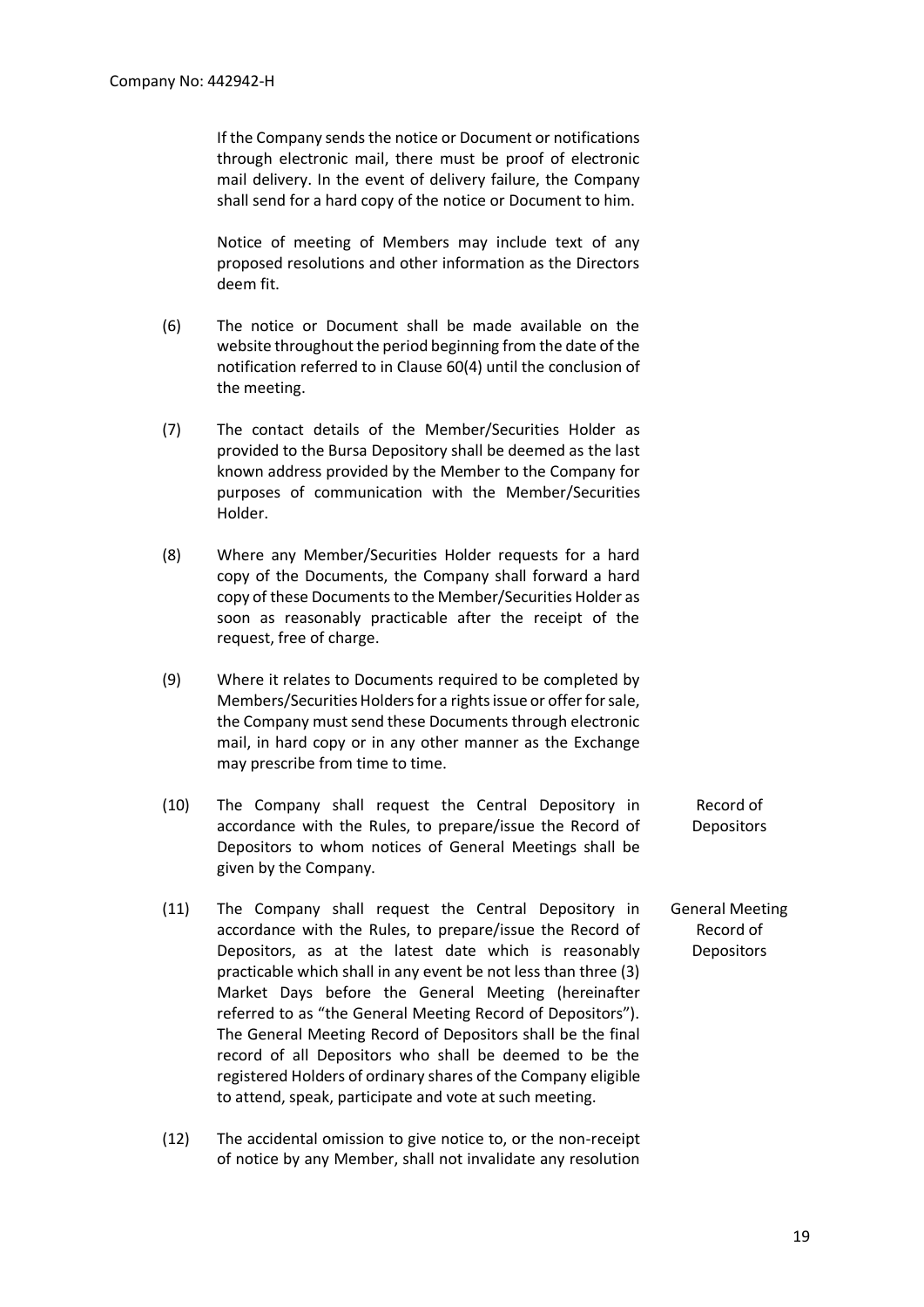passed at any General Meeting or the proceedings at any General Meeting.

- 61 In the case of a meeting convened for the purpose of passing a Special Resolution, the notice shall also specify the intention to propose the resolution as a Special Resolution. The Company shall comply with the provisions of Section 292 of the Act as to giving notice of Special Resolution and circulating statements on the requisition of Members. Notice to be given of Special Resolution
- 62 All business transacted at an Extraordinary General Meeting shall be deemed special and also all business that is transacted at any Annual General Meeting, with the exception of sanctioning dividends, the laying of audited financial statements and the reports of the Directors and Auditors, the election of Directors in place of those retiring, the re-election of the Directors who are retiring by rotation, appointment of Auditors and the fixing of the remuneration of the Auditors, and the fixing of Directors' fees and benefits proposed to be paid, and any resolution or other business of which notice is given in accordance with the Act or this Constitution. Business transacted at General Meetings
- 63 Where by the Act, Special Notice is required of a resolution, the resolution shall not be effective unless notice of the intention to move it has been given to the Company not less than twenty - eight (28) days before the meeting at which it is to be moved and the Company shall give its Members notice of any such resolution at the same time and in the same manner as it gives notice of the meeting or, if that is not practicable, shall give them notice of such resolution, in any manner allowed by this Constitution, not less than fourteen (14) days before the meeting, but if after notice of the intention to move such a resolution has been given to the Company, a meeting is called for a date twenty - eight (28) days or less after the notice has been given, the notice, although not given to the Company within the time required by this Constitution shall be deemed to be properly given. Resolution requiring Special Notice

#### **PROCEEDINGS AT GENERAL MEETINGS**

- 64 No business shall be transacted at any General Meeting unless a quorum of Members is present at the time when the meeting proceeds to business. For all purposes, two (2) Members present in person or by proxy, or in the case of Members which are corporations, present by their representatives appointed pursuant to the provisions of this Constitution and entitled to vote shall be a quorum. For the purpose of constituting a quorum: - Quorum for General Meetings
	- (a) One or more representatives appointed by a corporation shall be counted as one Member; or
	- (b) One or more proxies appointed by a person shall be counted as one Member.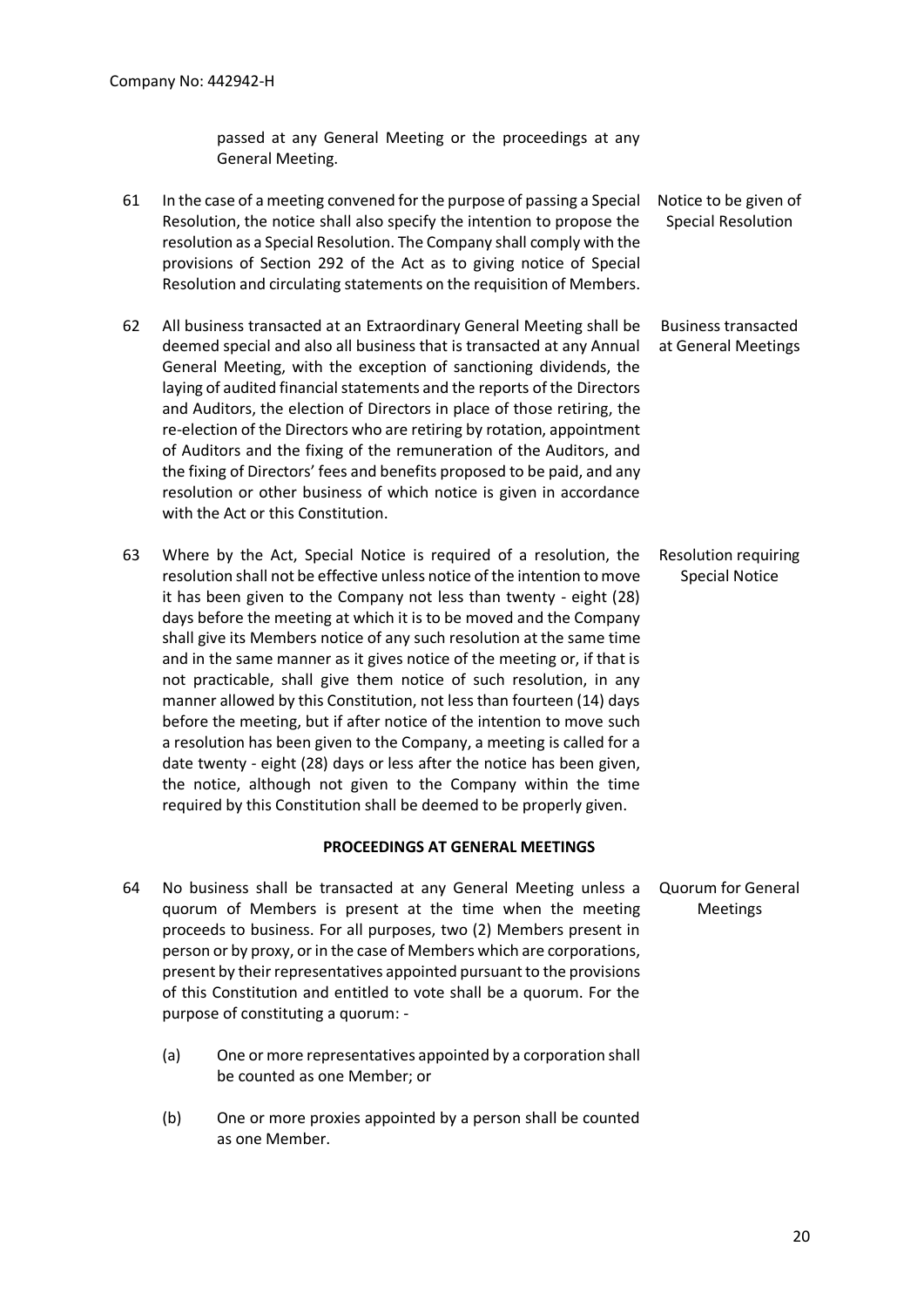- 65 If within half (1/2) an hour from the time appointed for the meeting a quorum is not present, the meeting, if convened on the requisition of Members, shall be dissolved. In any other case it shall stand adjourned to the same day in the next week at the same time and place, unless such day shall be a public holiday, when the meeting shall be adjourned to the next business day following at the same time and place, and if at such adjourned meeting a quorum is not present within half (1/2) an hour from the time appointed for holding the meeting, the meeting shall be dissolved. Automatic adjournment or dissolution for want of quorum
- 66 The Chairman (if any) of the Board of Directors shall preside as Chairman at every General Meeting of the Company. If there is no such Chairman, or if at any meeting the Chairman is not present within fifteen (15) minutes after the time appointed for holding the meeting, or if the Chairman of the Board is unwilling to act as Chairman for the General Meeting, the Directors present shall choose one of their number to act as Chairman, or if no Director is present or if all the Directors present decline to take the chair, the Members present and entitled to vote shall elect one of the Members present to be the Chairman of the meeting. A proxy is not entitled to be elected as Chairman of any General Meeting. The election of the Chairman shall be by a show of hands. Chairman of General Meetings
- 67 The Chairman of a General Meeting may, with the consent of any meeting, adjourn the meeting from time to time and from place to place, but no business shall be transacted at any adjourned meeting except for the business which might lawfully have been transacted at the meeting from which the adjournment took place. When a meeting is adjourned for thirty (30) days or more, notice of the adjourned meeting shall be given as in the case of an original meeting. Save as aforesaid, it shall not be necessary to give any notice of an adjournment or of the business to be transacted at an adjourned meeting. Adjournment
- 68 (1) Subject to the Listing Requirements, any resolution set out in the notice of any General Meeting, or in any notice of resolution which may properly be moved and is intended to be moved at any General Meeting shall be decided by show of hands unless a poll is demanded. A poll may be demanded in writing by:- How resolutions are to be decided at General Meetings

(a) The Chairman of the meeting; or

- (b) Not less than five (5) Members having the right to vote on the resolution present in person or by proxy or in the case of a corporation by a representative; or
- (c) Any Member or Members present in person or by proxy or in the case of a corporation by a representative and representing not less than ten per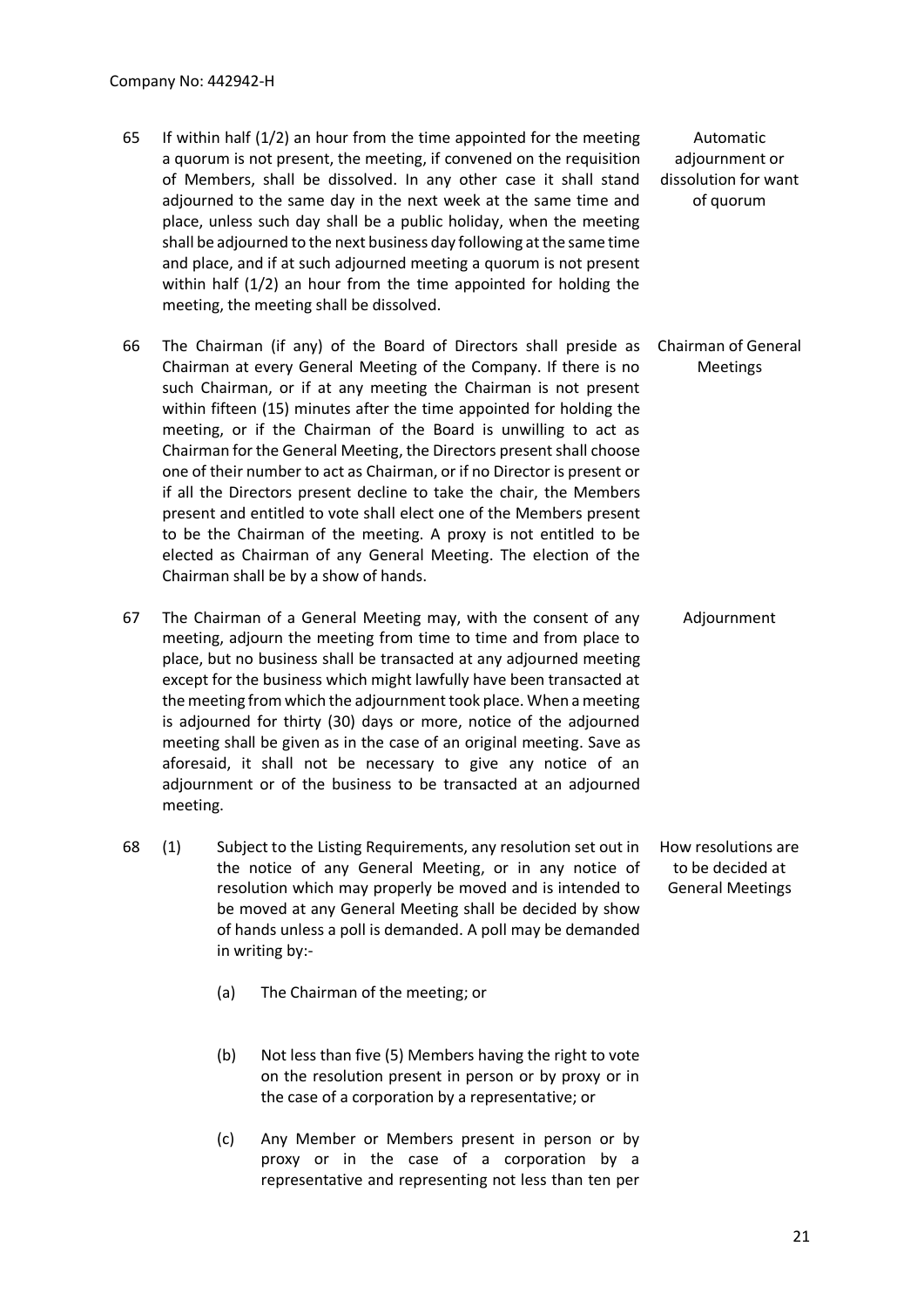centum (10%) of the total voting rights of all the Members having the right to vote on the resolution at the meeting excluding any voting rights attached to any Shares in the Company held as treasury shares; or

(d) A Member or Members present in person or by proxy or in the case of a corporation by a representative holding Shares in the Company conferring a right to vote on the resolution at the meeting being Shares on which an aggregate sum has been paid up equal to not less than ten per centum (10%) of the total sum paid up on all the Shares conferring that right, excluding the Shares in the Company conferring a right to vote on the resolution which are held as treasury shares.

Provided that no poll shall be demanded on the election of a Chairman of a meeting or on any question of adjournment.

- (2) Unless a poll is so demanded, a declaration by the Chairman of the meeting that a resolution has been carried, or carried unanimously, or by a particular majority, or lost, and an entry to that effect in the book containing the minutes of the proceedings of the Company shall be conclusive evidence of the fact without proof of the number or proportion of the votes recorded in favour of or against such resolution. Evidence of passing of resolutions
- 69 If a poll is duly demanded, it shall be taken in such manner and either at once or after an interval or adjournment or otherwise as the Chairman of the meeting may direct (including the use of ballot or voting papers or tickets or electronically using various forms or electronic voting devices) and the result of a poll shall be the resolution of the meeting at which the poll was demanded. Subject to the Listing Requirements, the Chairman may in the event of a poll, appoint scrutineers to verify the votes counted by the poll administrators or any persons determined by the Board from time to time for the purposes of the poll and may adjourn the meeting to some place and time fixed by him for the purpose of declaring the result of the poll. The demand for a poll may with the consent of the Chairman of the meeting be withdrawn and the meeting shall continue as if the demand had not been made.
- 70 (1) Subject to Clause 69, a poll demanded on any question shall be taken either at once or at such time and place as the Chairman directs not being more than thirty (30) days from the date of the meeting or adjourned meeting at which the poll was demanded. When poll shall be taken
	- (2) In the case of an equality of votes, whether on a show of hand or on a poll, the Chairman of the meeting at which the show of hands takes place or at which the poll is demanded, as the Chairman's casting vote

Poll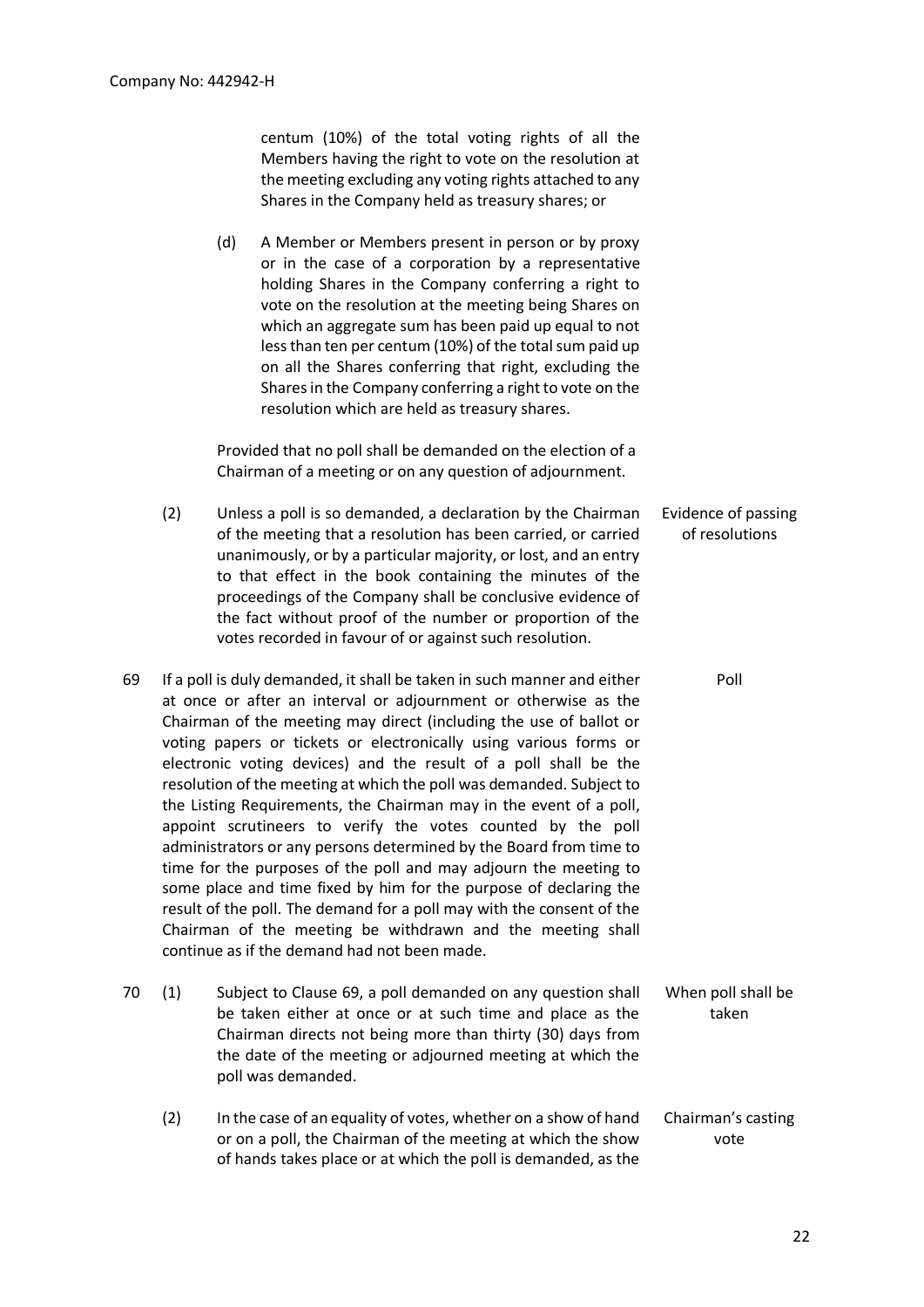case may be, shall have a second or casting vote in addition to any other vote he may have.

- (3) At least one (1) scrutineer must be appointed to validate the votes cast at the General Meeting. The scrutineer must not be an officer of the Company or its related corporation, and must be independent of the person undertaking the polling process. Validation of votes cast by scrutineer
- 71 The demand for a poll shall not prevent the continuance of a meeting for the transaction of any business other than the question of which the poll has been demanded. Any poll duly demanded on the election of a Chairman of the meeting or on any question of adjournment shall be taken at the meeting and without adjournment. Poll not to prevent continuance of meeting

#### **VOTES OF MEMBERS**

- 72 Subject to any special rights or restrictions as to voting attached to any Shares or in accordance with this Constitution, on a show of hands, every Member who (being an individual ) is present in person or by proxy or by attorney or being a corporation is represented by a representative, shall have one (1) vote. On a poll every Member who is represented in person or by proxy or by attorney or being a corporation represented by its representative shall have one (1) vote for every Share of which he is the Holder. A proxy appointed to attend and vote at a meeting of a Company shall have the same rights as the Member to attend, speak, participate and vote at the meeting. A proxy shall be entitled to vote on a show of hands or on a poll, on any question, at any General Meeting. In a voting by poll, each proxy shall be entitled to such number of votes equal to the proportion of the Member's shareholding represented by such proxy. A proxy may only vote as directed in the proxy form. However, if the appointor or representative attend and vote on a resolution, the proxy or attorney must not vote. Votes of Members
- 73 Where the capital of the Company consists of Shares of different monetary denominations, voting rights shall be prescribed in such a manner that a unit of capital in each class, when reduced to a common denominator, shall carry the same voting power when such right is exercisable.
- 74 A Member of unsound mind, or in respect of whom or his estate an order has been made by any court having jurisdiction in lunacy , may vote, whether on a show of hands or on a poll, by his committee, curator bonis, or other persons in the nature of committee or curator bonis appointed by such Court, and such committee, curator bonis or other persons in the nature of committee or curator bonis appointed by such Court may on a poll vote by proxy, **PROVIDED THAT** such evidence as the Directors may require of the authority of the person claiming to vote shall have been deposited at the Office of the Company in accordance with Clause 80. Votes of Members of unsound mind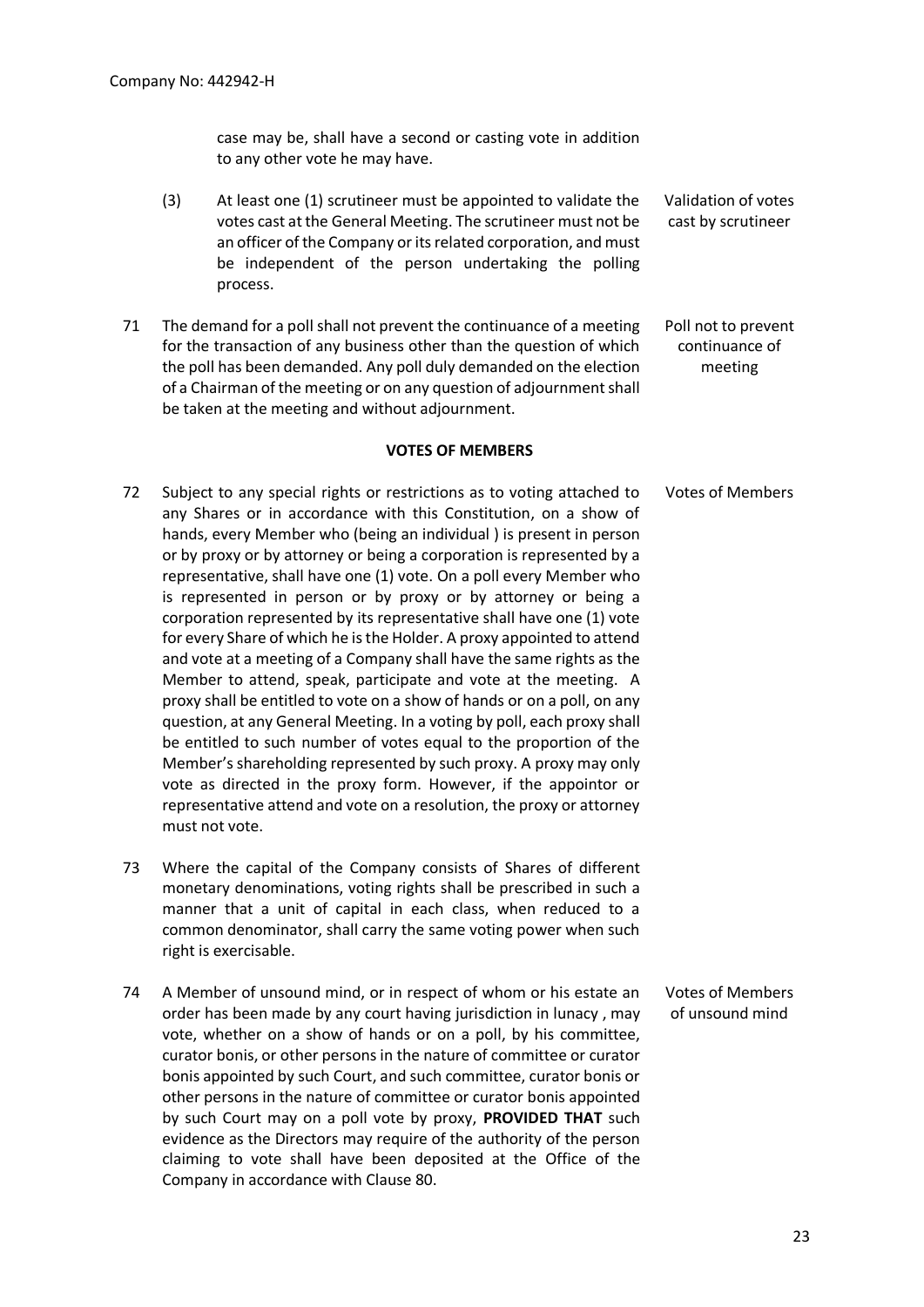- 75 No Member shall be entitled to be present to vote on any question either personally or otherwise as a proxy or attorney or being a corporation present by its representative at any General Meeting or upon a poll or be reckoned in the quorum in respect of any Shares upon which calls are due and unpaid. Members barred from voting while call unpaid
- 76 No objection shall be raised to the qualification of any voter except at a meeting of the Company or adjourned meeting at which the vote objected to is given or tendered, and every vote not disallowed at such meeting shall be valid for all purposes. Any such objection made in due time shall be referred to the Chairman of the meeting, whose decision shall be final and conclusive. Validity of votes

#### **PROXY**

- 77 (1) Every notice calling a General Meeting shall state with reasonable prominence that a Member entitled to attend, speak, participate and vote at meeting may appoint one or more proxies to attend, speak, participate and vote instead of him. A Member holding one thousand (1,000) ordinary shares or less may appoint only one (1) proxy to attend and vote at a General Meeting who shall represent all the Shares held by such Member. A Member holding more than one thousand (1,000) ordinary shares may appoint up to ten (10) proxies to vote at the same meeting and each proxy appointed shall represent a minimum of one thousand (1,000) ordinary shares. Number of proxies a Member may appoint
	- (2) Where a Member of the Company is an Authorised Nominees, it may appoint at least one (1) proxy in respect of each Securities Account it holds with ordinary shares of the Company standing to the credit of the said Securities Account. Where a Member of the Company is an Exempt Authorised Nominee which holds ordinary shares in the Company for multiple Beneficial Owners in one Securities Account ("omnibus account"), there is no limit to the number of proxies which the Exempt Authorised Nominee may appoint in respect of each omnibus account it holds. Authorised Nominees and Exempt Authorised Nominees
	- (3) A proxy may but need not be a Member. There shall be no restriction as to the qualifications of the proxy. Where a Member appoints more than one (1) proxy, the Member shall specify the proportion of his holdings to be represented by each proxy, falling which the appointment shall be invalid. A proxy appointed to attend and vote at a meeting of the Company shall have the same rights as the Member to attend, speak, participate and vote at the meeting. Proxy
- 78 On a poll, votes may be given either personally or by proxy. The instrument appointing a proxy shall be in writing (in the format given Voting in person or by proxy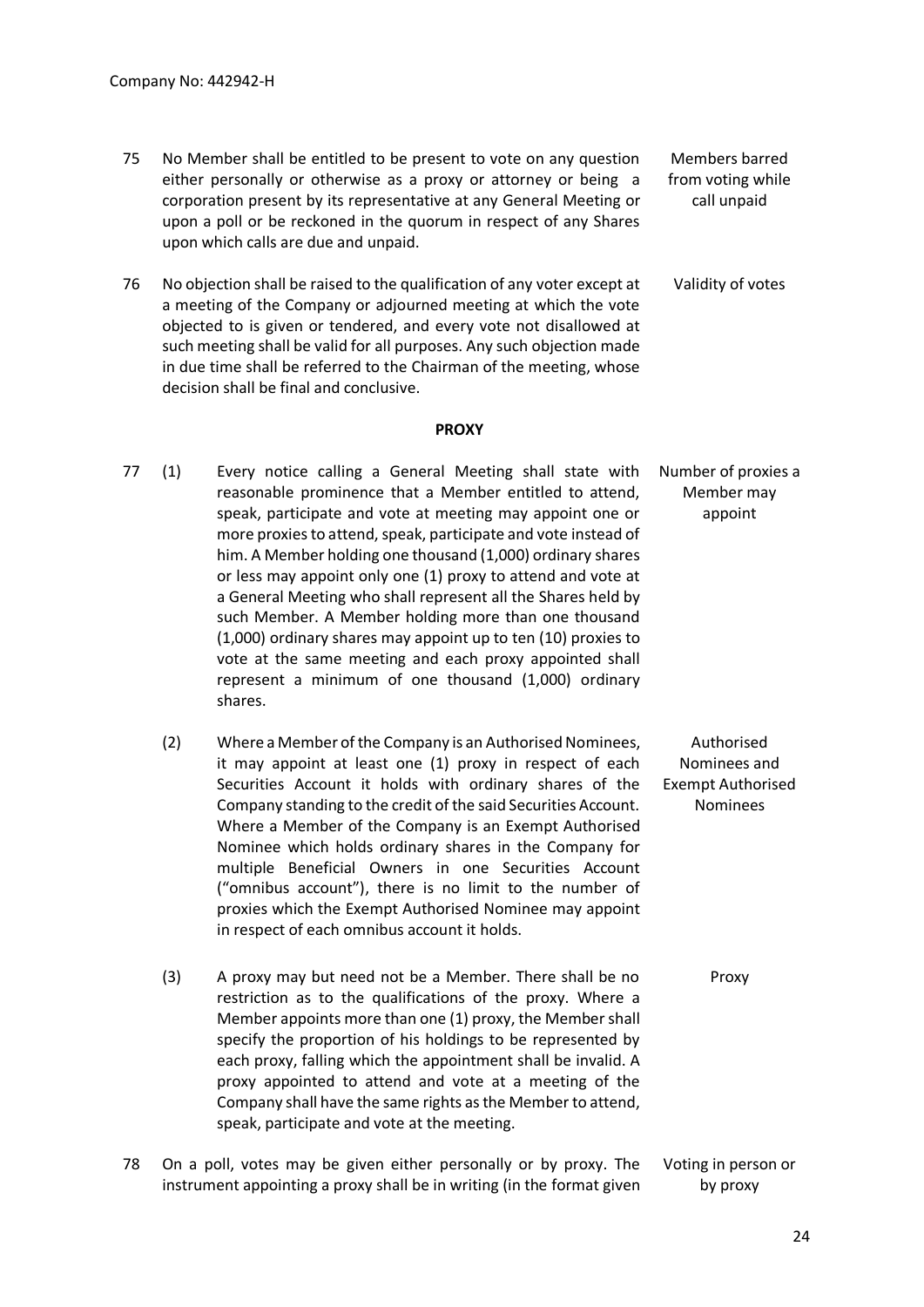in Clause 84) under the hand of the appointor or of his attorney duly authorised in writing, or if the appointor is a corporation, either under the Seal or under the hand of an officer or attorney so authorised. A Member of a Company entitled to attend and vote at a meeting of a Company, or at a meeting of any class of Members of the Company, shall be entitled to appoint any person as his proxy to attend and vote instead of the Member at the meeting. The instrument appointing a proxy shall be deemed to confer authority to demand or join in demanding a poll.

- 79 Any corporation holding shares conferring the right to vote may by resolution of its Directors or other governing body authorise such person as it thinks fit to act as its representative at any meeting of the Company, or at any meeting of Holders of any class of Shares of the Company, and the person so authorised shall act in accordance with his authority and until his authority is revoked by the corporation shall be entitled to exercise the same powers on behalf of the corporation which he represents as if he were an individual Member of the Company. If the corporation authorises more than one person and more than one of the representatives purport to exercise the power on the above:-
	- (a) Where the representatives purport to exercise the power in the same way, the power is treated as exercised in that way; or
	- (b) Where the representatives do not purport to exercise the power in the same way, the power is treated as not exercised.
- 80 Subject to the Act and the Listing Requirements, the instrument appointing a proxy and the power of attorney or other authority (if any) under which it is signed, or a notarially certified copy of such power or authority, shall be deposited at the Office not less than forty-eight (48) hours before the time appointed for holding the meeting or adjourned meeting at which the person named in the instrument proposes to vote, or in the case of a poll, not less than twenty-four (24) hours before the time appointed for the taking of the poll and in default the instrument of proxy shall not be treated as valid. The completed instrument of proxy once deposited will not preclude the Member from attending and voting in person at the General Meeting should the Member subsequently wish to do so. No instrument appointing a proxy shall be valid after the expiration of twelve (12) months from its date.
- 81 A Member who is not resident in Malaysia or Singapore may by cable or other telegraphic communication appoint a proxy/proxies to vote for him at any General Meeting of the Company **PROVIDED**:-
	- (a) Such cable or other telegraphic or electronic communication shall have been received at the Office or at the electronic

Representation of corporations which are Members

Instrument appointing proxy to be left at Registered **Office** 

Member not resident in Malaysia or Singapore may appoint proxy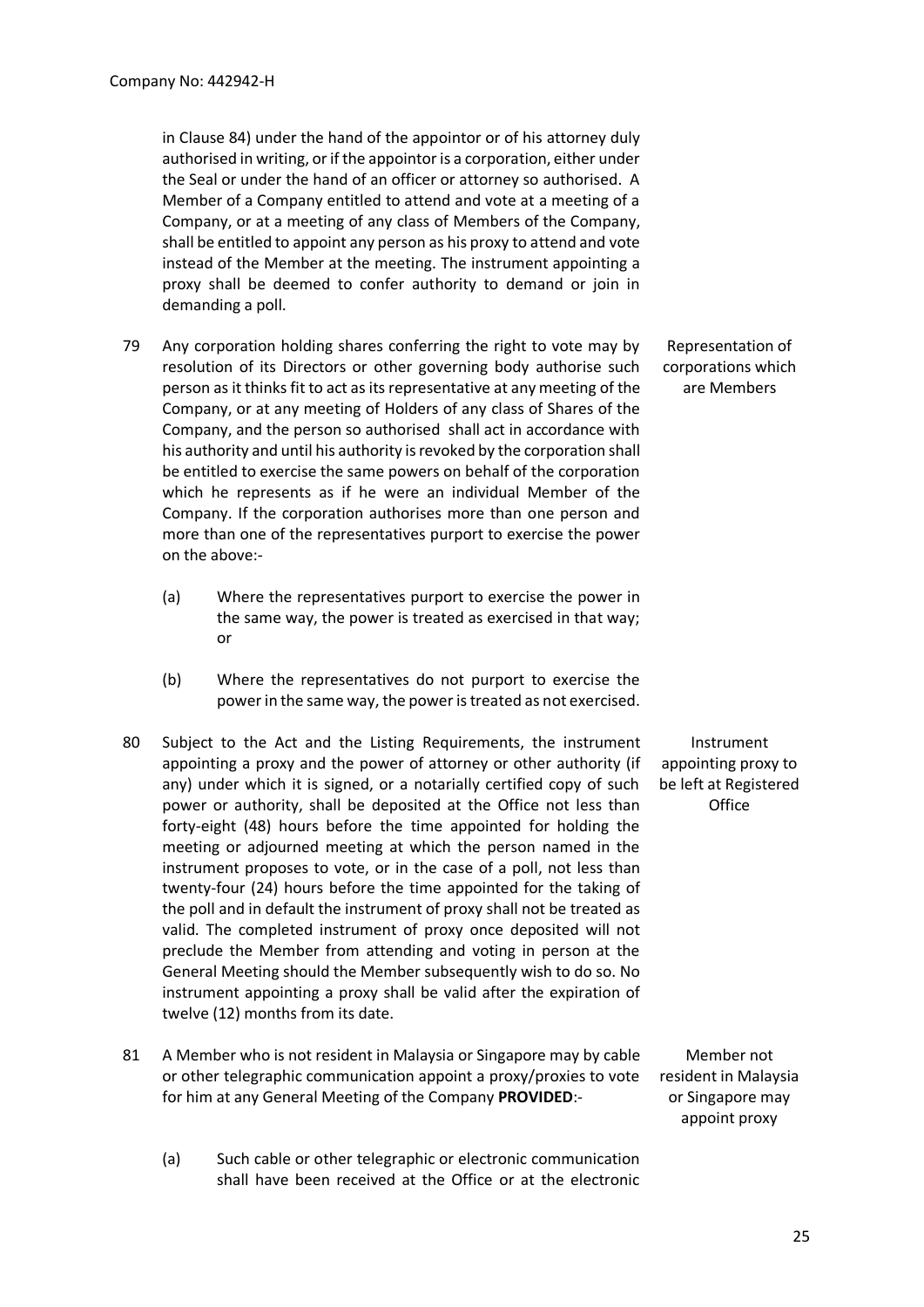address specified by the Company not less than forty-eight (48) hours before the time for the holding of the General Meeting or adjourned meeting as the case may be at which the person named in such cable or other telegraphic communication proposes to vote or, in the case of a poll, not less than twenty-four (24) hours before the time appointed for the taking of the poll, and in default the instrument of proxy shall not be treated as valid.; and

- (b) The Directors are satisfied as to the genuineness of such cable or other telegraphic communication.
- 82 (1) Subject to the Act and the Listing Requirements, the Directors or any agent of the Company so authorised by the Directors, may accept the appointment of proxy received by electronic communication on such terms and subject to such conditions as they consider fit. The appointment of proxy by electronic communication shall be in accordance with this Constitution.
	- (2) For the purpose of Clause 82(1), the Directors may require such reasonable evidence they consider necessary to determine:-
		- (a) The identity of the Member and the proxy; and
		- (b) Where the proxy is appointed by a person acting on behalf of the Member, the authority of that person to make the appointment.
	- (3) Without prejudice to Clause 82(1), the appointment of proxy by electronic communication must be received at the electronic address specified by the Company in any of the following sources and shall be subject to any terms, conditions or limitations specified therein:-
		- (a) Notice calling the meeting;
		- (b) Instrument of proxy sent out by the Company in relation to the meeting; or
		- (c) Website maintained by or on behalf of the Company.
	- (4) An appointment of proxy by electronic communication which is not made in accordance with this Clause shall be invalid.
- 83 Every power, right or privilege of any Member to convene, attend, vote and in anyway take part in any meeting of the Company, may be exercised in the event of such Member being out of Malaysia by any attorney, whether a Member or not, duly appointed by such Member for the purpose, by a power of attorney produced at the Office during business hours not less than two (2) Market Days before the same is Power of Attorney

Electronic Communication of Proxy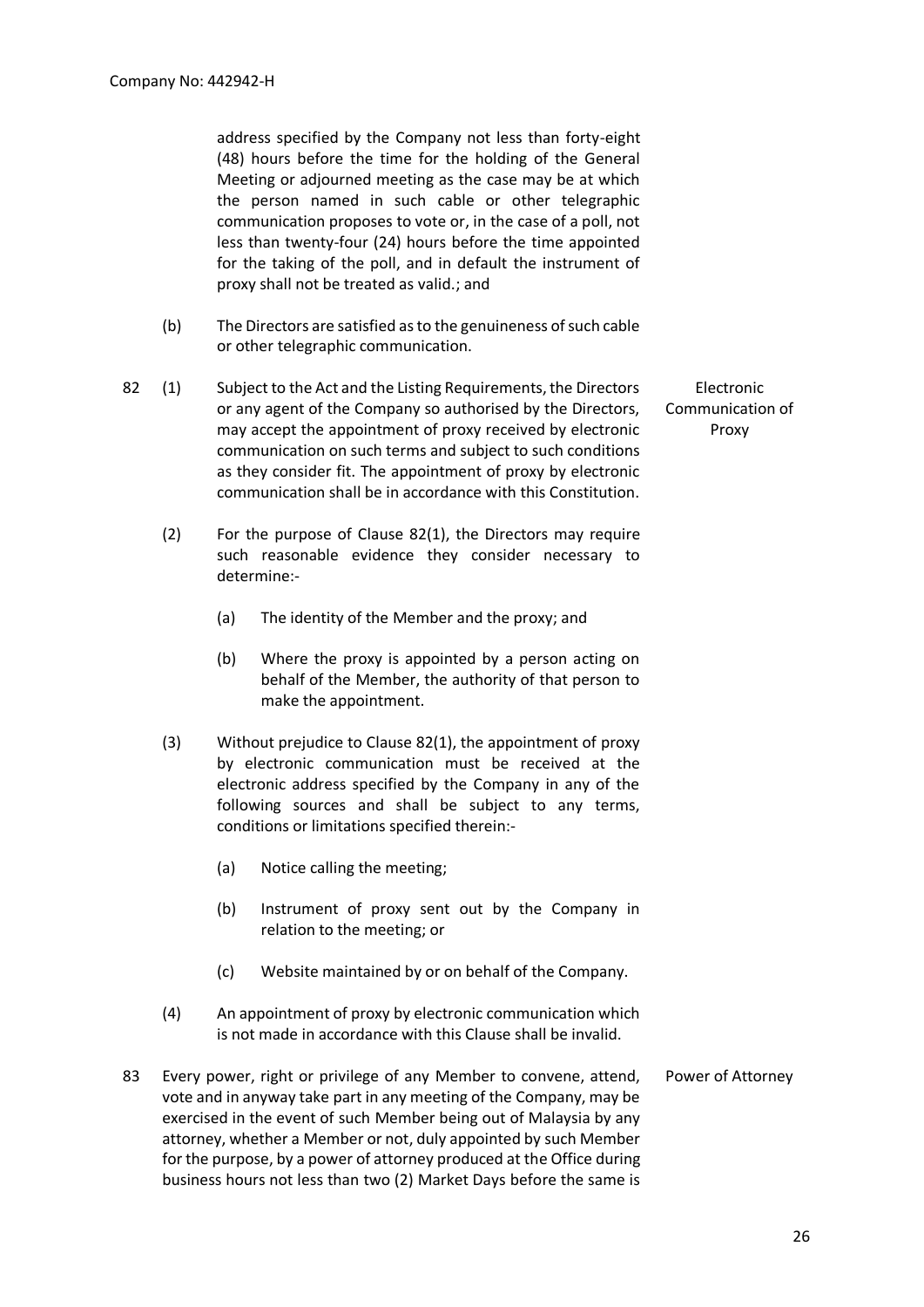acted on. Any vote given or things done by such attorney shall be valid notwithstanding the previous death or unsoundness of mind of the Member giving such power of attorney or revocation of such power of attorney by other means provided no intimation in writing of such death or unsoundness of mind or revocation shall have been received at the Office before such vote is given or thing done.

Form of proxy

84 An instrument appointing a proxy shall be in the following form or other form as the Directors may prescribed or approve, or in any particular case accept. An instrument appointing a proxy shall, unless the contrary is stated thereon be valid as well for every adjournment of the meeting as for the meeting to which it relates and need not be witnessed.

## **LTKM BERHAD**

CDS Account No.:

"I/We ………. (NRIC No. /Passport No. / Company No.) ………. of ………. being a Member of **LTKM BERHAD** hereby appoint ………. (NRIC No. /Passport No.) ………. of ………. or failing him/ (her) ………. (NRIC No. /Passport No.) ………. of ………. or failing him/her, the CHAIRMAN OF MEETING, as \*my/our proxy to attend and vote for \*me/us, and on \*my/our behalf at the Annual (or Extraordinary, as the case may be) General Meeting to be held at ………. on ………. day at ………. and at any adjournment thereof.

\* Please indicate with an "x" in the space provided below how you wish your votes to be casted. If no specific direction as to voting is given, the proxy will vote or abstain from voting at his/ (her) discretion.

This form is to be used \* For of the resolution Against

\* Strike out whichever is not applicable.

Dated this ………. day of ……….

\_\_\_\_\_\_\_\_\_\_\_\_\_\_\_\_\_\_\_\_\_\_\_\_\_\_\_\_\_\_ Signature of Member/ Common Seal

## Number of shares held

85 A vote given in accordance with the terms of an instrument of proxy shall be valid, notwithstanding the previous death or insanity of the principal or revocation of the proxy, or of the authority under which the proxy was executed, or the transfer of the Share in respect of which the instrument is given, if no intimation in writing of such Validity of Proxy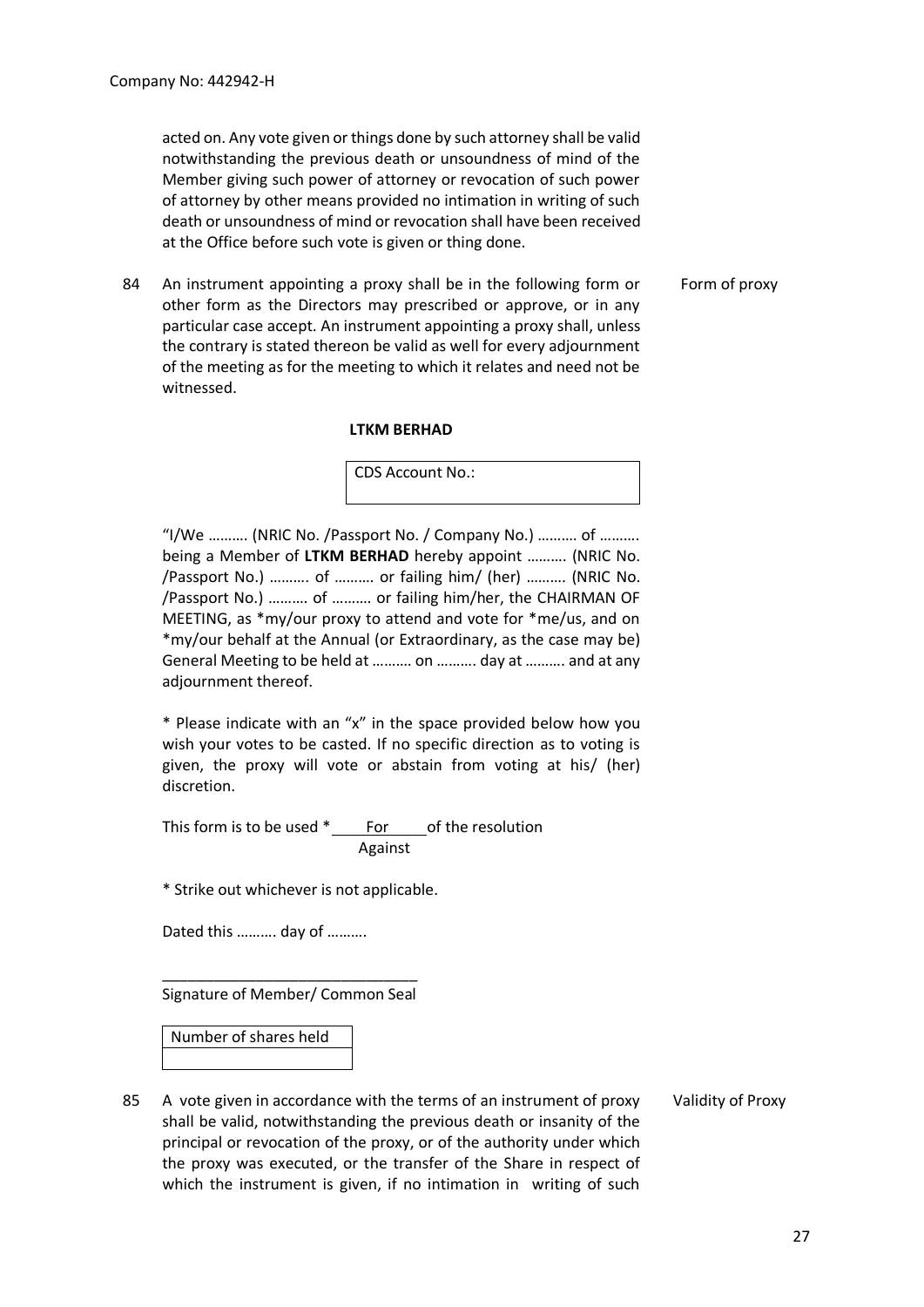election.

death, insanity, revocation or transfer shall have been received by the Company at the Office before the commencement of the meeting or adjourned meeting at which the proxy is used.

86 The Company shall be entitled and bound: - The Rejection of Proxy

- (a) To reject any instrument of proxy lodged if the Member is not shown to have any Shares entered against his name in the Register of Members and/or the latest Record of Depositors made available to the Company; and
	- (b) To accept as the maximum number of vote which in aggregate the proxy appointed by the Member is able to act on or part the aggregate number of Shares which is entitled against the name of that Member in the Register of Member and for the latest Record of Depositors made available to the Company whether that number is greater or smaller than the number specified in any instrument of proxy executed by or on behalf of that Member.

#### **DIRECTORS**

87 Subject to the Listing Requirements, the number of the Directors all of whom shall be natural persons and at least eighteen (18) years of age shall not be less than two (2) nor unless otherwise determined by the Company from time to time in General Meeting by Ordinary Resolution be more than nine (9). Number of Directors 88 (1) At the First Annual General Meeting of the Company, all the Directors shall retire from office, and at the Annual General Meeting in every subsequent year one-third (1/3) of the Directors for the time being, or, if their number is not three (3) or a multiple of three (3), then the number nearest to onethird (1/3) shall retire from office and be eligible for reelection. A retiring Director shall retain office until the close of the meeting at which he retires. Notwithstanding any provisions to the contrary contained in this Constitution, an election of the Directors of the Company shall take place every year and all the Directors of the Company shall retire from office once at least in every three (3) years but shall be eligible for re-election. Retirement by Rotation (2) The Directors to retire in every year shall be those longest in office since their last election, but as between persons who become Directors on the same day those to retire shall (unless they otherwise agree among themselves) be determined by lot. A retiring Director shall be eligible for re-Retirement of Directors longest in office.

Form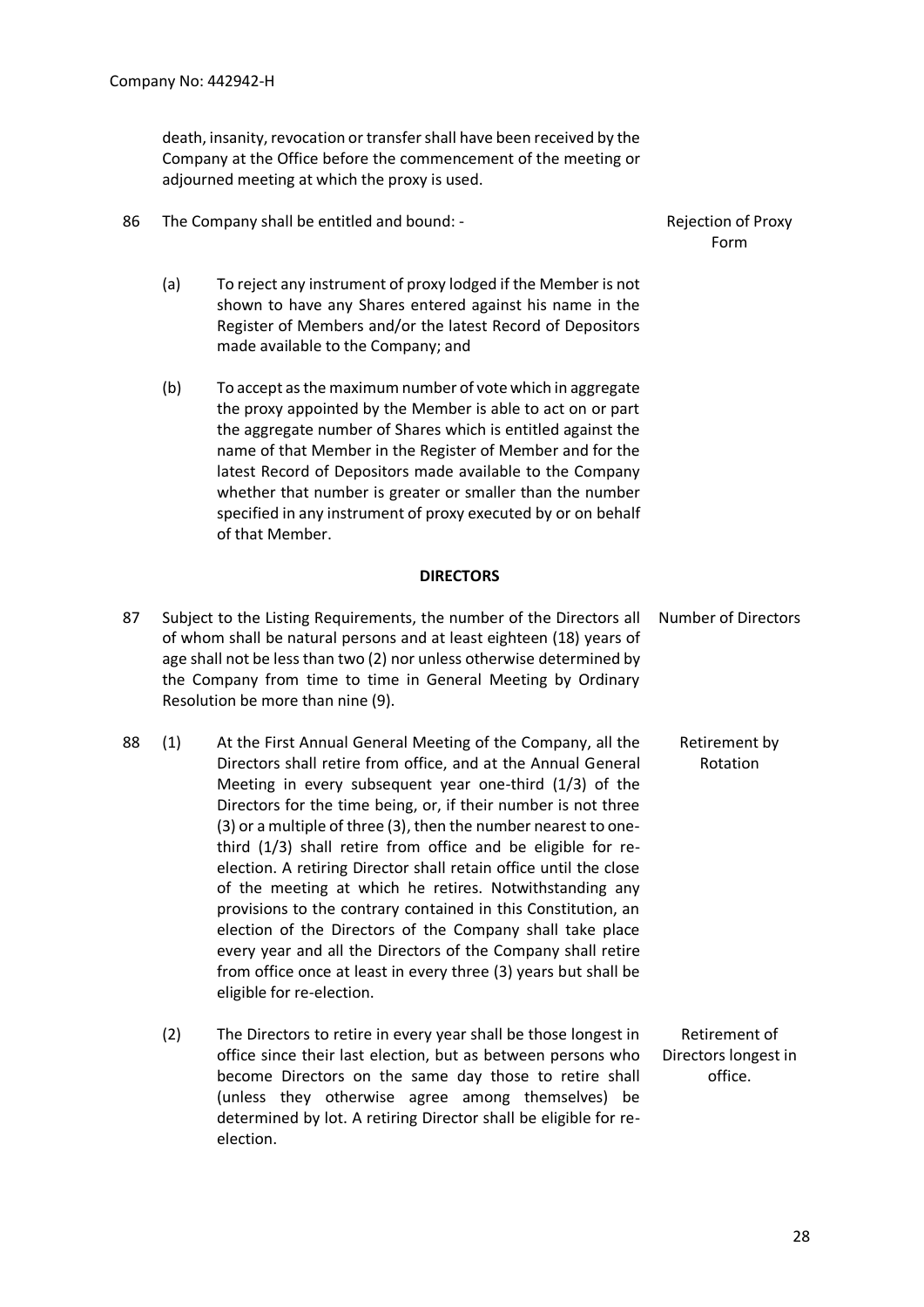| (3) | The Company at the meeting at which a Director retires in the   | Vacated office due |
|-----|-----------------------------------------------------------------|--------------------|
|     | manner aforesaid shall fill up the vacated office by electing a | to retirement      |
|     | person thereto and in default the retiring Director shall be    |                    |
|     | deemed to have been re-elected, unless at such meeting it is    |                    |
|     | expressly resolved not to fill up such vacated office.          |                    |

- 89 No person not being a retiring Director shall be eligible for election to the office of Director at any General Meeting unless some Member intending to propose him has, at least eleven (11) clear days before the meeting, left at the Office of the Company, a notice in writing duly signed by the nominee, giving his consent to the nomination and signifying his candidature for the office, or the intention of such Member to propose him, PROVIDED THAT in the case of a person recommended by the Directors for election, nine (9) clear days' notice only shall be necessary, and notice of each and every candidature for election to the Board of Directors shall be served on the registered Holders of Shares at least seven (7) days prior to the meeting at which the election is to take place. The cost of serving the notice to propose the election of a Director where the nomination is made by any Member or Members, shall be borne by the Member or Members making the nomination. Notice of candidate as a Director
- 90 The shareholding qualification for Directors may be fixed by the Company from time to time in General Meetings by Ordinary Resolution and unless and until so fixed, a Director need not be a Member and shall not be required to hold any share qualification in the Company. Share qualification of Directors
- 91 The Directors shall have power at any time, and from time to time, to appoint any person to be a Director, either to fill a casual vacancy or as an addition to the existing Directors, but so that the total number of Directors shall not at any time exceed the number fixed in accordance with this Constitution. Any Director except for Managing Director so appointed shall hold office only until the next following Annual General Meeting of the Company, and shall then be eligible for re-election, but shall not be taken into account in determining the Directors who are to retire by rotation at that meeting. Directors' power to fill casual vacancies or appoint additional Directors
- 92 (1) Fee payable to Non-Executive Directors shall be by a fixed sum, and not by a commission on or percentage of profits or turnover and which shall not exceed the amount approved by shareholders in General Meeting; Fees payable to Non-Executive **Directors** 
	- (2) Remuneration and other emoluments (including bonus, benefits or any other elements) payable to Executive Directors who hold an executive office in the Company pursuant to a contract of service need not be determined by the Company in General Meeting but such salaries and emoluments may not include a commission on or percentage of turnover. Nothing herein shall prejudice the powers of the Directors to appoint any of their Members to be the Executive Directors

Remuneration of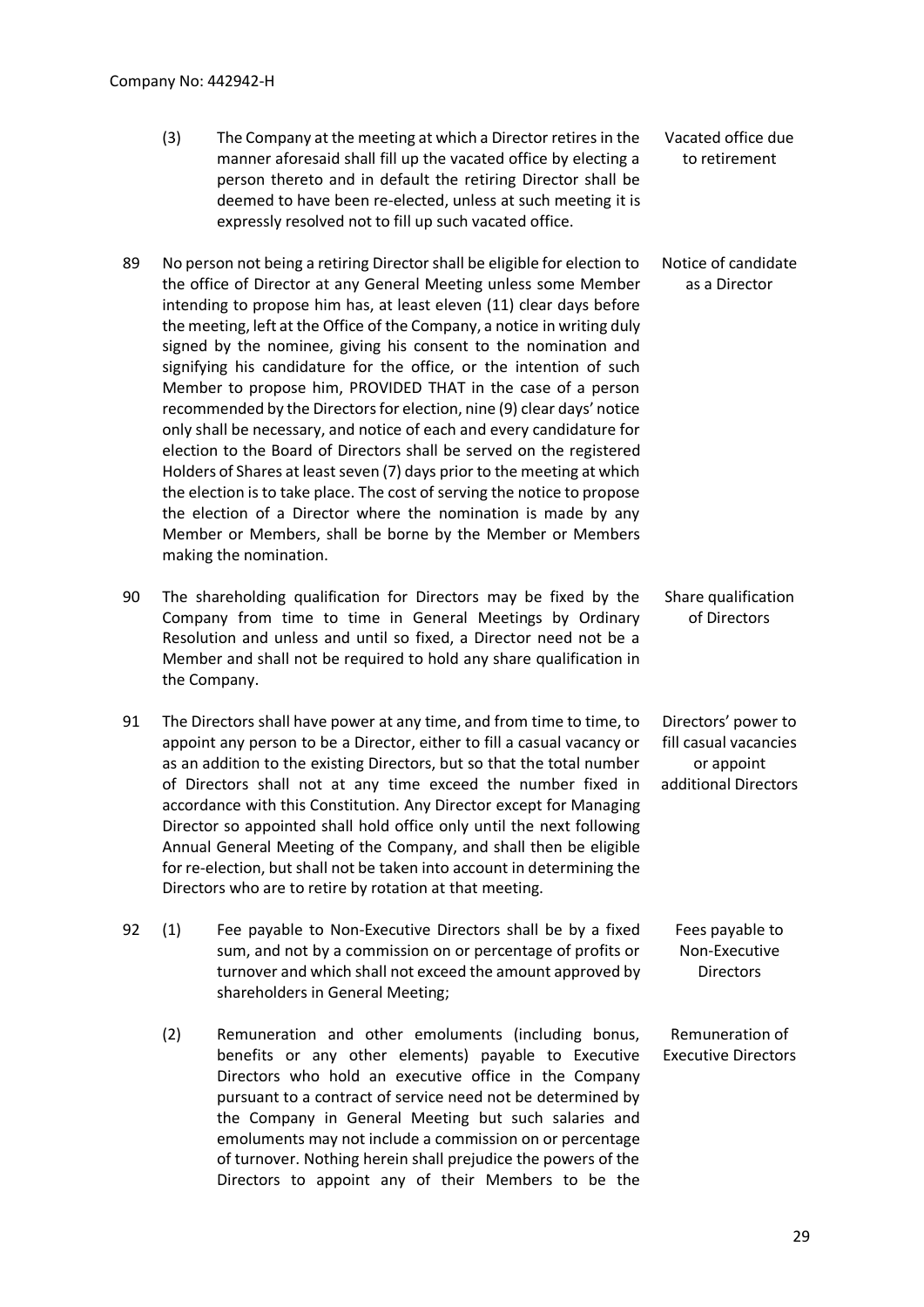employee or agent of the Company at such remuneration and upon such terms as they think fit **PROVIDED THAT** such remuneration shall not include commission on or percentage of turnover;

- (3) Fees of Directors and benefits payable to Directors shall be subject to annual approval at a General Meeting; Shareholders' Approval for Directors' Fees and Benefits (4) Any fee paid to an alternate director shall be agreed between himself and the Director nominating him and shall be paid out of the remuneration of the latter; and Fee payable to alternate director
- (5) Fees and benefits payable to Non-Executive Directors of the Company, (including those who are also Directors of the subsidiaries) includes fees, meeting allowances, travelling allowances and benefits. Fees and benefits to Non-Executive **Directors**
- (6) The Directors on behalf of the Company may pay a gratuity or pension or allowance on retirement to any Director who has held any or other salaried office or place of profit with the Company and or any of its subsidiaries or to his widow or dependents and may make contributions to any fund and pay retirement premium for the purchase of any such gratuity, pension or allowance. Payment of gratuity, pensions, allowance on Director's retirement
- 93 The Directors shall be paid for all travelling, hotel and other expenses properly and necessarily expended by them in attending meetings of the Directors or Committees of the Directors or General Meetings or which he may otherwise incur in or about the business of the Company. Travelling and other expenses
- 94 Any Director who serves on any committee or who devotes special attention to the business of the Company or goes or resides abroad for such purpose, or who otherwise performs extra services which in the opinion of the Board of Directors are outside the scope of the ordinary duties of a Director, may be paid such extra remuneration by way of a fixed sum or otherwise (excluding a commission on or percentage of turnover) as the Board of Directors may determine. Such remuneration may be either in addition to or in substitution for his share of fee from time to time provided for the Directors. Remuneration for extra services
- 95 Subject to Section 208 of the Act, the office of a Director shall be vacated in any of the following events, namely:- Events office of Director is vacated
	- (1) If he resigns his office by giving a written notice to the Company at its Office.
	- (2) If he has retired in accordance with the Act or this Constitution but is not re-elected;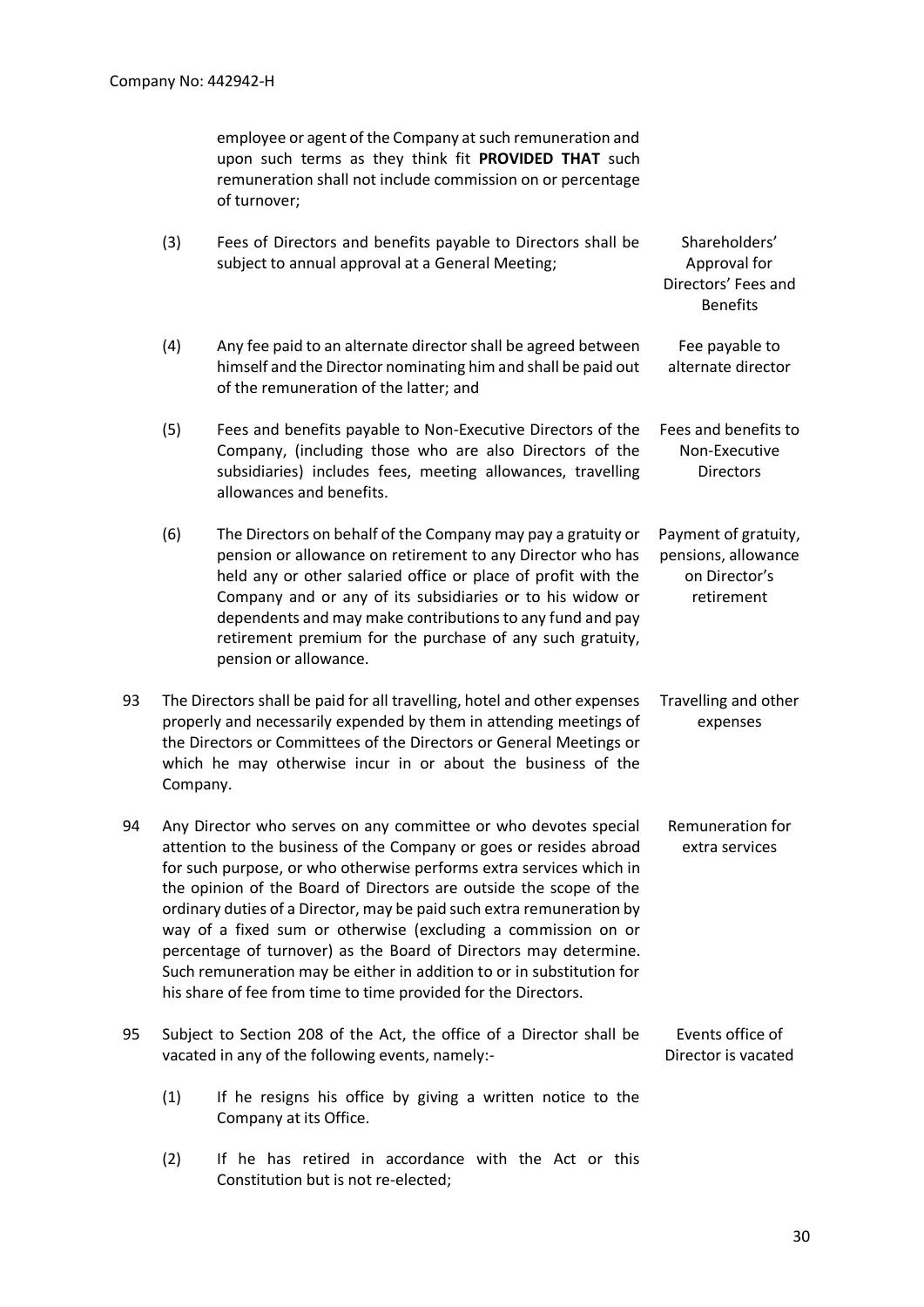- (3) if he is removed from office as Directors by an Ordinary Resolution of the Company in a General Meeting of which Special Notice has been given;
- (4) If he dies;
- (5) If he has a receiving order made against him or compounds with his creditors during his term of office; or has been convicted of an offence under Sections 213, 217, 218, 228 and 539 of the Act;
- (6) If he becomes of unsound mind or a person whose person or estate is liable to be dealt with in any way under the law relating to mental disorder during his term of office;
- (7) If he is absent from more than fifty per centum (50%) of the total Board of Directors' meetings held during the financial year unless an exemption or waiver is obtained from the Exchange;
- (8) If (except on account of illness to be certified by a doctor) he be absent from meetings of the Directors for six (6) months without leave.
- (9) If he ceases to be or is disqualified from being a Director by virtue of Sections 198 and 199 of the Act.
- 96 The Company may in General Meetings by Ordinary Resolution of which Special Notice is given remove any Director before the expiration of his period of office and may, if thought fit, by Ordinary Resolution appoint another Director in his stead. The person so appointed shall hold office for so long as the Director in whose place he is appointed would as if he had not been removed. Notwithstanding anything in this Constitution or in any agreement between the Company and such Director, such removal shall be without prejudice to any claims such Director may have for damages for breach of any contract of service between him and the Company. Power to remove **Directors**
- 97 Subject always to the Act and requirements of the Exchange, a Director may hold any other office place of profit under the Company (other than the office of Auditor), and may act and receive remuneration in a professional capacity from the Company in conjunction with his office of Director, and may be appointed thereto upon such terms as to remuneration, tenure of office or otherwise as may be arranged, and no Director or intending Director shall be disqualified by his office from contracting with the Company, either with regard to his tenure of any such other office or place of profit, or as vendor, purchaser or otherwise, nor shall any such contract, or any contract or arrangement entered into by or on behalf of the Company in which any Director is in any way interested be liable to be avoided Director's right to hold other office under the Company and contract with the Company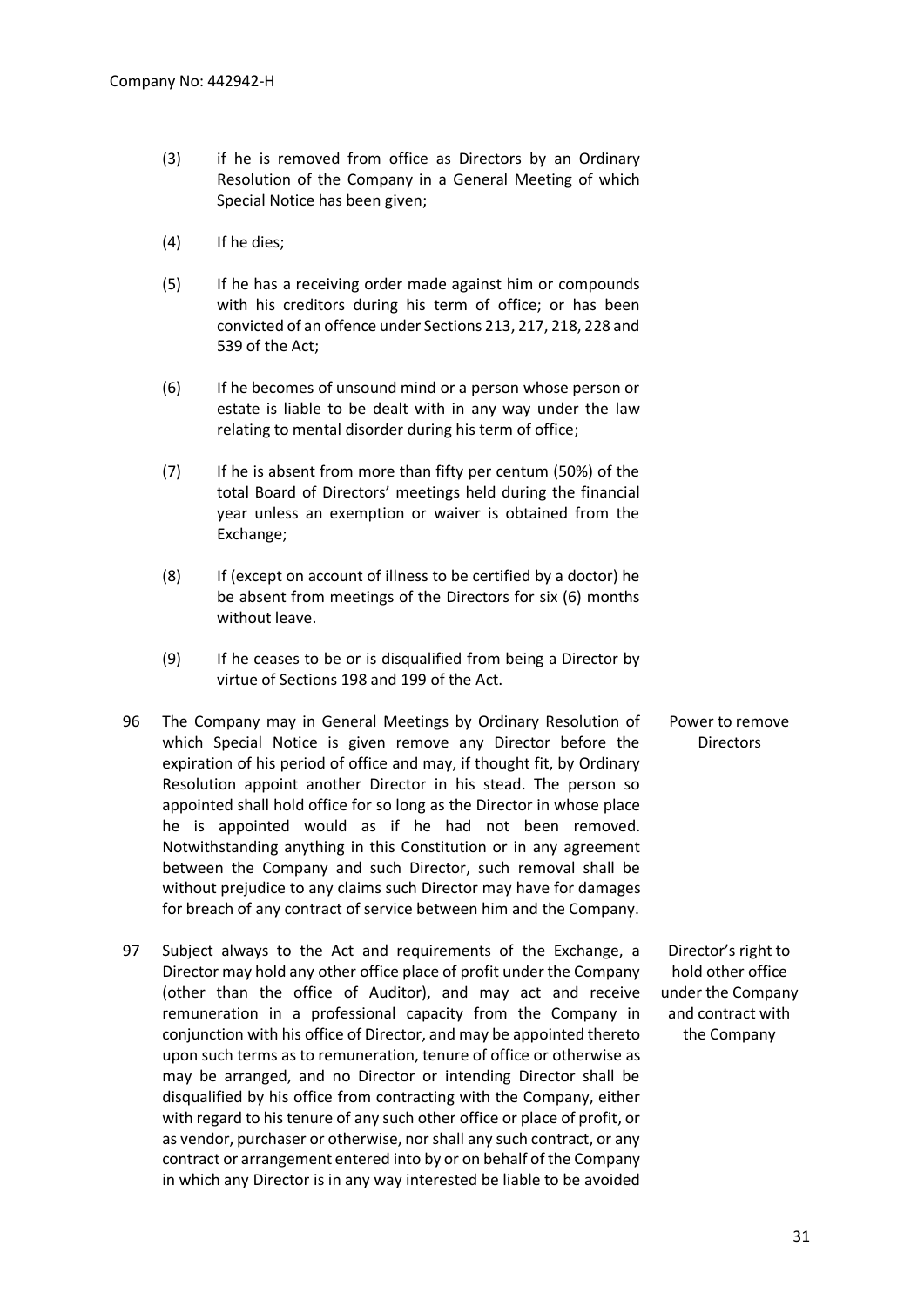nor shall any Director so contracting or being so interested, be liable to account to the Company for any profit realised by any such contract or arrangement by reason of such Director holding that office, or of the fiduciary relation thereby established. Every Director shall observe the provisions of Section 221 of the Act relating to the disclosure of the interests of the Directors in contracts or proposed contracts with the Company or of any office or property held by a Director which might create duties or interests in conflict with his duties or interest as a Director.

98 The Directors may exercise the voting power conferred by the shares in any corporation held or owned by the Company in such manner and in all respects as the Directors think fit in the interests of the Company (including the exercise thereof in favour of any resolution appointing the Directors or any of them to be Directors of such corporation or voting or providing for the payment of remuneration to the Directors of such corporation ) and any such Director of the Company may vote in favour of the exercise of such voting powers in the manner aforesaid notwithstanding that he may be or he is about to be appointed a Director of such other corporation.

#### **POWERS AND DUTIES OF DIRECTORS**

- 99 The business and affairs of the Company shall be conducted and managed by the Directors who may pay all expenses incurred in promoting and registering the Company, and the Directors may and shall be entitled to exercise all such powers of the Company which are not, by the Act or this Constitution, required to be exercised by the Company in General Meeting, subject, nevertheless to any of this Constitution, to the provisions of the Act and such Clauses, being not inconsistent with the aforesaid Clauses or provisions, as may be made by the Company in General Meeting but no new Clauses or alteration made to existing Clauses shall invalidate any prior act of the Directors which would have been valid if that new Clause or alteration had not been made.
- 100 The Directors may from time to time and at any time by power of attorney under the Seal appoint any company, firm or person or any body of persons, whether nominated directly or indirectly by the Directors, to be the attorney or attorneys of the Company for such purposes and with such powers, authorities and discretions, (not exceeding those vested in or exercisable by the Directors under this Constitution) and for such period and subject to such conditions as they may think fit, and any such power of attorney may contain such provisions for the protection and convenience of persons dealing with any such attorney or attorneys as the Directors may think fit, and may also authorise any such attorney or attorneys to sub-delegate all or any of the powers, authorities and discretion vested in him Attorney
- 101 All cheques, promissory notes, drafts, bills of exchange and other negotiable or transferable instruments, and all receipts for moneys Signatures of cheque and bills

Directors may exercise voting power conferred by Company's shares in another corporation

General power of Director to manage Company's business

Power to appoint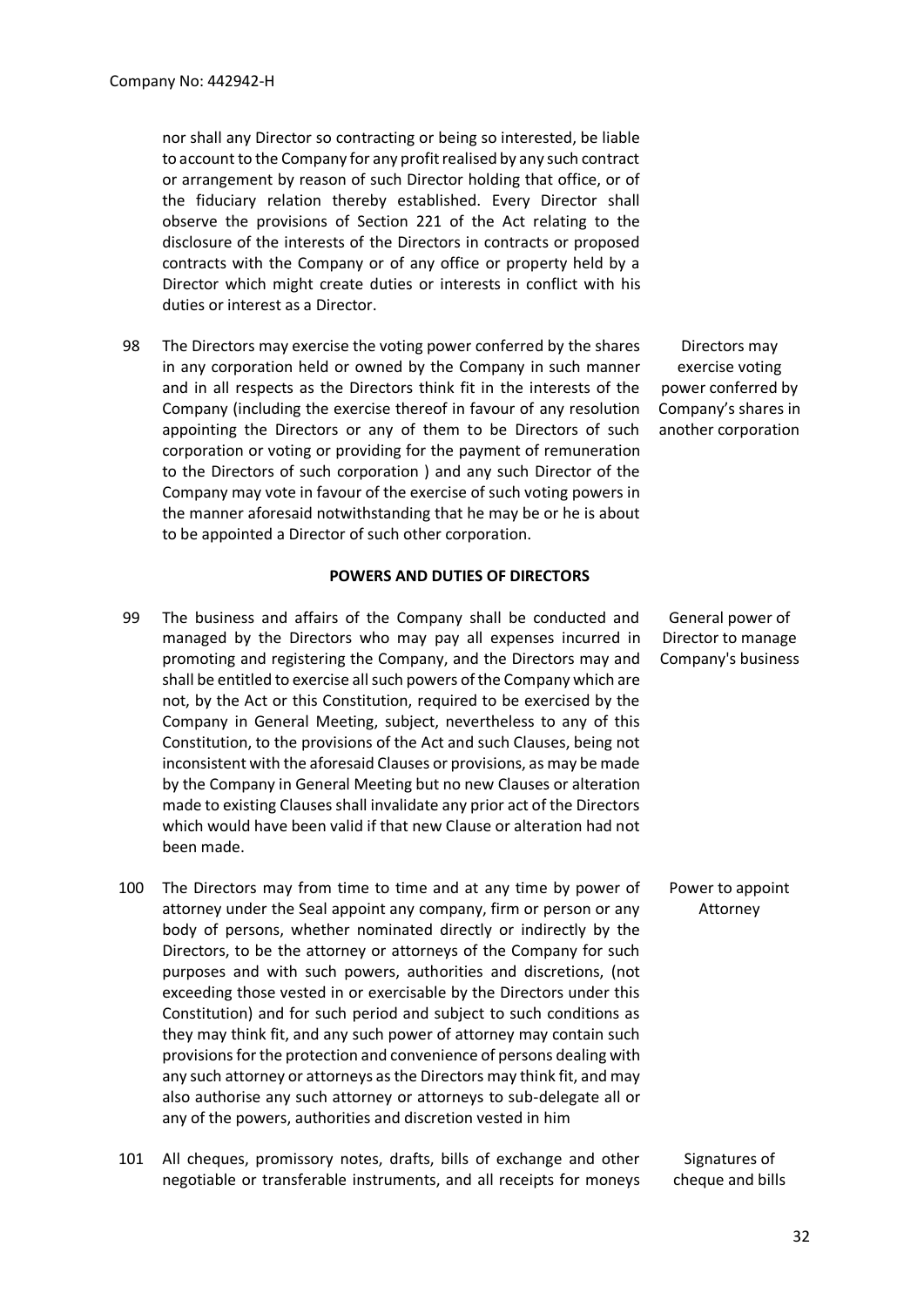paid to the Company, shall be signed, drawn, accepted, endorsed, or otherwise executed, as the case may be in such manner as the Directors shall from time to time by resolution determine.

| 102 | The continuing Directors may act notwithstanding any vacancy in<br>their body, but if and so long as their number is reduced below the<br>minimum number fixed by or pursuant to this Constitution of the<br>Company, the continuing Directors may, except in any emergency, act<br>only for the purpose of increasing the number of Directors to such<br>minimum number, or to summon a General Meeting of the Company.                                                                                                                                                                                                                                                                                  | Members of<br>Directors reduced<br>below minimum<br>number |
|-----|-----------------------------------------------------------------------------------------------------------------------------------------------------------------------------------------------------------------------------------------------------------------------------------------------------------------------------------------------------------------------------------------------------------------------------------------------------------------------------------------------------------------------------------------------------------------------------------------------------------------------------------------------------------------------------------------------------------|------------------------------------------------------------|
| 103 | Subject to the Act, the Company's document shall be executed, as the<br>case may be, in such manner by such person as the Directors shall<br>from time to time determine.                                                                                                                                                                                                                                                                                                                                                                                                                                                                                                                                 | Execution of<br>Documents                                  |
| 104 | Every Director shall give notice to the Company of such events and<br>matters affecting or relating to himself as may be necessary or<br>expedient to enable the Company and its officers to comply with the<br>requirements of the Act.                                                                                                                                                                                                                                                                                                                                                                                                                                                                  | Directors to give<br>notice                                |
| 105 | A Director shall at all times act honestly and use reasonable diligence<br>in the discharge of the duties of his office and shall not make use of<br>any information acquired by virtue of his position to gain directly or<br>indirectly an improper advantage for himself or for any other or to<br>cause detriment to the Company.                                                                                                                                                                                                                                                                                                                                                                     | Directors to act<br>honestly                               |
| 106 | Any Director may act by himself or his firm in a professional capacity<br>for the Company, and he or his firm shall be entitled to remuneration<br>for professional services as if he were not a Director, PROVIDED THAT<br>nothing herein contained shall authorise a Director or his firm to act<br>as Auditors of the Company and provided further that such<br>professional services shall be provided at normal commercial terms.                                                                                                                                                                                                                                                                    | Director may act in<br>his professional<br>capacity        |
| 107 | The Directors shall duly comply with the provisions of the Act and<br>particularly the provisions as to registration and keeping copies of<br>mortgages and charges, keeping of the Register, keeping a Register of<br>Directors and entering all necessary particulars therein, and sending<br>a copy thereof or a notification of any changes therein to the Registrar<br>of Companies, and sending to such Registrar an annual return,<br>together with the certificates and the particulars required by the Act<br>notices as to increase of capital, returns of allotments and contracts<br>relating thereto, copies of resolution and agreements and other<br>particulars connected with the above. | Director to comply<br>with the Act                         |
|     | <b>BORROWING POWERS</b>                                                                                                                                                                                                                                                                                                                                                                                                                                                                                                                                                                                                                                                                                   |                                                            |
| 108 | (1)<br>The Directors may exercise all the powers of the Company to                                                                                                                                                                                                                                                                                                                                                                                                                                                                                                                                                                                                                                        | Directors' borrowing                                       |

borrow and to mortgage or charge its undertaking, property and uncalled capital as they think necessary, or any part thereof for the purposes of the Company or its subsidiaries, and to issue debentures and other Securities whether

powers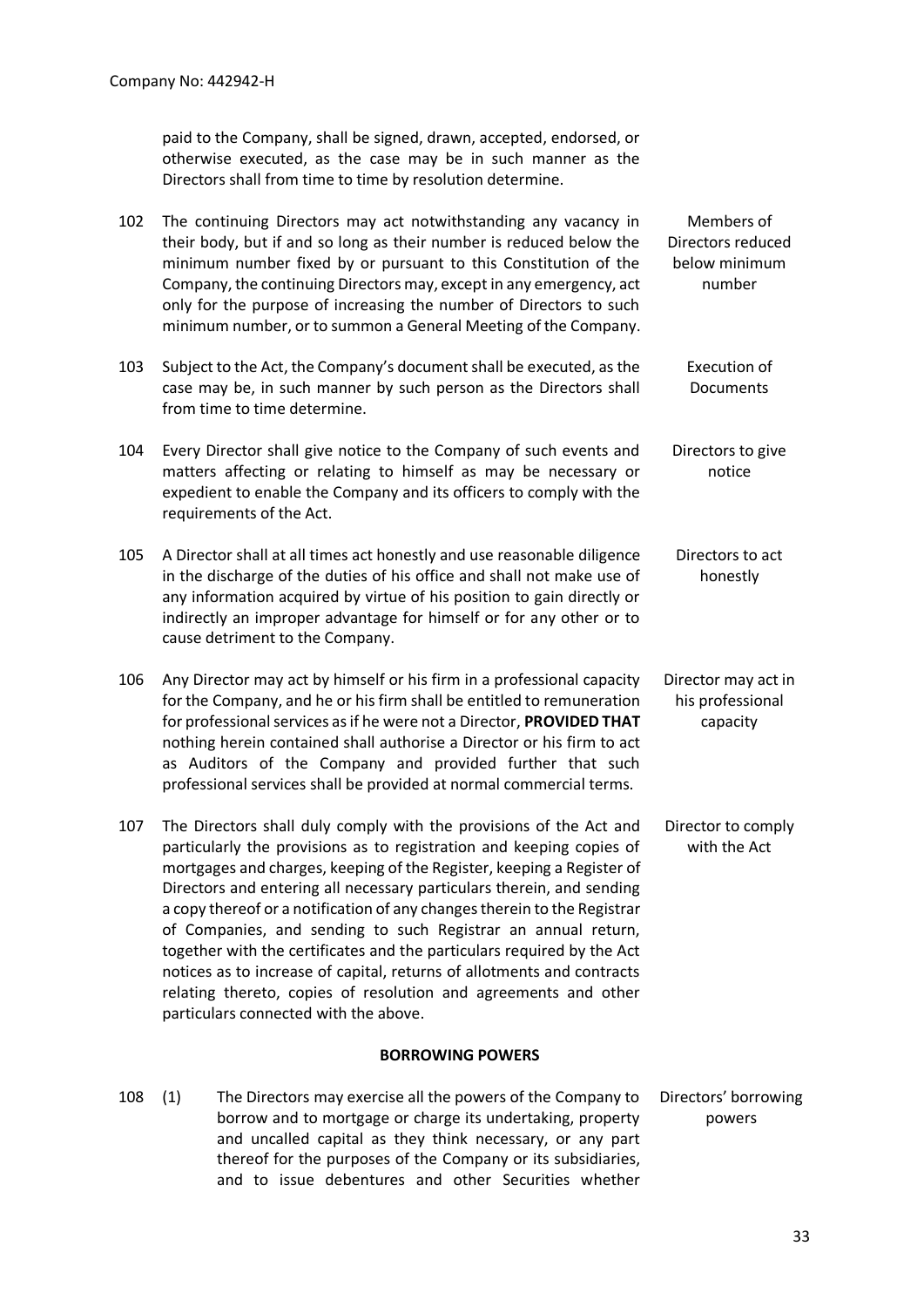outright or as security for any debt, liability or obligation of the Company, or its subsidiaries or associate company or any related third party subject to the law including but not limited to the provisions of the Act and the Listing Requirements as they may think fit. But the Directors shall not borrow any money or mortgage or charge any of the Company or subsidiaries' undertaking property, or any uncalled capital, or to issue debentures and other Securities whether outright or as security for any debt, liability or obligation of an unrelated third party.

- (2) The Directors shall cause a proper Register to be kept in accordance with Section 362 of the Act of all mortgages and charges specifically affecting the property of the Company and shall duly comply with the requirements of Section 352 of the Act in regard to the registration of mortgages and charges therein specified and otherwise. Register of Charges
- (3) If the Directors or any of them, or any other person, shall become personally liable for the payment of any sum primarily due from the Company, the Directors may execute or cause to be executed any mortgage, charge or security over or affecting the whole or any part of the assets of the Company by way of indemnity to secure the Directors or persons so becoming liable as aforesaid from any loss in respect of such liability. Indemnity to **Directors**
- 109 Debentures, debenture stock or other Securities may be made assigned free from any equities between the Company and the person to whom the same may be issued. Debentures may be assignable
- 110 Any debentures, debenture stock, bonds or other Securities may be issued at a discount, premium or otherwise (with the sanction of the Company in General Meeting) and with any special privileges as to redemption, surrender, drawings, allotment of Shares, attending and voting at General Meetings of the Company, appointment of Directors and otherwise. Conditions of issue

#### **MANAGING AND/OR EXECUTIVE DIRECTORS**

111 The Directors may from time to time appoint any one or more of their body to any executive office or person performing the functions of a Managing Director, by whatever name called including the office of Managing Director or Executive Director and if the appointment is for a fixed term, that term shall not exceed three (3) years, and upon such conditions as they think fit, and may vest in such Managing Director or Executive Director the powers hereby vested in the Directors generally as they may think fit, but subject thereto such Managing Director or Executive Director shall be subject to the control of the Board. Managing Director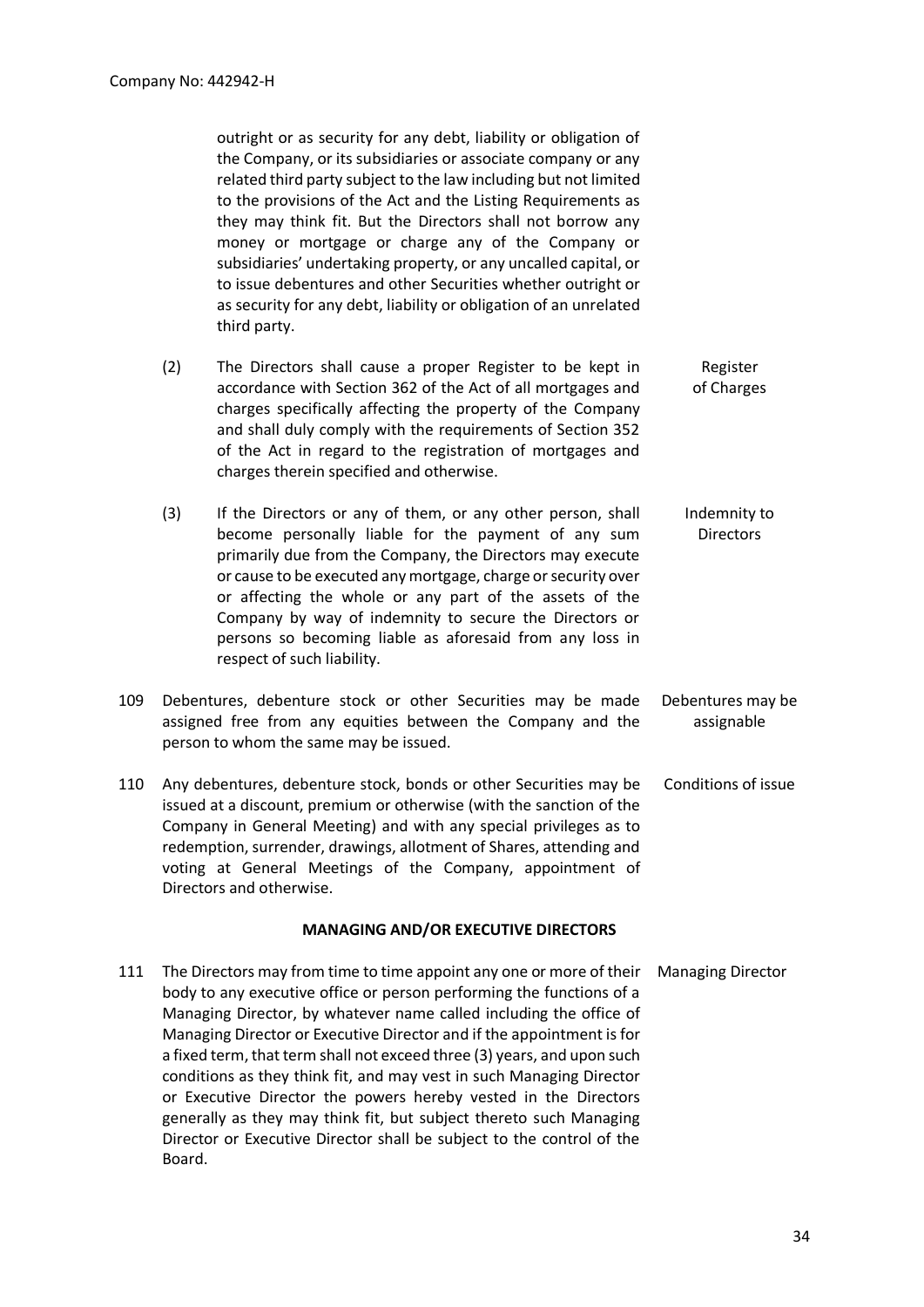- 112 The remuneration of a Managing Director or Executive Director pursuant to this Constitution shall be fixed by the Directors and may be by way of salary or commission or participation in profits or otherwise or by any or all of these mode but shall not include a commission on or a percentage of turnover. Remuneration of Managing Director
- 113 A Managing Director or Executive Director shall, while he continues to hold that office, be subject to retirement by rotation, and he shall be reckoned as a Director for the purpose of determining the rotation or retirement of Directors or in fixing the number of Directors to retire, but he shall, subject to provisions of any contract between him and the Company, be subject to the same provisions as to resignation and removal as the other Directors of the Company and if he ceases to hold the office of Director for any cause shall ipso facto and immediately cease to be a Managing Director. Special position of Managing Director
- 114 The Directors may entrust to and confer upon a Managing Director any of the powers exercisable by them upon such terms and conditions and with such restrictions as they may think fit, and either collaterally with or to the exclusion of their own powers, and may from time to time revoke, withdraw alter or vary all or any of those powers. Powers and Duties of Managing Director

## **PROCEEDINGS OF DIRECTORS**

| 115 |                                                                                                                                                                                                                                                                                                                                                                                                                                                                                                                                                                                                                                                                                                                                                                                          | The Directors may meet together for the despatch of business,<br>adjourn and otherwise regulate their meetings as they think fit. A<br>meeting of the Directors may be held anywhere in the world.<br>Questions arising at any meeting shall be determined by a simple<br>majority of votes. In case of an equality of votes the Chairman shall<br>have a second or casting vote. | Meetings,<br>determination of<br>questions arising at<br>meetings |
|-----|------------------------------------------------------------------------------------------------------------------------------------------------------------------------------------------------------------------------------------------------------------------------------------------------------------------------------------------------------------------------------------------------------------------------------------------------------------------------------------------------------------------------------------------------------------------------------------------------------------------------------------------------------------------------------------------------------------------------------------------------------------------------------------------|-----------------------------------------------------------------------------------------------------------------------------------------------------------------------------------------------------------------------------------------------------------------------------------------------------------------------------------------------------------------------------------|-------------------------------------------------------------------|
| 116 | A Director may at any time, and the Secretary on the requisition of a<br>Director shall, summon a meeting of the Directors PROVIDED THAT<br>such meeting shall not be held earlier than seven (7) days from the<br>date of the notice calling such meeting unless such requirement is<br>waived by them. Unless otherwise determined by the Directors from<br>time to time, notice for a Directors' meeting shall be given and<br>circulated to all the Directors and their alternates by facsimile,<br>electronic means or other communication modes/equipment. Except<br>in the case of an emergency, reasonable notice of every Directors'<br>meeting shall be given in writing. The majority of the Board may waive<br>the notice of any meeting and such waiver may be retroactive. |                                                                                                                                                                                                                                                                                                                                                                                   | Notice of Meeting                                                 |
| 117 | (1)                                                                                                                                                                                                                                                                                                                                                                                                                                                                                                                                                                                                                                                                                                                                                                                      | The quorum necessary for the transaction of the business of<br>the Directors shall from time to time be fixed by the Directors,<br>and unless so fixed at any other number shall be two (2).                                                                                                                                                                                      | Quorum                                                            |
|     | (2)                                                                                                                                                                                                                                                                                                                                                                                                                                                                                                                                                                                                                                                                                                                                                                                      | A meeting of the Directors for the time being, at which a                                                                                                                                                                                                                                                                                                                         |                                                                   |

quorum is present, shall be competent to exercise all powers and discretion for the time being exercisable by the Directors.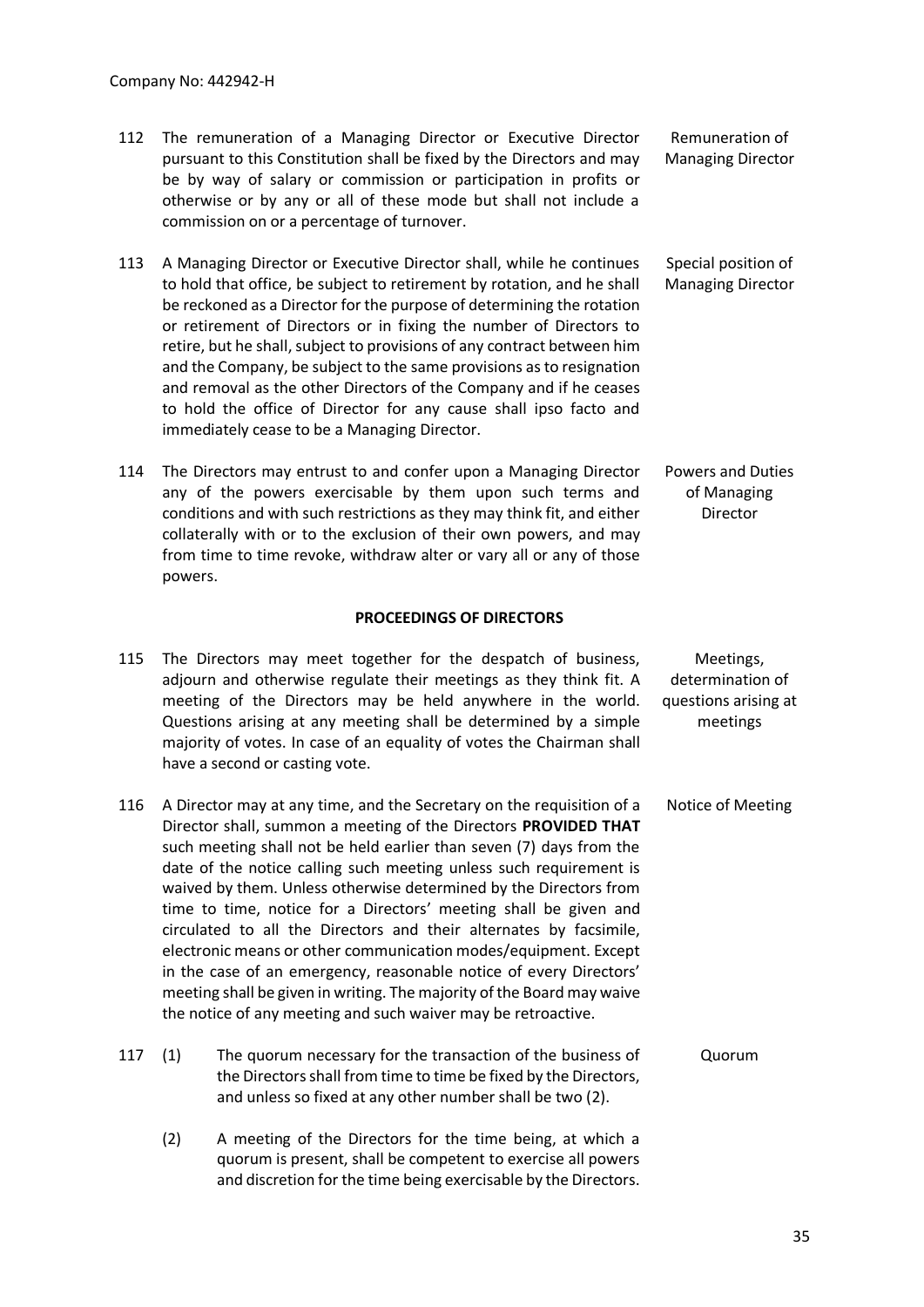- 118 Directors may participate in a meeting of Directors by means of conference telephone, conference videophone or any similar or other communications by electronic means. A person in communication by electronic means with the Chairman and with all other parties to a meeting of the Directors or of a committee of Directors shall be regarded for all purposes as personally attending such a meeting and shall be counted in a quorum and be entitled to vote but only for so long he has the ability to communicate interactively and simultaneously with all other parties attending the meeting including all persons attending by electronic means.
- 119 A meeting at which one or more of the Directors attends by electronic means is deemed to be held at such place as the Directors shall at the said meeting resolve. In the absence of a resolution as aforesaid, the meeting shall be deemed to be held at the place, if any, where a majority of the Directors attending the meeting are physically present, or in default of such a majority, the place at which the Chairman of the meeting is physically present.
- 120 Subject to the Act, all business transacted in the manner provided above by electronic means shall for the purpose of this Constitution be deemed to be validly and effectively transacted at a meeting of the Board **PROVIDED THAT** at least one (1) of the Directors present at the meeting was at such place as resolved or deemed (as the case may be) pursuant to Clause 119 for the duration of the meeting. All information and documents must be made equally available to all participants prior to or at / during the meeting.
- 121 The remaining Directors may continue to act notwithstanding any vacancy in their body, but if and so long as their number is reduced to below the minimum number fixed by or pursuant to this Constitution as the necessary quorum of Directors, the remaining Directors or Director except in an emergency may act only for the purpose of increasing the number of Directors to that minimum number or of summoning a General Meeting of the Company but for no other purpose. Number of Directors below minimum
- 122 The Directors may elect and remove a Chairman of their meetings and may determine the periods for which such officer shall respectively hold office. If no Chairman is elected, or is present within fifteen (15) minutes after the time appointed for holding a meeting the Directors present may choose one of their number to be Chairman of the Meeting. Chairman
- 123 The Directors shall not have any power to appoint any person from time to time as their proxies to represent them at Directors' meetings, save and except for their duly appointed alternate director. No Proxies to be Appointed by **Directors**
- 124 Subject to this Constitution any question arising at any meeting of Directors shall be decided by a majority of votes and a determination Chairman's casting vote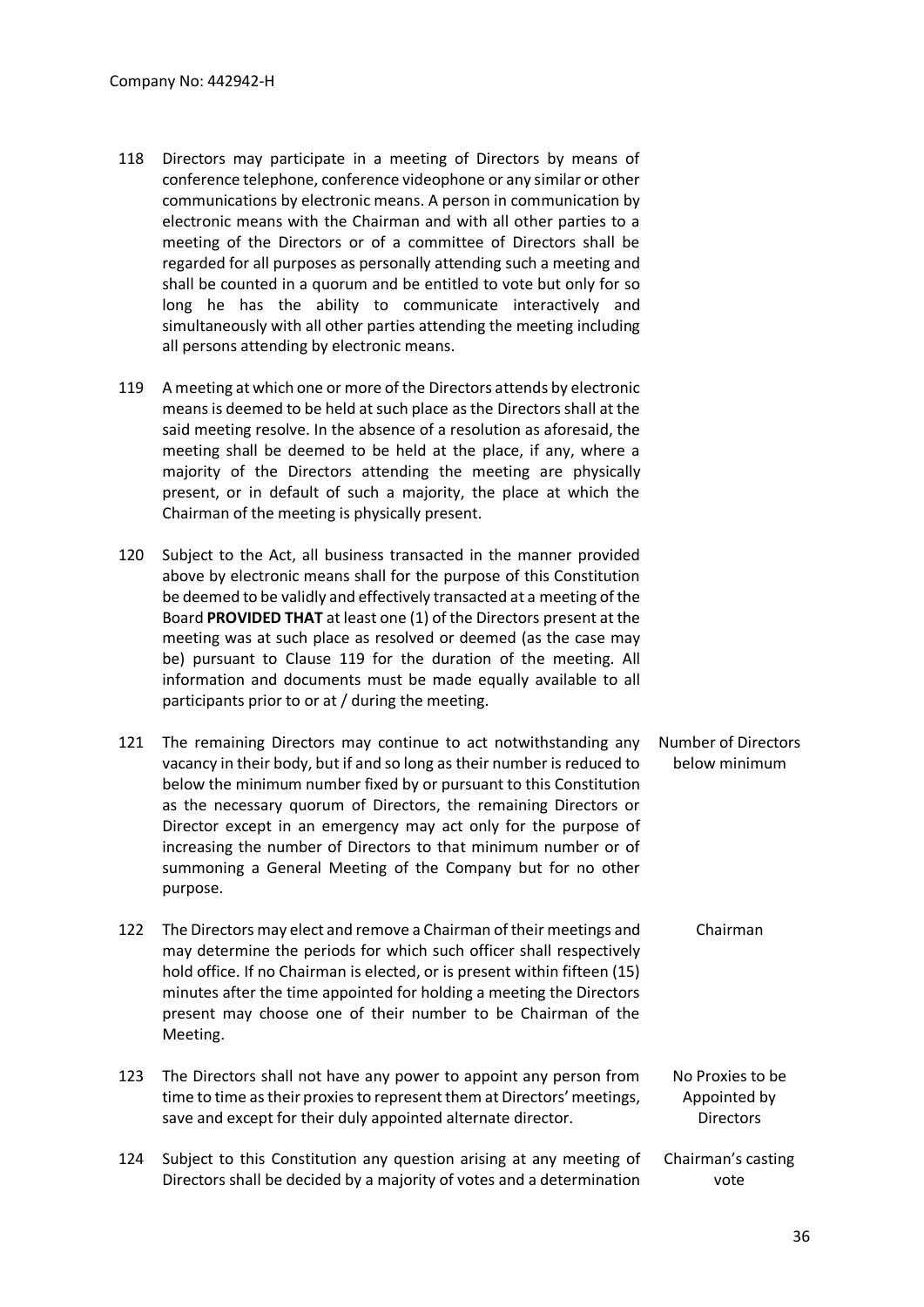by a majority of Directors shall for all purposes be deemed a determination of the Directors. In case of an equality of votes the Chairman of the meeting shall have a second or casting vote except in a meeting where two (2) Directors (including the Chairman) form the quorum, or where any two (2) Directors (including the Chairman) are competent to vote on the question at issue. A Director present at a meeting of the Directors is presumed to have agreed to, and to have voted in favour of, a resolution of the Directors unless he expressively dissents from or votes to object against the resolution at the meeting. 125 Every Director shall comply with the provisions of Sections 219 and 221 of the Act in connection with the disclosure of his shareholding and interests in the Company and his interest in any contract or proposed contract with the Company and in connection with the disclosure, every Director shall state the fact and the nature, character and extend of any office or possession of any property whereby whether directly or indirectly duties or interests might be created in conflict with his duty or interest as a Director of the Company. Disclosure of **Directors** 126 A Director shall not participate in any discussion or vote in regard to any contract or proposed contract or arrangement in which he has directly or indirectly a personal interest (and if he shall do so his vote shall not be counted). Restriction on voting 127 A Director may contract with and be interested in any contract or proposed contract with the Company and shall not be liable to account for any profit made by him by reason of any such contract **PROVIDED ALWAYS THAT** the nature of the interest of the Director in any such contract had been declared at a meeting of the Directors as required by Section 221 of the Act. Declaration of Interest in Contracts 128 A Director may vote in respect of:- Power to vote (a) any arrangement for giving the Director himself or any other Director any security or indemnity in respect of money lent by him to or obligations undertaken by him for the benefit of the Company; or (b) any arrangement for the giving by the Company of any security to a third party in respect of a debt or obligation of the Company for which the Director himself or any other Director has assumed responsibility in whole or in part under a guarantee or indemnity or by the deposit of a security. 129 The Directors may delegate any of their powers to committees consisting of such number of Members of their body as they think fit. Any committee so formed shall in the exercise of the powers so delegated conform to any directives and regulations that may be Delegation of powers

imposed on them by the Directors.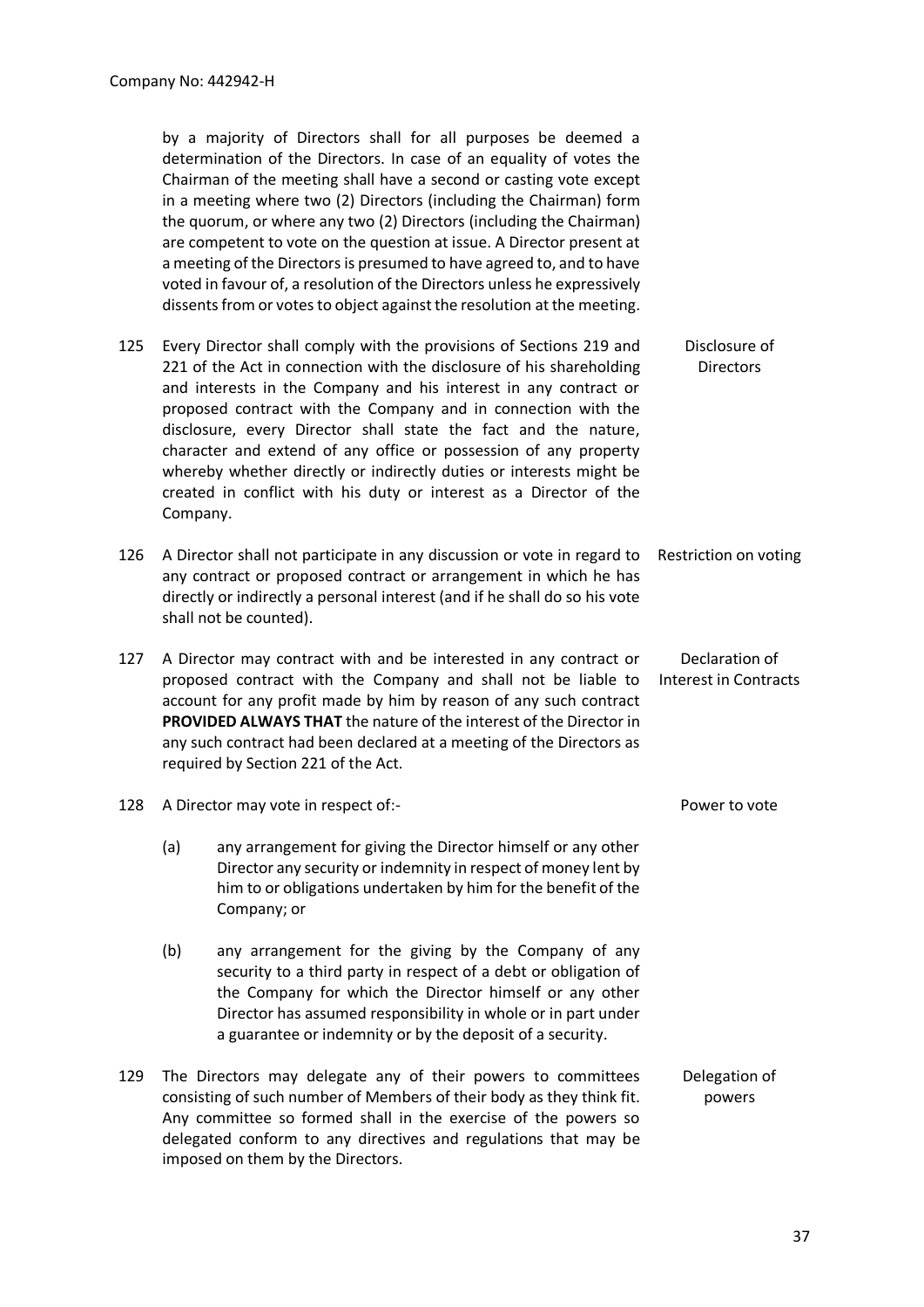#### **DIRECTORS' CIRCULAR RESOLUTIONS**

130 A resolution in writing signed approved or assented by letter, electronic mail or facsimile by a majority of the Directors for the time being entitled to receive notice of meeting of the Directors shall be as valid and effectual as if it had been passed at a meeting of the Directors duly called and constituted; **PROVIDED THAT** where a Director is not so present but has an alternate director who is present, then such resolution may also be signed by such alternate director. All such resolutions shall be forwarded or otherwise delivered to the Secretary without delay, and shall be recorded by him in the Company's Minutes Book. Any such resolution may consist of several documents in like form (proposed and circulated by facsimile, telex or telegram or electronic mail or other communication modes/equipment) each signed by one (1) or more Directors or their alternate directors. A document (including a resolution of the Directors) sent to the Company by any Director by facsimile, telex or telegram or electronic mail or other communication modes/equipment shall be accepted as a document signed by a Director if such document contains the signature of the Director transmitting facsimile, telex or telegram or electronic mail or other communication modes/equipment and if the Director also delivers the original copy of the document to the Office within fourteen (14) days of the facsimile, telex or telegram or electronic mail or other communication modes/equipment or alternatively is able to prove that such delivery has been made within the aforesaid period of fourteen (14) days.

#### **ALTERNATE DIRECTORS**

- 131 (1) Each Director may with the approval of a majority of the other Directors, appoint any person to act as his alternate director and at his discretion by way of a notice to the Company, remove such alternate director from office, **PROVIDED THAT**: Alternate Director
	- (a) Such person is not a Director of the Company;
	- (b) Such person does not act as an alternate for more than one Director of the Company;
	- (c) The appointment of the alternate is approved by a majority of the other Directors.
	- (2) An alternate director shall (except as regards the power to appoint an alternate director and remuneration) be subject in all respects to the terms and conditions existing with reference to the other Directors, and shall be entitled to receive notices of all meetings of the Directors and to attend, speak, participate and vote at any such meeting at which his appointor is not present.

Directors' Circular Resolutions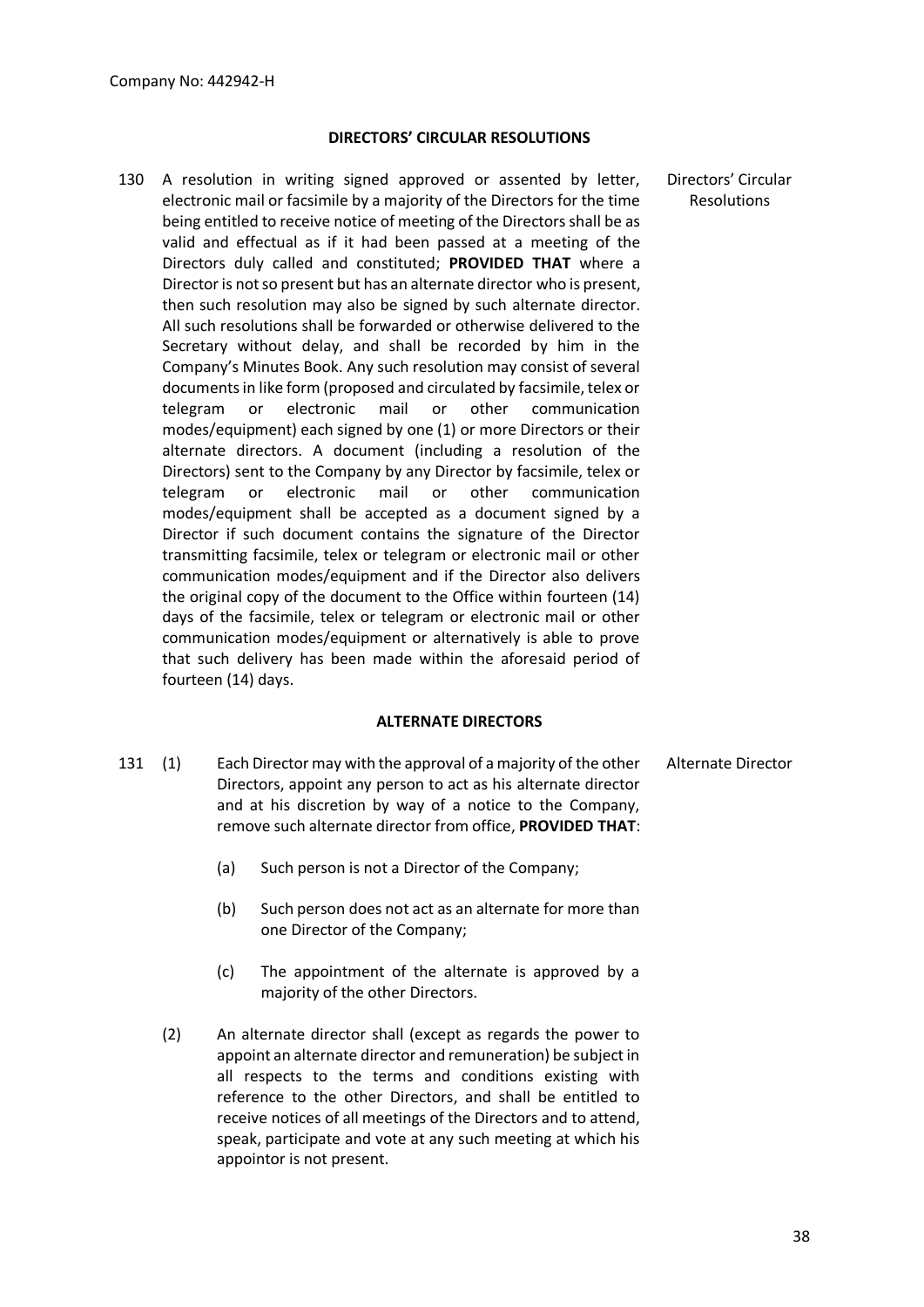- (3) A Director may at any time by writing revoke the appointment of any alternate appointed by him, and appoint another person approved as aforesaid. An alternate director shall ipso facto vacate office if the Director appointing him vacates office as Directors or removes the alternate director from office. Any appointment or removal of an alternate director may be made and communicated by his appointor to the Office by electronic transmission or in any other manner approved by Directors. Any electronic transmission shall be confirmed as soon as possible by letter, but may be acted upon by the Company meanwhile.
- (4) A Director shall not be liable for the acts and defaults of any alternate director appointed by him. Every person acting as an alternate director shall be deemed to be an officer of the Company, and shall alone be responsible to the Company for his own acts and defaults, and he shall not be deemed to be an agent of or for the Director appointing him.
- (5) An alternate director shall not be taken into account in reckoning the minimum or maximum number of Directors allowed for the time being but he shall be counted for the purpose of reckoning whether a quorum is present at any meeting of the Directors attended by him at which he is entitled to vote.

#### **COMMITTEES**

- 132 The Directors may establish any committees for managing any of the affairs of the Company, either in Malaysia or elsewhere, and may lay down, vary or annul such rules and regulations as they may think fit for the conduct of the business thereof, and may appoint any persons to be Members of any such committee, and may fix their remuneration, and may delegate to any such committee any of these powers, authorities and discretion vested in the Directors, with power to sub-delegate, and may authorise the Members of any such committee to fill any vacancies therein, and to act notwithstanding vacancies, and any such appointment or delegation may be made upon such terms and subject to such conditions as the Directors may think fit, and the Directors may remove any person so appointed, and may annul or vary any such delegation, but no persons dealing in good faith without notice of any such annulment or variation shall be affected thereby. Committees
- 133 The meetings and proceedings of any such committee consisting of two or more Members shall be governed by the provisions herein contained for regulating the meetings and proceedings of the Directors so far as the same are applicable thereto and are not superseded by a regulation made by the Directors. Meeting and proceeding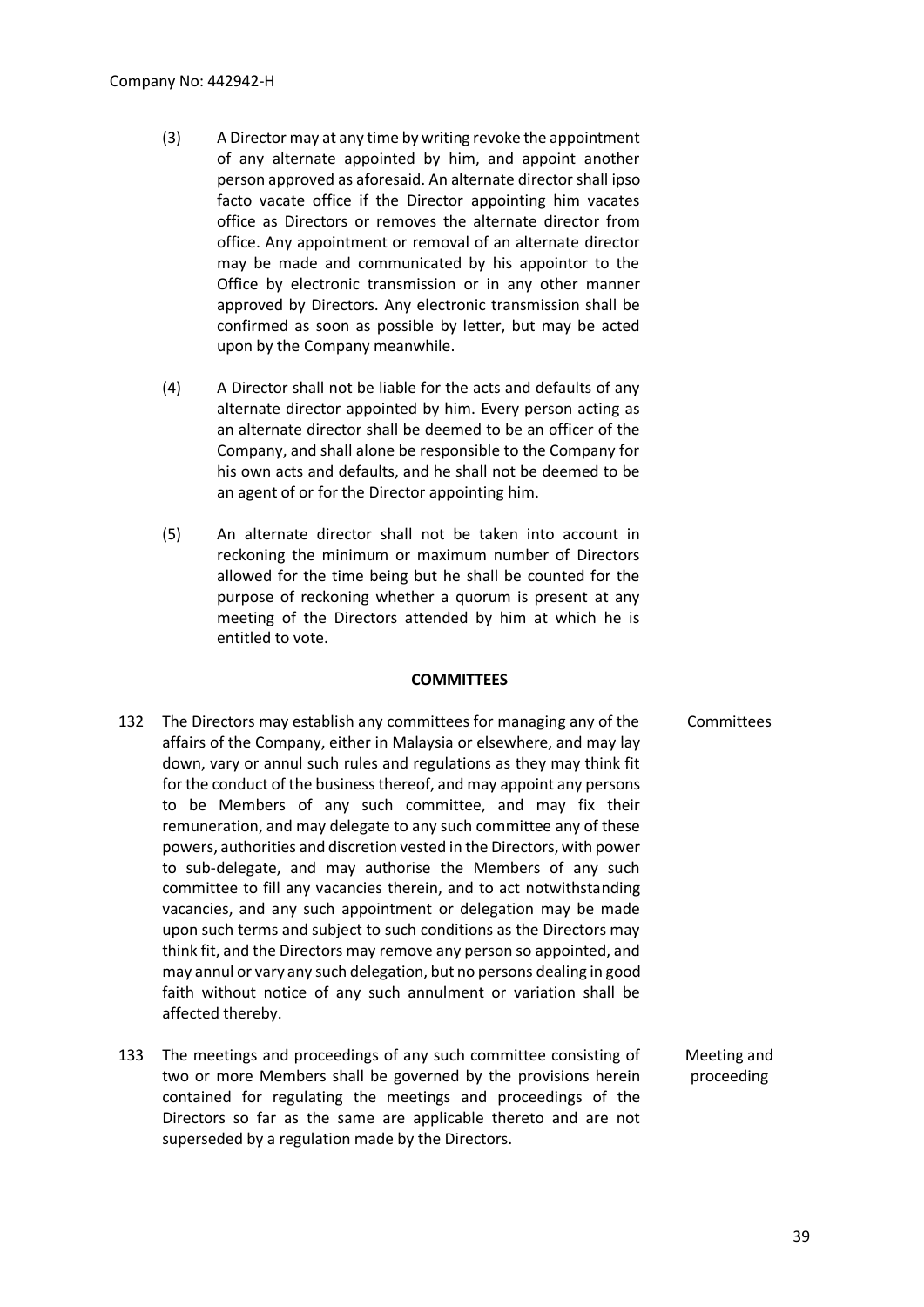- 134 Notwithstanding any provisions to the contrary contained in this Constitution, any Member of a committee may participate at a committee meeting by way of telephone and video conferencing or by means of other communication equipment whereby all persons participating in the meeting are able to hear each other, in which event such Members shall be deemed to be physically present at the meeting whether for the purposes of this Constitution or otherwise. A Member participating in a meeting in the manner aforesaid may also be taken into account in ascertaining the presence of a quorum at the meeting. Any meeting held in such manner shall be deemed to be held in such place as shall be agreed upon by the Members attending the meeting **PROVIDED THAT** at least one (1) of the Members present at the meeting was at such place for the duration of that meeting.
- 135 A committee may elect a Chairman of its meetings. If no such Chairman is elected, or if at any meeting, the Chairman is not present within fifteen (15) minutes after the time appointed for holding of the meeting, the Members present may choose one of their Members to be the Chairman at the meeting. Chairman of the Committee

#### **VALIDATION OF ACTS OF DIRECTORS**

136 All acts done by the Directors or of a committee established by the Directors or by any person acting as a Director, shall notwithstanding it be afterwards discovered that there was some defect in the appointment of any such Director or person acting as aforesaid, or that they, or any of them were disqualified, or had vacated office or were not entitled to vote, be as valid as if every such person had been duly appointed and was qualified and had continued to be a Director or Member of such committee as aforesaid and had been entitled to vote. Validation of acts of **Directors** 

#### **SECRETARY**

- 137 The Secretary or Secretaries shall, in accordance with the Act, be appointed by the Directors for such term, at such remuneration and upon such conditions as the Directors may think fit, and any Secretary so appointed may be removed by them, but without prejudice to any claim he may have for damages for breach of any contract of service against the Company. The appointment and duties of the Secretary or Secretaries shall not conflict with the provisions of the Act and in particular Sections 235 and 236 thereof. A person is prohibited to act in dual capacity as both a Director and a Secretary in a situation that requires or authorises anything to be done by a Director and the Secretary. Appointment of **Secretary**
- 138 The Secretary may resign from his office by giving notice to the Board in accordance with the Act, and the resignation shall take effect on the expiry of thirty (30) days from the date of the said notice. The Secretary may also resign notwithstanding that the Company shall Resignation of **Secretary**

Meeting Via Electronic Means and Deemed Venue of Meeting of Committee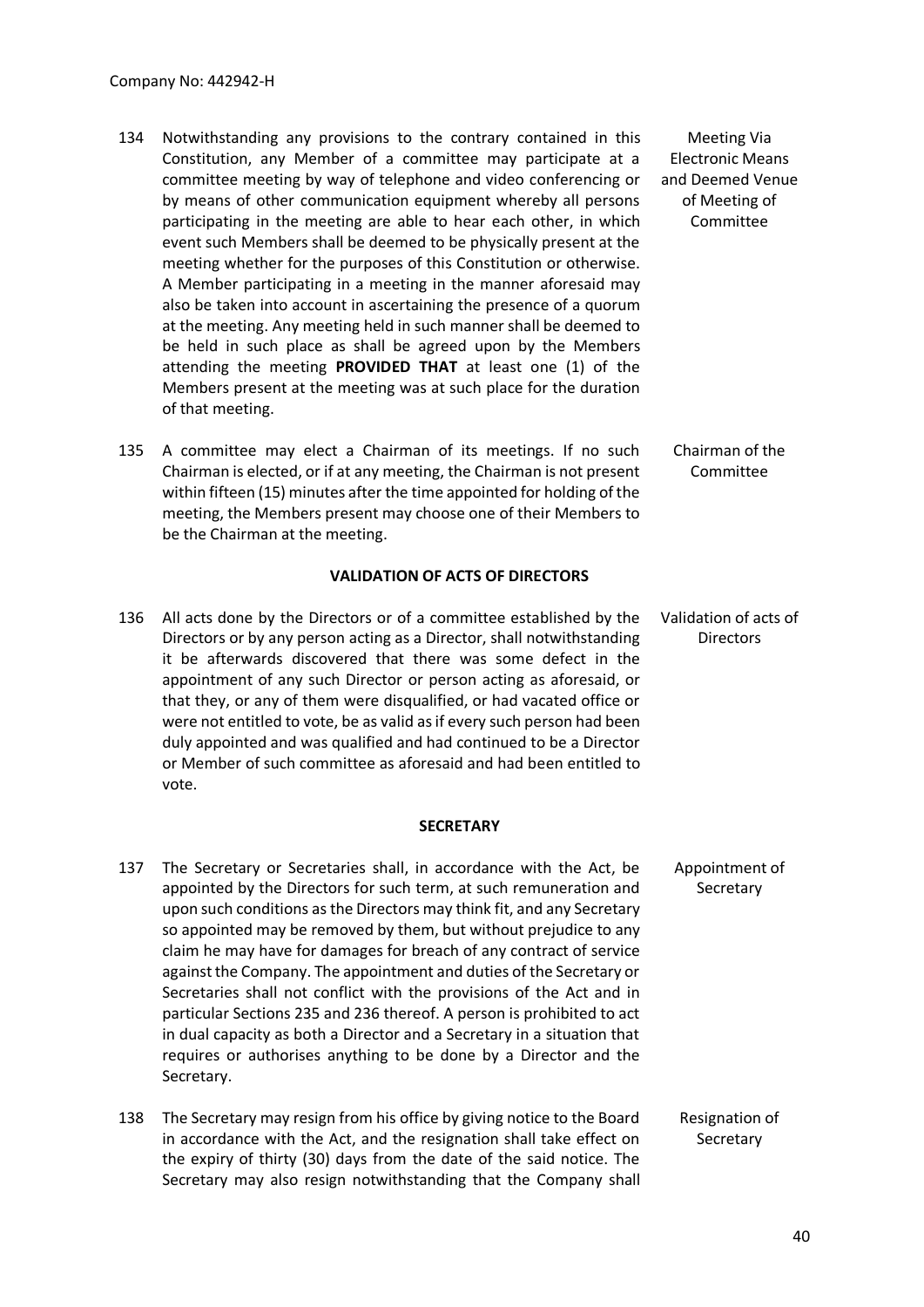have at least one Secretary if none of the Directors of the Company can be communicated with at the last known residential address by notifying the Registrar of that and of his intention to resign from his office, and upon the expiry of thirty (30) days from the date of notice to the Registrar, the Secretary shall cease to be the Secretary of the Company.

#### **THE SEAL**

- 139 The Directors shall provide for the safe custody of the Seal which shall only be used on the authority of the Directors or of a committee of Directors authorised by the Directors in that behalf and every instrument to which the Seal shall be affixed shall be signed by at least one Director and shall be countersigned by the Secretary or by a second Director or by some other person appointed by the Directors for the purpose, provided nevertheless that all of the signature to certificates for Shares or debenture stock or representing any of the other form of security (other than letters of allotment or script certificates) to which the Seal is required to be affixed may be mechanically applied in pursuance of such method or system to be approved by the Auditors for the time being of the Company as may be adopted by resolution of the Directors. The Seal 140 The Company may exercise the powers conferred by Section 62 of the Act with regard to having a Seal for use abroad and such powers shall be vested in the Directors. Seal for use abroad
- 141 The Company may have a duplicate Seal as referred to in Section 63 of the Act which shall be a facsimile of the Seal with the addition on its face the words "Securities". Share Seal

#### **AUTHENTICATION OF DOCUMENTS**

- 142 Any Director or the Secretary or any person appointed by the Directors for the purpose shall have power to authenticate any documents affecting the Constitution of the Company and any resolution passed by the Company or the Directors and any books, records, documents, and accounts relating to the business of the Company and to certify copies or extracts therefrom as true copies or extracts; and where any books, records, documents or accounts are kept elsewhere than at the Office, the local manager and other officer of the Company having the custody thereof shall be deemed to be a person appointed by the Directors as aforesaid. Power to authenticate documents
- 143 A document purporting to be a copy of a resolution of the Directors or an extract from the minutes of a meeting of Directors which is certified as such in accordance with the provisions of the last preceding Clause shall be conclusive evidence in favour of all persons dealing with the Company upon the faith thereof that such resolution has been duly passed or, as the case may be, that such extract is a Certified copy of resolutions of **Directors**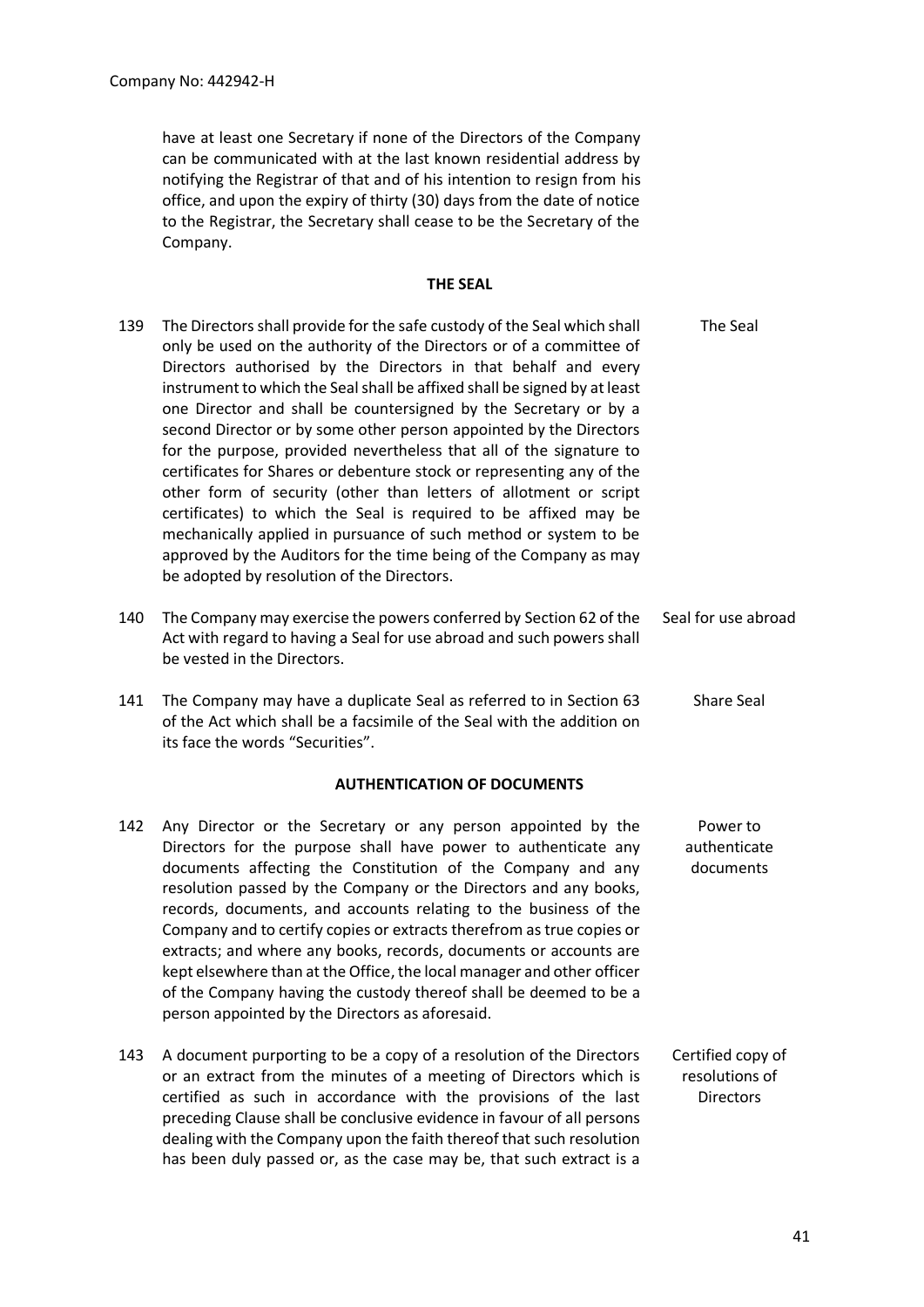true and accurate record of a duly constituted meeting of the Directors.

#### **DESTRUCTION OF DOCUMENTS**

- 144 The Company shall be entitled to destroy all instruments of transfer which shall have been registered at any time after a reasonable time from the date of registration thereof, and all share certificates and dividend mandates which have been cancelled or have ceased to have effect at any time after the expiration of one (1) year from the date of cancellation or cessation thereof, and all notifications of change of name or address after the expiration of one (1) year from the date they were recorded, and in favour of the Company it shall conclusively be presumed that every entry in the Register which purports to have been made on the basis of an instrument of transfer or other document so destroyed was duly and properly made and every share certificate so destroyed was a valid certificate duly and properly cancelled and every other document hereinbefore mentioned so destroyed was a valid and effective document in accordance with the recorded particulars thereof in the books or records of the Company **PROVIDED THAT**:-
	- (a) The foregoing provisions of this Clause shall apply only to the destruction of a document in good faith and without express notice that the preservation of such document was relevant to a claim;
	- (b) Nothing contained in this Clause shall be construed as imposing upon the Company any liability in respect of the destruction of any such document earlier than as aforesaid or in any other circumstances which would not attach to the Company but for the provisions of this Clause; and
	- (c) Reference in this Clause to the destruction of any document include references to its disposal in any manner.

#### **DIVIDENDS AND RESERVES**

- 145 The Directors may, with the sanction of an Ordinary Resolution of the Company in General Meeting from time to time declare and pay dividends, but such dividend:-
- Declaration and payment of dividends

- (a) Shall be authorised by the Directors,
- (b) Shall not exceed the amount recommended by the Directors, and
- (c) Shall be payable only out of the profits of the Company available if the Company is solvent immediately after the distribution is made.

Destruction of documents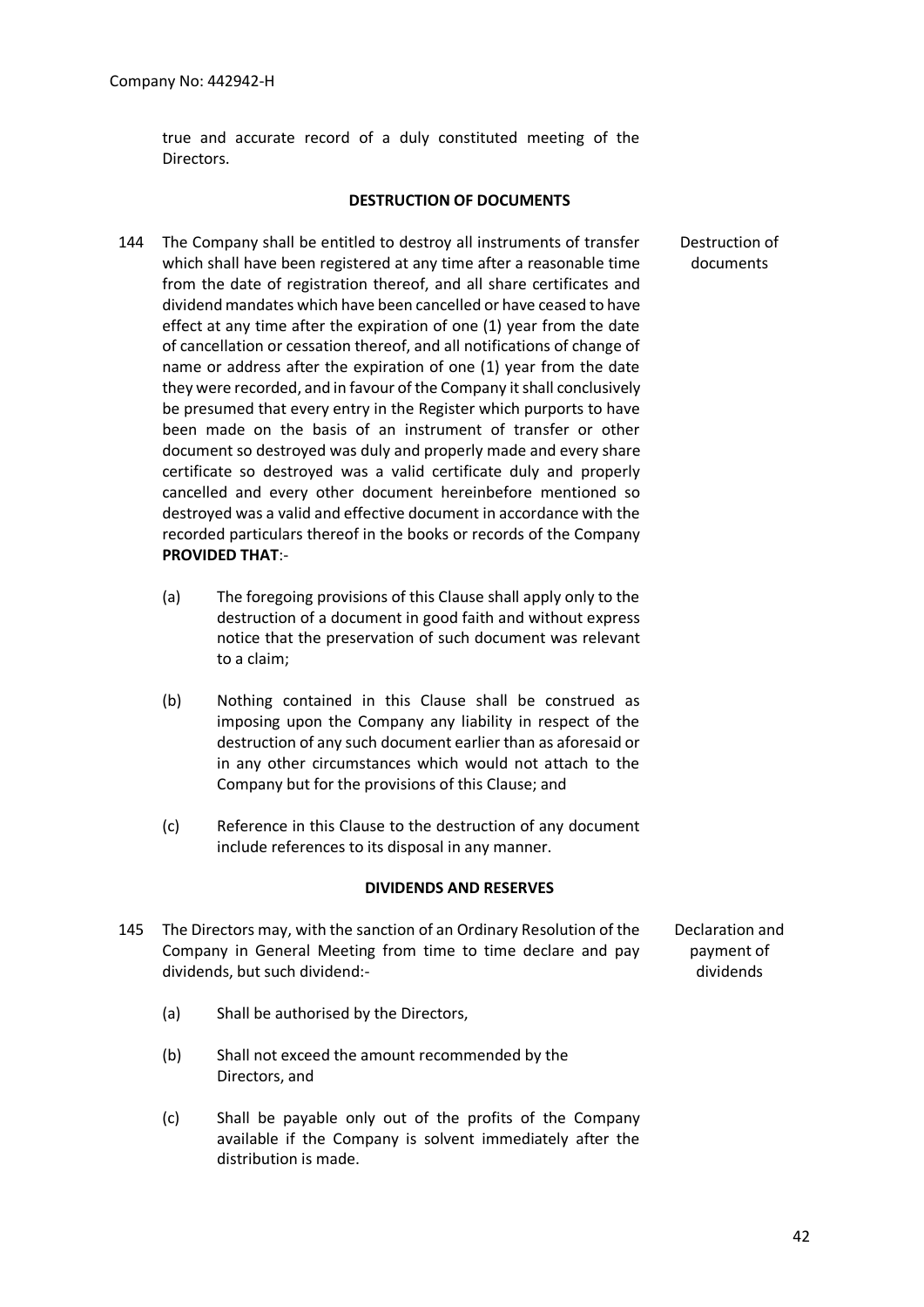- 146 The Directors may if they think fit, and if in their opinion the position of the Company justified such payment, from time to time declare and pay an interim dividend and may declare and pay the fixed preferential dividends on any express class of Shares carrying a fixed preferential dividend expressed to be payable on a fixed date on the half-yearly or other dates (if any) prescribed for the payment thereof by the terms of issue of such Shares. A declaration by the Directors as to the amount of the profits or other moneys at any time available for dividends shall be conclusive. Interim dividends and preferential dividends
- 147 The Directors may, before recommending any dividend set aside out of the profits of the Company such sums as they think proper as reserve fund or reserves fund which shall at the discretion of the Directors be applicable for meeting contingencies. For the gradual liquidation of any debt or liability of the Company, or for repairing or maintaining any works connected with the business of the Company for the time being on such terms and in such manner as the Company or shall with the sanction of the Company in General Meeting be, as to the whole or in part, applicable for equalising dividends or for distribution by way of bonus among the Members in General Meeting shall from time to time determine and pending such application the Directors may employ the sums from time to time so set apart as aforesaid in the business of the Company or invest the same in such Securities (other than the Shares of the Company) as they may select. The Directors may also from time to time carry forward such sums as may be deemed expedient in the interest of the Company. Directors' discretion to set aside profits as reserves
- 148 Notice of any dividend that may have been declared shall be given in the manner provided in this Constitution to such Members as are entitled under this Constitution to receive notice from the Company. Notice of dividend
- 149 The Directors may deduct from all dividend, bonus or other moneys payable in respect of any Shares held by a Member all such sums of money (if any) as may be due and payable by him to the Company on account of calls interest and expenses chargeable thereon. Debts may be deducted
- 150 The Directors may retain the dividends payable on Shares in respect of which any person is under the provisions as to the transmission of Shares contained in this Constitution entitled to become a Member or which any person under those provisions is entitled to transfer until such person shall become a Member in respect of such shares or shall duly transfer the same. Retention of dividends on Shares pending transmission
- 151 Subject to the Unclaimed Moneys Act 1965 all dividends unclaimed for one year, after having been declared, may be invested or otherwise made use of by the Directors for the benefit of the Company until claimed. Unclaimed dividends
- 152 The Company may upon the recommendation of the Directors, by Ordinary Resolution direct payment of a dividend either in whole or part by the distribution of specific assets and in particular of paid-up Payment of dividend in specie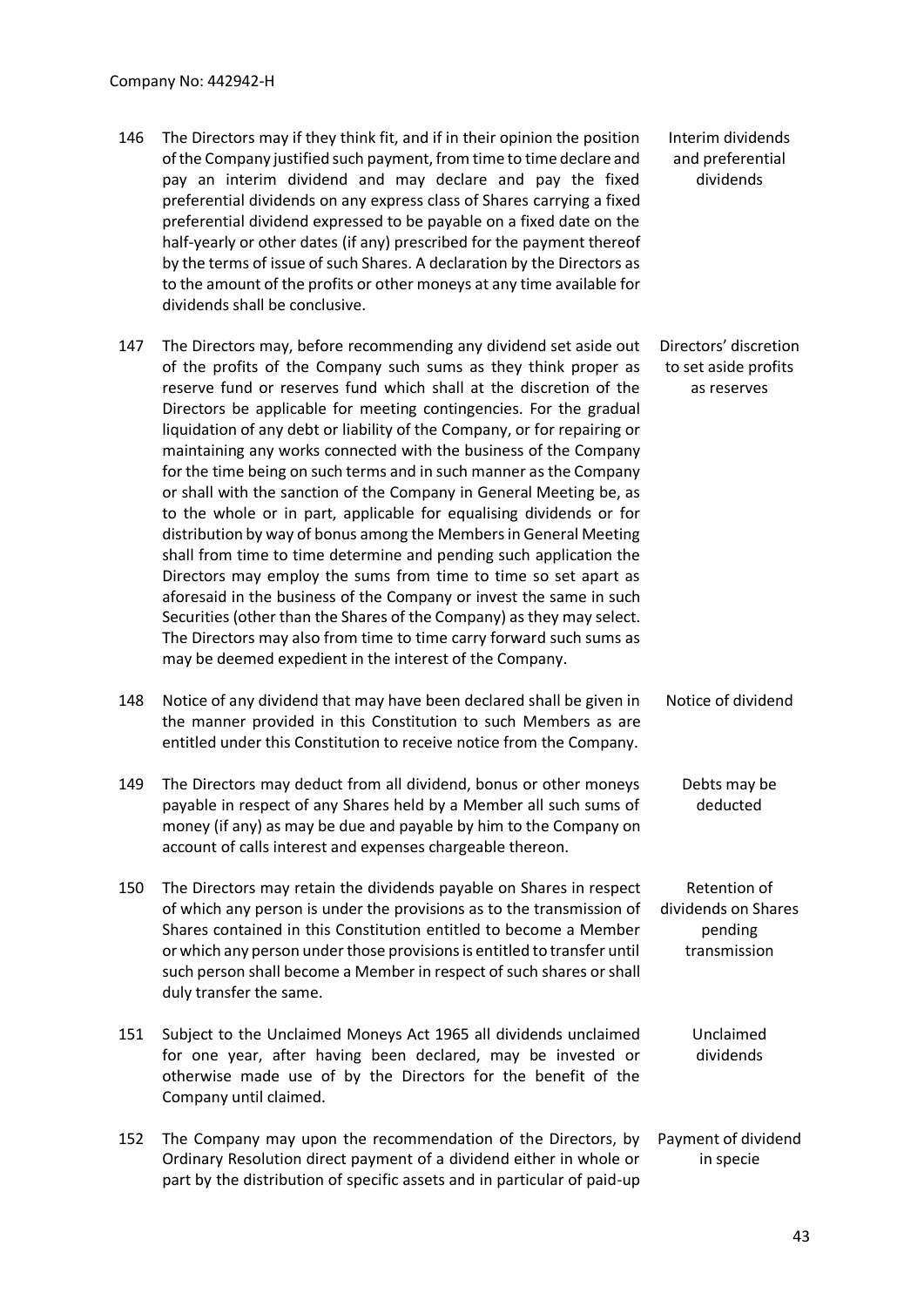shares, debentures or debenture stock of any other company or in any one or more of such way, and the Directors shall give effect to such resolution, and where any difficulty arises in regard to such distribution. The Directors may settle the same as they think expedient and in particular may issue fractional certificates and fix the value for distribution of such specific assets or any part thereof and may determine that cash payments shall be made to any Members upon the footing of the value so fixed in order to adjust the rights of all parties and may vest any such specific assets in trustees as may seem expedient to the Directors.

- 153 A transfer of Shares shall not pass or transfer the right to any dividend declared on such Shares before the registration of the transfer **PROVIDED THAT** any dividend declared on a Deposited Security shall accrue to the Depositors whose names appear on the Record of Depositors issued to the Company or its Registrar of Company pursuant to the Rules. Right to dividend declared
- 154 Any dividend, interest or other moneys payable in cash in respect of Shares or other Securities may be paid by cheque sent through the post to the last known registered address of the Member or person entitled thereto or by direct transfer or such other mode of electronic means (subject to the provision of the Act, the Central Depositories Act, the Rules, the Listing Requirements and/or regulatory authorities) to the bank account of the Holders whose names appear in the Register or Record of Depositors respectively. Every such cheque or warrant or payment by direct transfer shall be made payable to the order to the person to whom it is sent or to such person as the Holder or person or persons entitled to the Share in consequence of the death or bankruptcy of the Holder may direct and payment of the cheque or by such electronic means in respect of Shares or other Securities represented thereby, notwithstanding that it may subsequently appear that the same has been stolen or that the endorsement thereon has been forged. Every such cheque or warrant shall be sent at the risk of the person entitled to the money thereby represented. via electronic means, etc.
- 155 No dividend or other moneys payable on or in respect of a Share shall bear interest against the Company.
- 156 Subject to the approval being obtained from the Members of the Company and the Listing Requirements, the Company may issue Shares pursuant to a Dividend Reinvestment Scheme to all its Members who are entitled to dividend in accordance with the provisions of the Act and any Rules, regulations and guidelines there under or issued by the Exchange and any other relevant authorities in respect thereof.

Payment by cheque

No interests on dividends

Dividend Reinvestment Scheme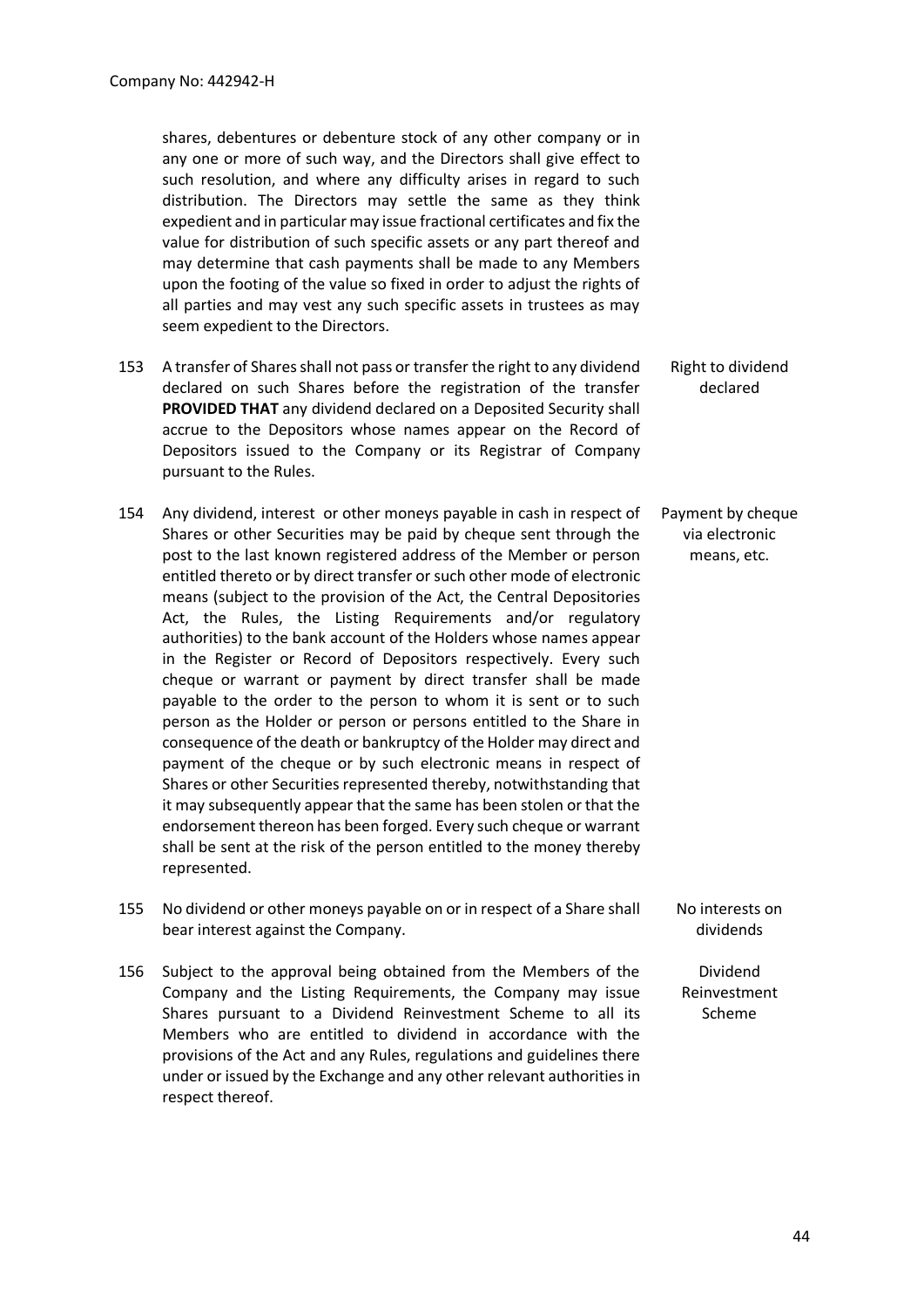#### **CAPITALISATION OF PROFITS AND RESERVES**

- 157 The Company in General Meeting may upon the recommendation of the Directors resolve that it is desirable to capitalise any part of the amount for the time being standing to the credit of any of the Company's reserve accounts or to the credit of the profit and loss account or otherwise available for distribution, and accordingly that the sum be set free for distribution amongst the Members who would have been entitled thereto if distributed by way of dividend and in the same proportions on condition that the same be not paid in cash but be applied either in or towards paying up any amounts for the time being unpaid on any Shares held by those Members respectively or paying up in full unissued Shares or debentures of the Company to be allotted and distributed, credited as fully paid-up to and amongst the Members in the proportion aforesaid, or partly in the one way and partly in the other, and the Directors shall give effect to such resolution. Subject to the Act, amount standing to the credit of the capital redemption reserve may, for the purposes of this Clause, be applied in paying up of unissued Shares to be issued to Members as fully paid bonus Shares or any other Members as set out in the Act.
- 158 Whenever such a resolution as provided aforesaid shall have been passed, the Directors shall make all appropriations and applications of the undivided profits resolved to be capitalised thereby, and all allotments and issues of fully paid shares, debentures or Securities, (if any), and generally shall do all acts and things required to give effect thereto, with full power to the Directors to make such provision by the issue of fractional certificates or by payment in cash or otherwise as they think fit for the case of Shares, debentures or Securities becoming distributable in fractions and also to authorise any person to enter on behalf of all Members entitled thereto into an agreement with the Company providing for the allotment to them respectively, credited as fully paid up, of any further Shares or debentures to which they may be entitled upon such capitalisation, or (as the case may require) for the payment up by the Company on their behalf by the application thereto of their respective proportions of the profits resolved to be capitalised, of the amounts or any part of the amounts remaining unpaid on their existing Shares, and any agreement made under such authority shall be effective and binding on all such Members.

#### **ACCOUNTS**

159 The Directors shall cause to be kept the accounting and other records to effectively explains the transactions and financial position of the Company and enable true and fair profit and loss accounts and balance sheets and any documents required to be attached to be prepared and cause the accounting and other records to be kept in a manner as to enable the accounting and other records to be conveniently and properly audited. Accounts to be kept

Capitalisation of profits

Implementation of resolution to capitalised reserves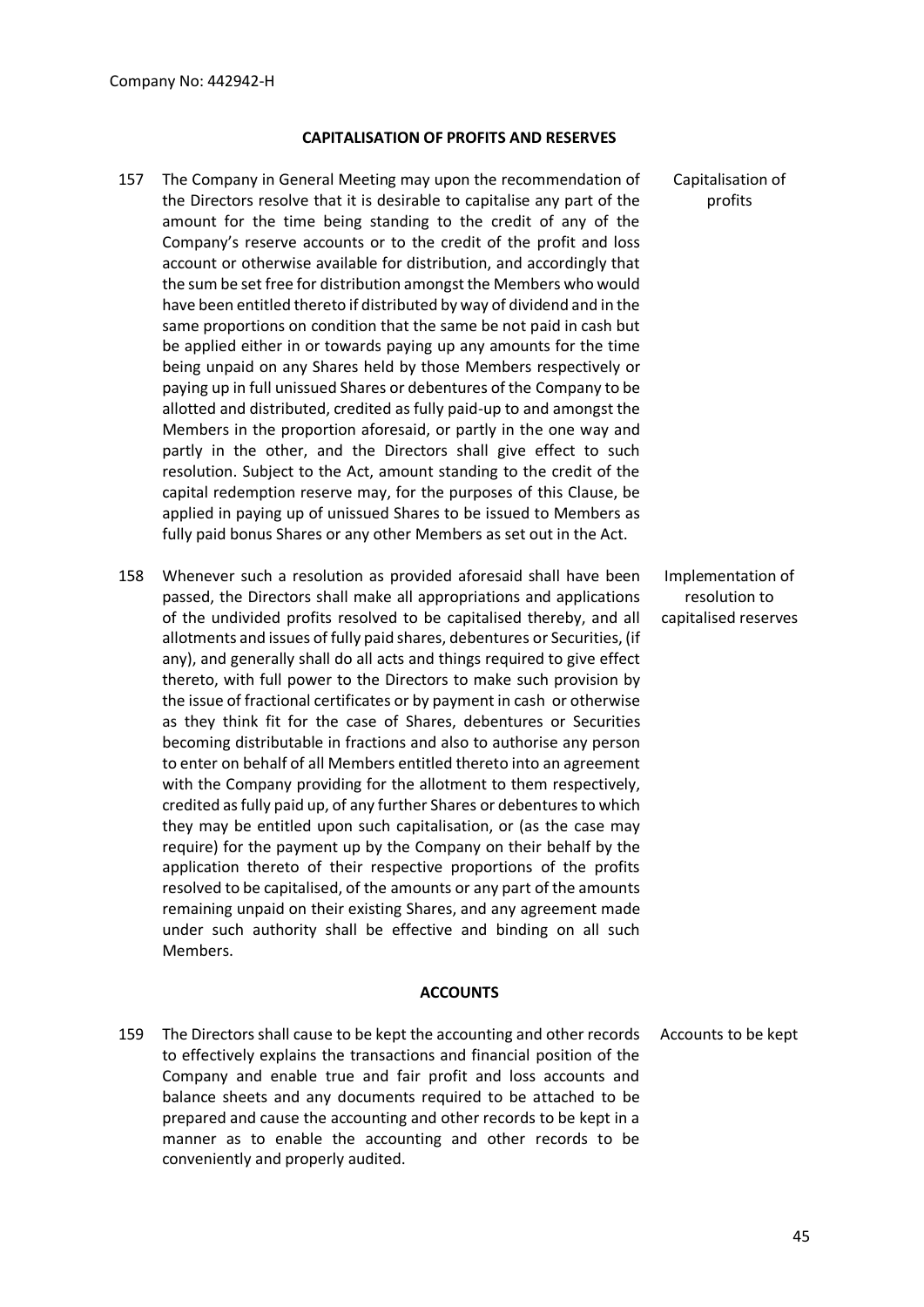- 160 The accounting and other records shall be kept at the Office, or at such other place as the Directors think fit. No Member (other than a Director) shall have any right of inspecting any account or book or document of the Company except as conferred by the Act.
- 161 The Directors shall not be bound to publish any list or particulars of the Securities, or investments held by the Company or to give any information with reference to the same to any Member except as conferred by the Act.
- 162 The Directors shall from time to time in accordance with Section 248 of the Act cause to be prepared and laid before the Company in General Meeting such financial statements and reports as are referred to in the Act. The interval between the close of a financial year of the Company and the issue of annual audited financial statements, the Directors' and Auditors' reports relating to it shall not exceed four (4) months. A copy of each such documents in printed form or in CD-ROM form or in such other form of electronic media, shall not more than six (6) months after the close of the financial year and shall not less than twenty-one (21) days before the date of the meeting or any other timeframe as may be prescribed by the Exchange from time to time be sent to every Member of, and to every Holder of debentures of the Company under the provisions of the Act or of these present. The requisite number of copies of each of such documents as may be required by the Exchange and/or other stock exchange(s), if any, upon which the Company's Shares may be listed shall at the same time be likewise sent to the Exchange and/or such other stock exchange(s); any Member to whom a copy of these documents has been sent shall be entitled to receive a copy free of charge on application at the Office. In the event that the annual report is sent in CD-ROM form or such other electronic media and a Member requires a printed form of such documents, the Company shall sent such documents to the Member within four (4) Market Days from the date of receipt of the Member's request or such other timeframe as prescribed by the Exchange from time to time.

#### **MINUTES AND REGISTERS**

- 163 The Directors shall cause minutes to be duly entered in books to be provided for the purpose:-
	- (a) Of all appointments of officers made by the Directors;
	- (b) Of the names of the Directors present at each meeting of Directors of any committee of Directors and of the Company in General Meetings; and
	- (c) Of all resolutions and proceedings at all General Meetings of the Company and of any class of Members, of the Directors and of committees of Directors.

Inspection of **Accounts** 

Particulars of Securities or investment

To whom copies of profit and loss accounts etc. may be sent

Minutes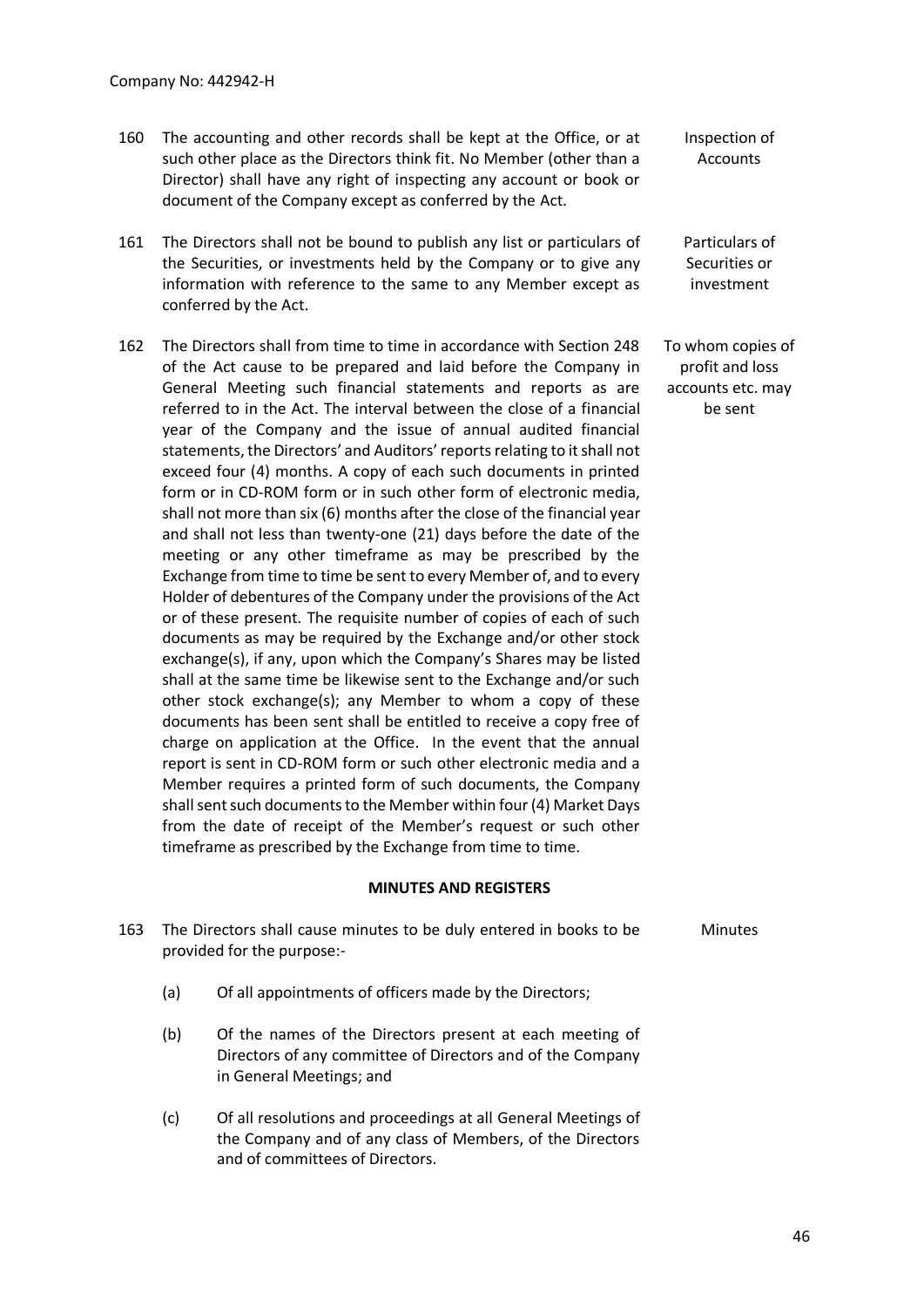- 164 Such minutes shall be signed by the Chairman of the meeting at which the proceedings were hold or by the Chairman of the next succeeding meeting and shall be accepted as prima facie evidence without further proof of the facts stated therein.
- 165 The books containing the minutes of proceedings of any General Meeting shall be kept by the Company at the Office or at another place which a notice has been given to the Registrar of Company, and shall be open to the inspection of any Member without charge. Minutes kept at Registered Office
- 166 The Directors shall duly comply with the provisions of the Act and in particular the provisions in regard to registration of charges created by or affecting property of the Company, in regard to keeping a Register of Directors and Secretaries, a Register of Members, a Register of Charges, a Register of Directors' Shareholdings, Register of Debenture Holders and Register of Option Holders and in regard to the production and furnishing of copies of such Registers. Keeping of Registers, etc.
- 167 Any Register, index, minute book, book of accounts or other book required by this Constitution or by the Act to be kept by or on behalf of the Company may be kept either by making entries in bound books or by recording them in any other manner. In any case in which bound books are not used, the Directors shall take adequate precautions for guarding against falsification and for facilitating discovery. Form of registers etc.

#### **LANGUAGE**

168 Where any accounts or minutes books or any other records required to be kept by the Act are not kept in Bahasa Malaysia or the English language, the Directors shall cause a true translation of such account, minute books or other records to be made in either Bahasa Malaysia or English, from time to time at intervals not more than seven (7) days and shall cause such translation to be kept with the original accounts, minute books and other records for so long as the original accounts, minute books and other records are required by the Act to be kept. Language

#### **AUDITORS**

- 169 Auditors shall be appointed for each financial year of the Company by Ordinary Resolution at the Annual General Meeting of the Company subject to Section 271 of the Act and their duties shall be regulated by the Act. Appointment of Auditors 170 Subject to the provisions of the Act all acts done by any person acting as an Auditors shall as regards all persons dealing in good faith with the Company, be valid, notwithstanding that there was some defect in his appointment or that he was at the time of his appointment not qualified for appointment. Validity of acts of Auditors in-spite of some defect
- 171 The Auditors shall be entitled to attend any General Meeting and to receive all notices of and other communications relating to any Auditors' right to receive notices and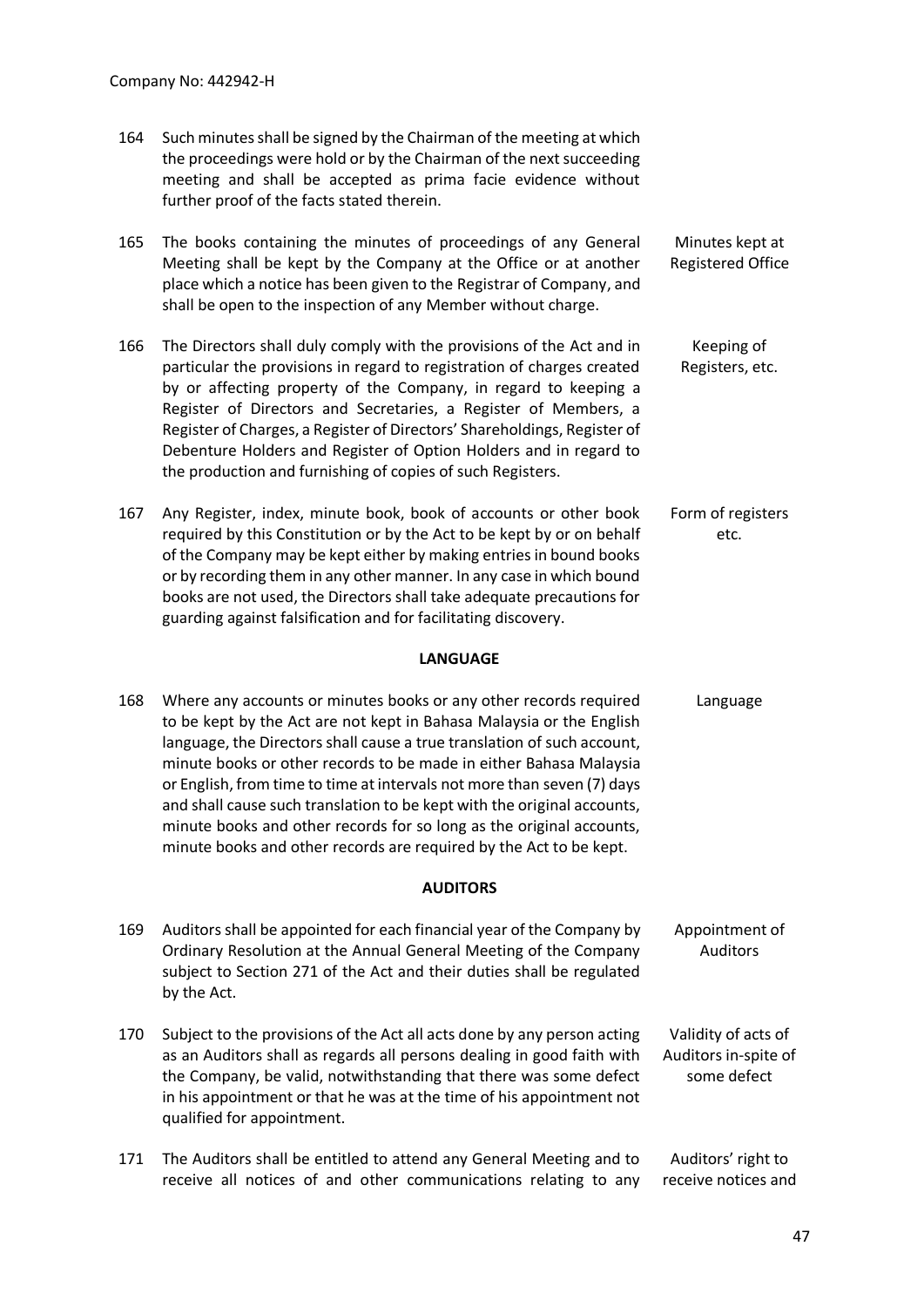General Meeting to which any Member is entitled and to be heard at any General Meeting on any part of the business of the Meeting which concerns them as Auditors. In addition, the Auditor shall attend every Annual General Meeting where the financial statements of the Company are to be laid to respond according to his knowledge and ability to any question relevant to the audit of the financial statements in accordance with Section 285 of the Act. attend at General Meetings

172 The Auditors' Report to the Members made pursuant to the statutory provisions as to audit shall be open to inspection by any Member who shall be entitled to be furnished with a copy of the financial statements (including every documents required by law to be annexed thereto) and the Auditors' Report in accordance with the Act. Auditors' Report

#### **NOTICES**

- 173 A notice may be given by the Company to any Member either personally or sent by post to him at his registered address as appearing in the Record of Depositors. Where a notice is sent by post, service of the notice shall be deemed to be affected by properly addressing, preparing and posting a letter containing the notice, and to have been affected in the case of a notice of a meeting on the day after the date of its posting, and in any other case as at the time which the letter would be delivered in the ordinary course of post. Proof of service of notice to Members
- 174 Any Member described in the Record of Depositors by an address not within Malaysia at which notices may be served upon them shall be entitled to have notices served upon them at such address by air mail. Notices to Members Overseas
- 175 A person entitled to a Share in consequence of the death or bankruptcy of a Member, upon supplying to the Central Depository such evidence as the Rules may reasonably require to show his title to the Share and upon supplying also an address within Malaysia for the service of notices, shall be entitle to be served upon him at such address any notice or document to which the Member but for his death or bankruptcy would be entitled, and such service shall for all purposes be deemed sufficient service of such notice or document on all persons interested in the Share. Save as aforesaid, any notice or document delivered or sent by post to or left at the registered address of any Member in pursuance of this Constitution shall, notwithstanding that such Member be then deceased or bankrupt, and whether or not the Company has notice of his death or bankruptcy, be deemed to have been duly served in respect of any Share registered in the name of such Member as Holder. Notice valid though Member deceased or bankrupt
- 176 Every person who by operation of law, transfer, transmission or other means whatsoever shall become entitled to any Share, shall be bound by every notice issued in respect of such Share, including notices issued to such person or persons whose names were, prior to his Persons bound by notice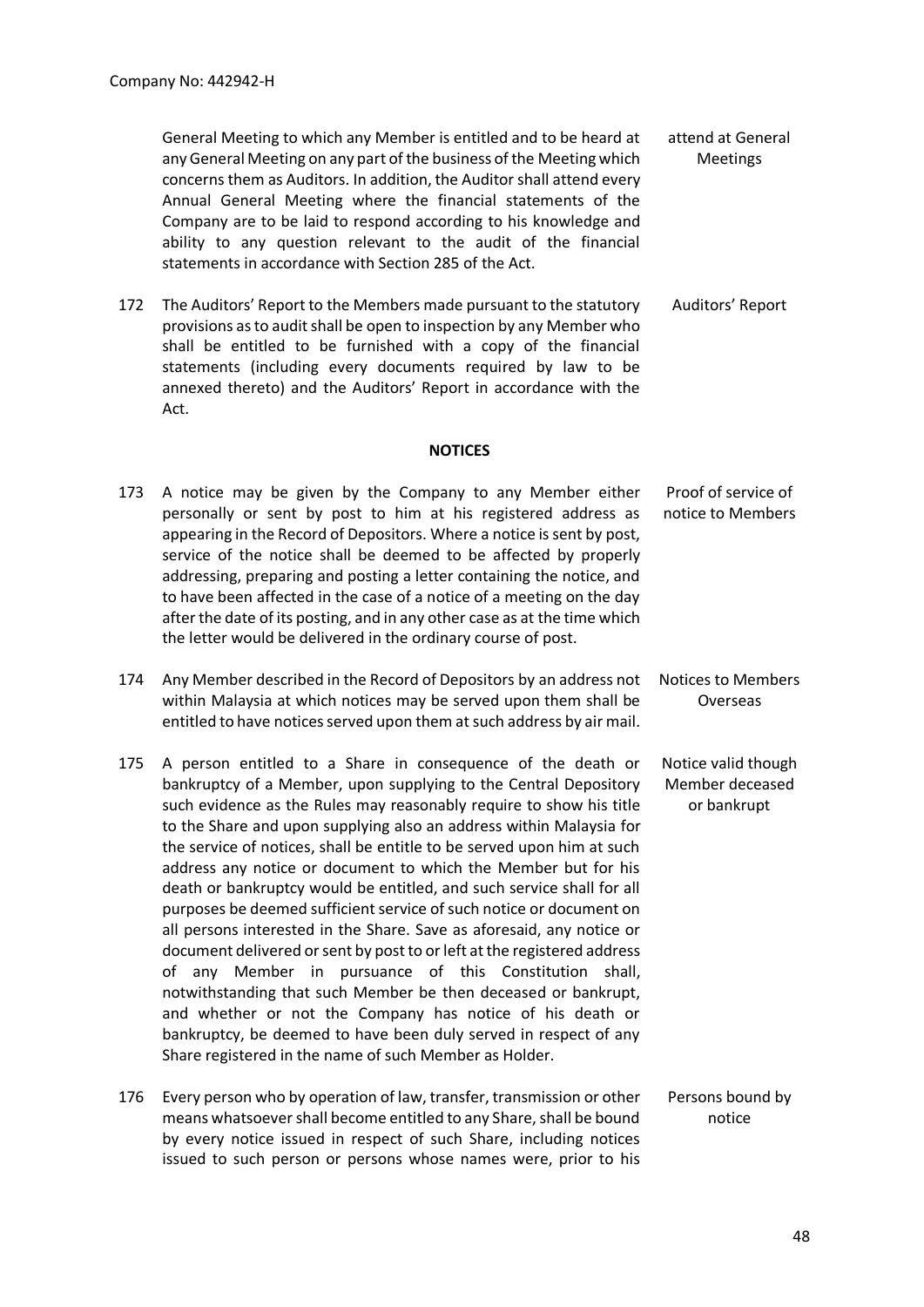name, entered in the Record of Depositors as the registered Holder of such Share.

- 177 (1) Notice of every General Meeting shall be given in any manner hereinbefore specified to:-
	- (a) Every Member with a registered address in Malaysia or an address for service of notices in Malaysia;
	- (b) Every person entitled to a Share in consequence of the death or bankruptcy of a Member who but for his death or bankruptcy, would be entitled to receive notice of the meeting;
	- (c) Every Director with a registered address in Malaysia or an address for services of notices in Malaysia;
	- (d) The Auditors; and
	- (e) The Exchange and every stock exchange, if any, on which the Shares of the Company is listed.
	- (2) Except as aforesaid no other person shall be entitled to receive notices of General Meeting.
	- (3) Whenever any notice is required to be given under the provisions of the laws in Malaysia or of this Constitution, waiver or the shortening of the period of such notice, may be effectively given by complying with Section 316(4) of the Act.

#### **WINDING UP**

- 178 If the Company shall be wound up (whether the liquidation is voluntary or by the court) the liquidator may, with the authority of a Special Resolution, divide among the Members in specie or kind the whole or any part of the assets of the Company and whether such assets shall consist of property of one kind or shall consist of properties of different kinds, and may for such purpose set such value as he deems fair upon any one or more class or classes of property and may determine how such division shall be carried out as between the Members or different classes of Members. The liquidator may, with the like authority, vest any part of the assets in trustees upon such trusts for the benefit of Members as the liquidator with the like authority shall think fit, but so that no contributory shall be compelled to accept any Shares of which there is a liability.
- 179 Without prejudice to the rights of Holders of Shares issued upon special terms and conditions the following provisions shall apply:-
	- (a) If the Company shall be wound up and the assets available for distribution among the Members as such shall be insufficient

Distribution of assets in specie on winding-up

Who may receive notice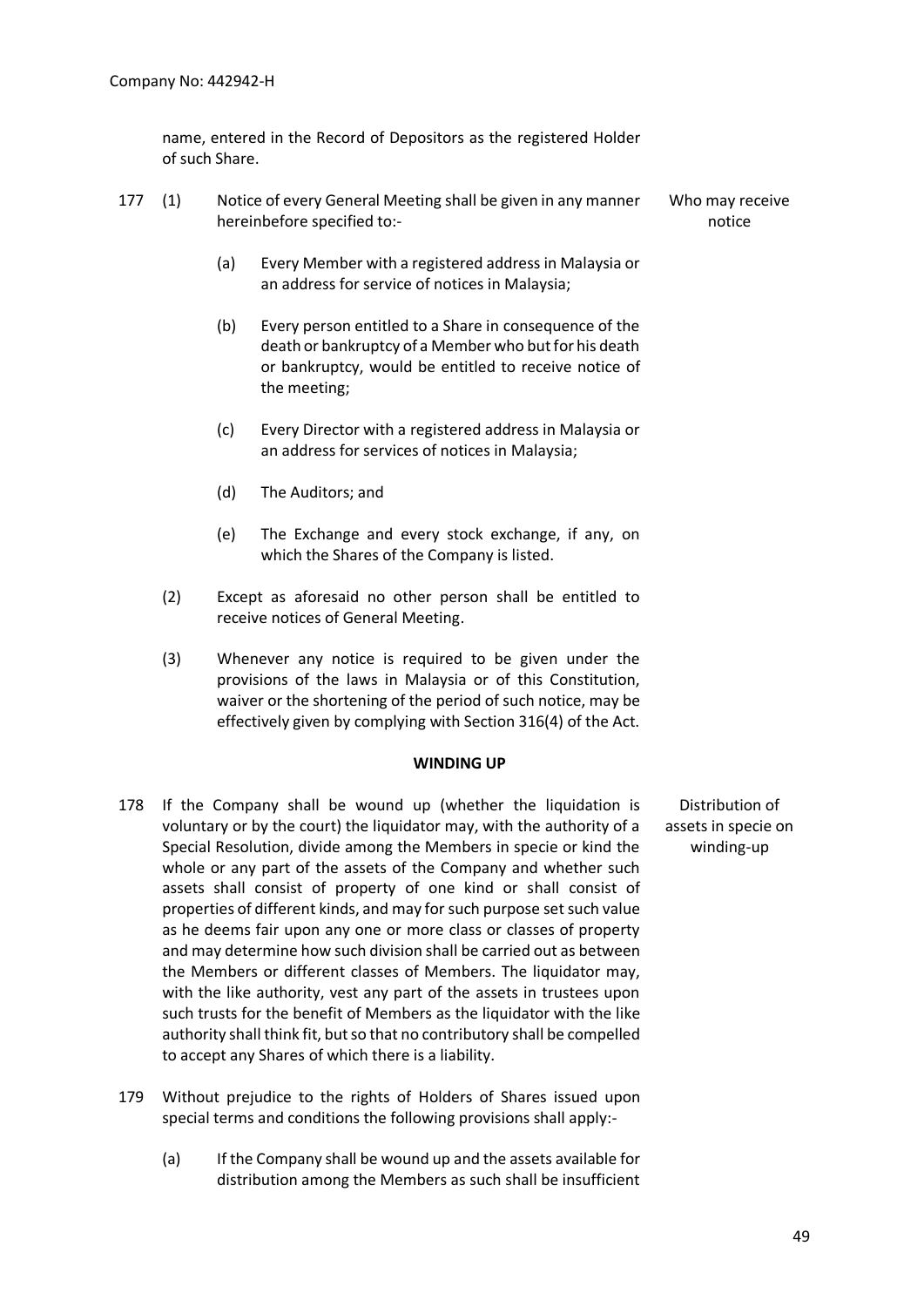to repay the whole of the paid-up capital such assets shall be distributed so that as nearly as may be the losses shall be borne by the Members in proportion to the capital paid up, or which ought to have been paid up at the commencement of the winding-up, on the Shares held by them respectively; and

- (b) If in the winding-up the assets available for distribution among the Members shall be more than sufficient to repay the whole of the capital paid up at the commencement of the winding up, the excess shall be distributed among the Members in proportion to the capital paid up, at the commencement of the winding-up on the Shares held by them respectively.
- 180 On the voluntary liquidation of the Company, no commission or fee shall be paid to the liquidator unless it shall have been approved by Members. The amount of such payment shall be notified to all Members at least seven (7) days prior to the meeting at which it is to be considered. Voluntary liquidation

#### **DISPOSAL OF SHARES OF MEMBERS WHOSE WHEREABOUTS UNKNOWN**

- 181 Where by the exercise of reasonable diligence, the Company is unable to discover the whereabouts of a Member for a period of not less than ten (10) years, the Company may cause an advertisement to be published in a newspaper circulating in the place shown in the Register of Members or the Record of Depositors as the address of the Member stating that the Company, after expiration of thirty (30) days from the date of the advertisement, intends to transfer the Shares to the Minister charged with the responsibility for finance. Disposal of Shares of Members Whose whereabouts unknown
- 182 If after the expiration of thirty (30) days from the date of the advertisement the whereabouts of the Member remains unknown, the Company may transfer the Shares held by the Member to the Minister charged with the responsibility for finance and for that purpose may execute for and on behalf of such Member, a transfer of those Shares to the Minister charged with the responsibility for finance.

#### **INDEMNITY**

183 Subject to the Act, every Director, Managing Director, agent, Auditor, Secretary and other officer for the time being of the Company (as defined in the Act) shall be indemnified out of the assets of the Company against any liability incurred or sustained by him in defending any proceedings, whether civil or criminal, in which judgement is given in his favour or in which he is acquitted or in connection with any application under the Act in which relief is granted to him by the Court in respect of any negligence, default, breach of duty or breach of trust or absent the execution of his duties Indemnity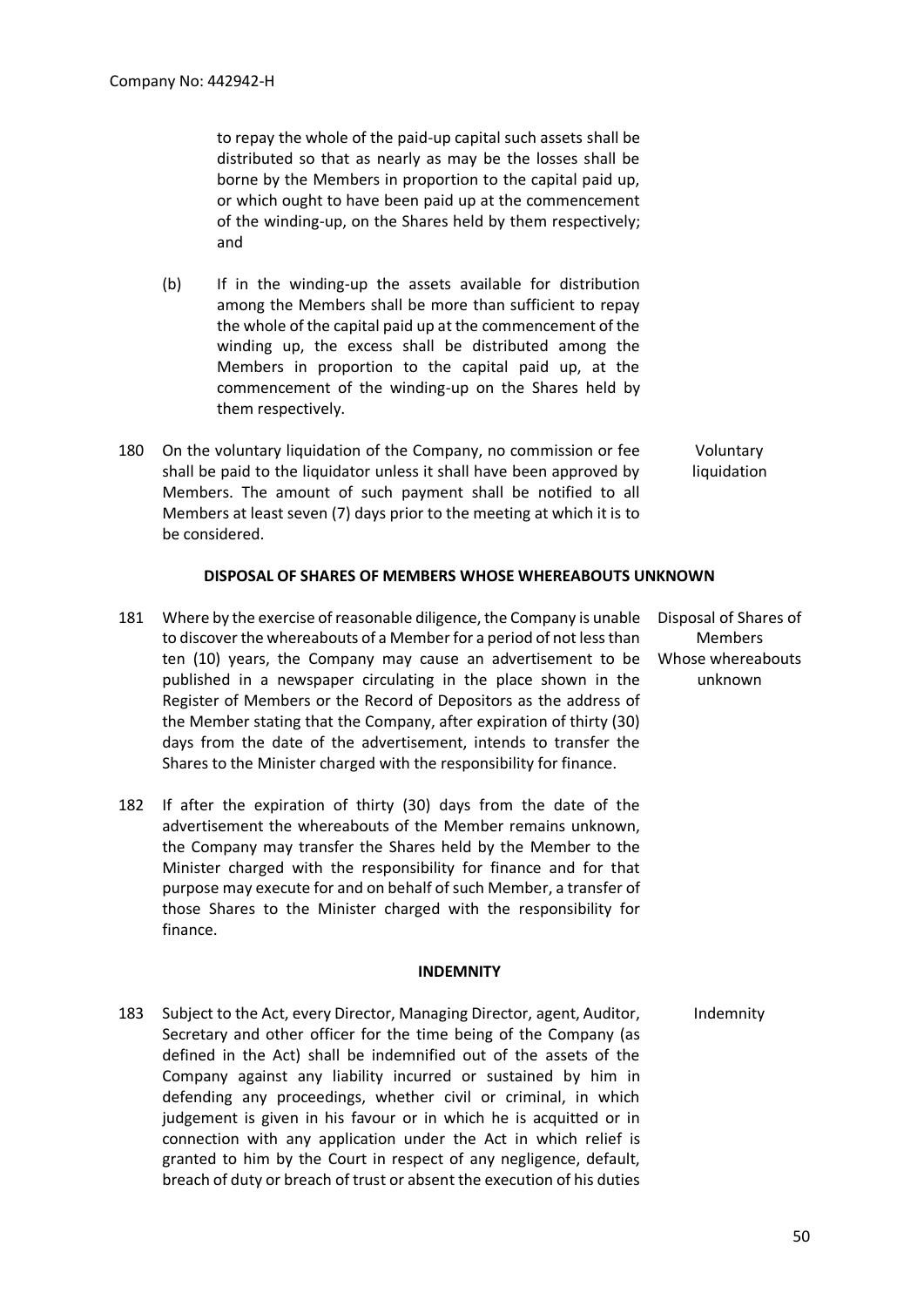of his office or otherwise in relation thereto, and the Company may effect insurance for such persons against such liability.

#### **SECRECY**

184 No Member shall be entitled to require discovery of or any information in respect of any detail of the Company's trade or any matter which may be in the nature of a trade secret, mystery of trade or secret process which may relate to the conduct of the business of the Company and which in the opinion of the Directors it will be inexpedient in the interest of the Members of the Company to communicate to the public save as may be authorised by law. Secrecy

#### **RECONSTRUCTION**

185 On the sale of the undertaking of the Company, the Directors or the liquidators on a winding up may, if authorised by a Special Resolution, accept fully paid or partly paid-up shares, debentures or securities of any other company, either then existing or to be formed for the purchase in whole or in part of the property of the Company, and the Directors (if the profits of the Company permit), or the liquidators (on a winding up), may distribute such shares or vest the same in trust for them and any Special Resolution may provide for the distribution or appropriation of the cash, shares or other securities, benefits or property, otherwise than in accordance with the strict legal rights of the Members or contributories of the Company; and for valuation of any such securities or property at such price and in such manner as the meeting may approve, and all Holders of Shares shall be bound to accept and shall be bound by any valuation or distribution so authorised, and waive all rights in relation thereto, save only in the case of the Company which is proposed to be or is in the course of being wound up, such statutory rights (if any) under Section 457 of the Act as are incapable of being varied or excluded by this Constitution. Reconstruction

#### **ALTERATION OF CONSTITUTION**

186 Subject to the Act and to the provisions of the Listing Requirements (if any), the Company may by Special Resolution delete, alter or add to this Constitution. Alteration of Constitution

#### **COMPLIANCE WITH STATUTES, REGULATIONS AND RULES**

187 The Company shall comply with the provisions of the relevant governing statutes, regulations and rules a may be amended, modified or varied from time to time, or any other directive or requirement imposed by the Exchange, the Central Depository and other appropriate authorities, to the extent required by law, notwithstanding any provision in this Constitution to the contrary.

Compliance with Statues, Regulations and Rules